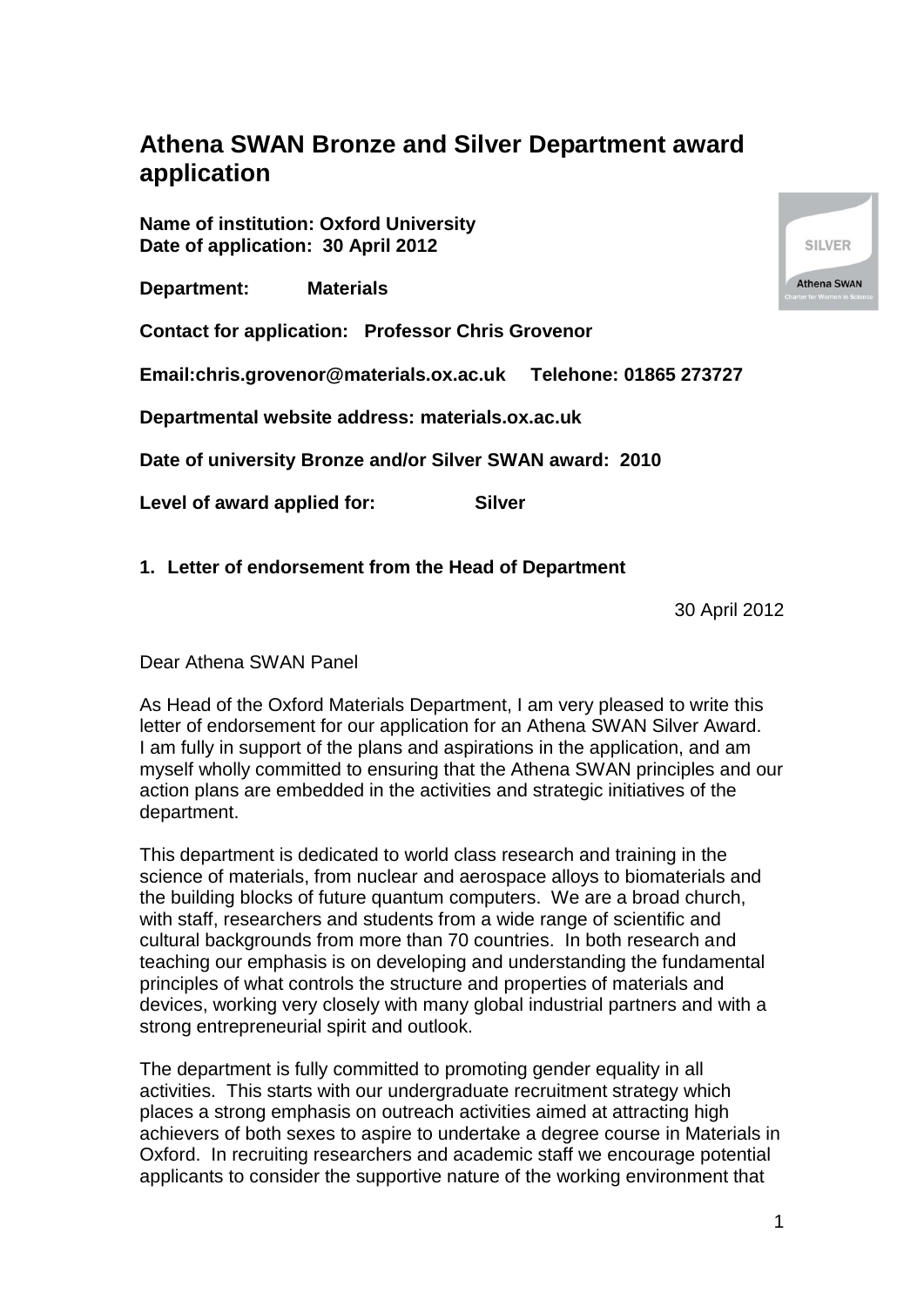we offer and the generous and flexible family support that the University provides. The department believes that flexible working should be a normal aspiration for staff on any grade, allowing them to plan and manage childcare or other caring responsibilities, and examples of how we put this into practice are included in our application.

During the self assessment process required to prepare this application, we have learnt a good deal about ourselves and how we do our business. Some of what we have learnt has been less than comfortable; revealing areas where we can do better. It is a positive outcome of this review that the department is keen to incorporate what we have learnt in our future plans, and progress will be monitored by the newly established Athena SWAN panel on which the Head of Department will be a member (but not chair). The formal monitoring process will help us build on recent success in recruiting some world-class younger scientists both as academic staff and researchers over the past few years, and help in developing a larger team of successful and influential female academics at all levels in the institution. Both female and male colleagues juggle work and family commitments, serving as outstanding role models for other younger aspiring scientists.

I have been impressed by the enthusiasm and commitment of the Departmental Athena SWAN self-assessment panel. Working around their already heavy research, teaching and family commitments, they have contributed to a serious re-evaluation of the activities and ethos of the department, and have set us on a course that will benefit many staff in the future.

Professor C R M Grovenor

[499 words ]

#### **2. The self-assessment process – maximum 1000 words**

Describe the Self-Assessment Process. This should include:

a) The self assessment team:

There were 13 members of the Self-Assessment team, 9 female and 4 male, selected to provide a range of backgrounds and experience. In alphabetical order they are: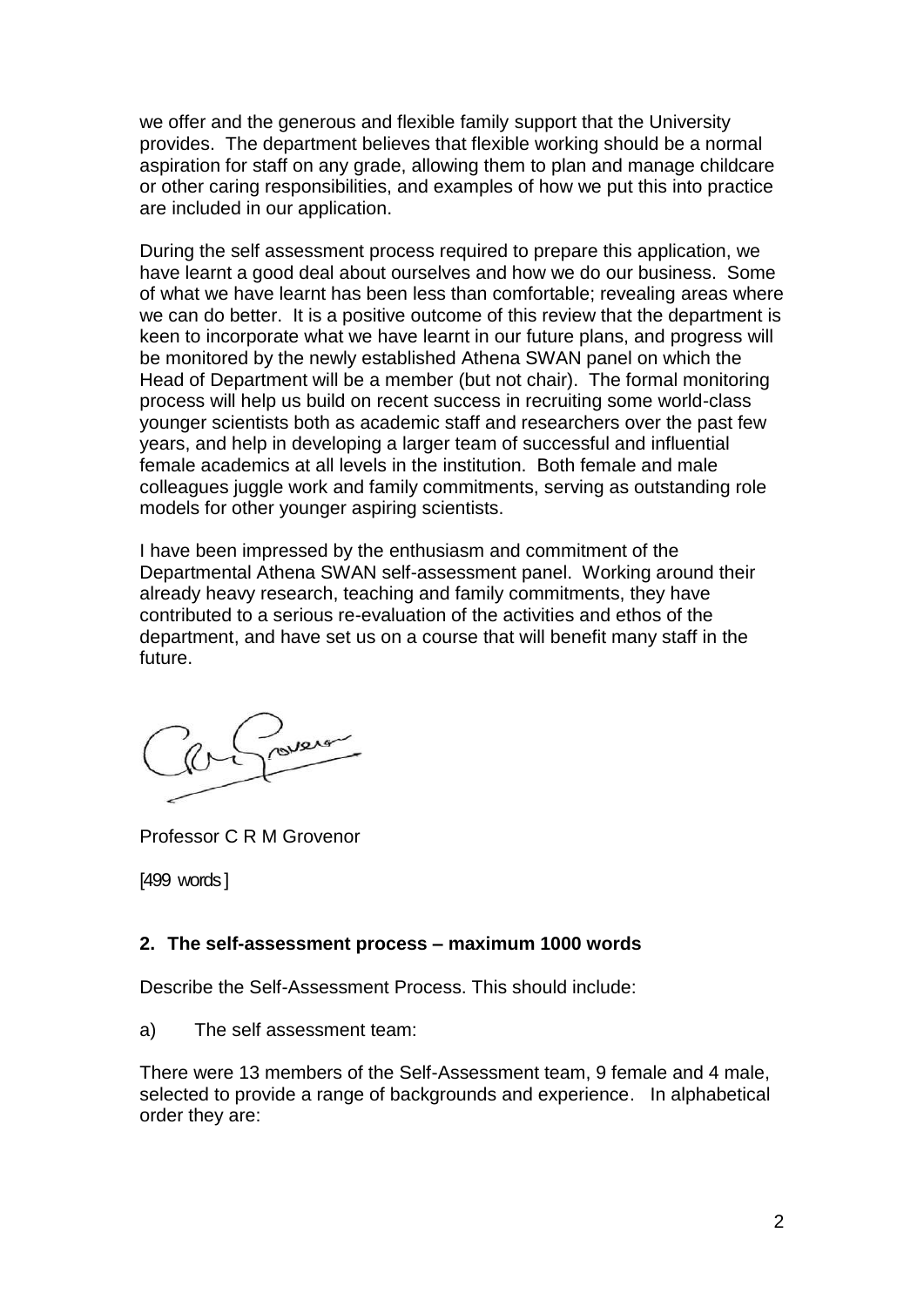**Dr Hazel Assender** is a University Lecturer and Fellow of Linacre College. Her husband is a patent attorney, and they have two children, aged 10 and 7. By agreement with the Department, Hazel has worked 80% FTE since 2004.

**Dr Alison Crossley** is manager of the Oxford Materials Characterisation Service. She joined the University from AEA Technology in 2002. She is married to a GP and has three (now grown up) children.

**Dr Claire Dancer** is a Postdoctoral Research Fellow supported on an EPSRC grant and a Non-Stipendiary Lecturer at St Anne's College. She joined the University from Cambridge as a graduate student in 2004. She is married to Dr John Murphy.

**Alana Davies** is Departmental Administrator. Having had a career in the WRNS and a 9 year break to bring up her daughter, she joined the University in 1990, and has also worked in Orthopaedics and Chemistry. She provides care for her elderly mother.

**Dr Barbara Gabrys** has been the Divisional Academic Advisor in the Mathematical, Physical and Life Sciences Division since 2007 and is a member of the Materials Department. As Academic Advisor she has developed a programme aimed at early career scientists which she delivers annually.

**Dr Marina Galano** is a Royal Academy of Engineering/EPSRC Research Fellow and Fellow of Mansfield College. She will become a tenured University Lecturer in 2013 at the end of her research fellowship. She joined the University as a DPhil student in 2002.

**Professor Nicole Grobert** is a Professor of Nanomaterials and a Royal Society University Research Fellow at the Department of Materials, and a Research Fellow at Corpus Christi College. She joined the University in September 2003 as a Royal Society Dorothy Hodgkin Research Fellow. She is not married and her close family lives abroad.

**Professor Chris Grovenor** is a Professor of Materials, current Head of Department and fellow of St Anne's College (five years as Nursery Fellow). A University Lecturer in 1986, he is married to an industrial metallurgist, and has two children, aged 18 and 21 (both of whom attended St Anne's Nursery). This provision, and flexibility in working hours, allowed him and his wife to remain in full time employment.

**Dr John Murphy** is a Royal Academy of Engineering / EPSRC Research Fellow and Stipendiary Lecturer at St Anne's College. He joined the University in 2000 as an undergraduate in Physics at Exeter College. He moved to Materials as a DPhil student. He is married to Dr Claire Dancer.

**Professor Peter Nellist** is Professor of Materials and a fellow of Corpus Christi College. He joined the University in 2006. His wife is a Research Facilitator in the University and he has two children, aged 2 and 4. The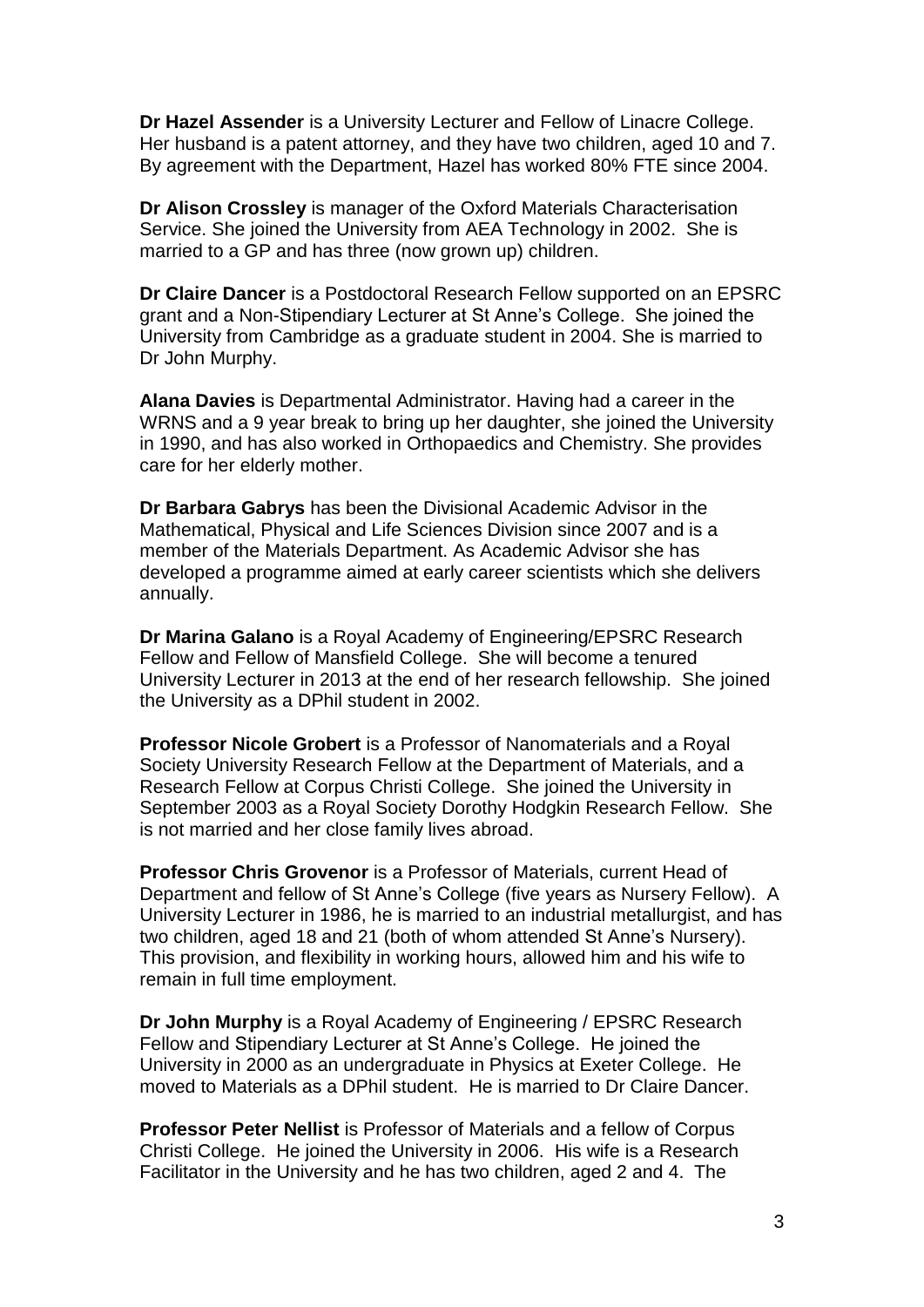flexibility in working hours offered by the Department has been crucial for managing their childcare arrangements.

**Dr Keyna O'Reilly** is a University Lecturer and Fellow of The Queens College. She joined the University as an undergraduate in St Anne's College in 1984. Her husband is also a graduate of the department and is our IT Manager. They have two daughters, aged 4 and 9. They also had a son with a serious heart condition who sadly died at the age of one. The university nursery provision and flexibility in working hours for both Dr O'Reilly and her husband enable them both to work full-time and, at the time, to cope with their son's condition. They are immensely grateful to the Department for the support and flexibility provided at the time of their bereavement.

**Dr Susannah Speller** is a Royal Academy of Engineering/EPSRC research fellow, and a Lecturer at St Catherine's College. She joined the University as an undergraduate at Trinity College in 1996, and has two children, aged 5 and 7. By agreement with the Department and the Royal Academy of Engineering, Susie has worked 60% FTE since June 2008 and 50% FTE before that.

**Dr Adrian Taylor** is the Director of Studies of the Materials Department. He joined the University in 2004, having been a university lecturer in chemistry for fourteen years, at Brunel and Salford. He is in a long-term relationship with a freelance fine artist who has two adult children.

In addition to the team above, we have been advised and assisted by:

**Vanessa Howe**, MPLS Divisional HR Manager

**Dr. Sarah Carson**, Gender Equality Adviser in the Equality and Diversity Unit

MPLS also employed part-time research assistants with social science research skills, **Mark Taylor, Hannah Maslan and Samina Luthfa**, to support Athena Swan applications, focussing on data analysis.

b) an account of the self assessment process: details of the self assessment team meetings, including any consultation with staff or individuals outside of the university, and how these have fed into the submission;

The initial data collection exercise to inform this application was conducted over the summer of 2011 and presented to the first meeting of the full selfassessment team in November. Subsequently, the data presentation and analysis for this application was coordinated by Professor Peter Nellist supported by Dr Adrian Taylor and Alana Davies. The responsibility for collating data on the recruitment and progression of students and of researchers were allocated to the appropriate team member. When comparative data were required, we approached the central university, the UKCME, the national HEIDI database and other materials departments.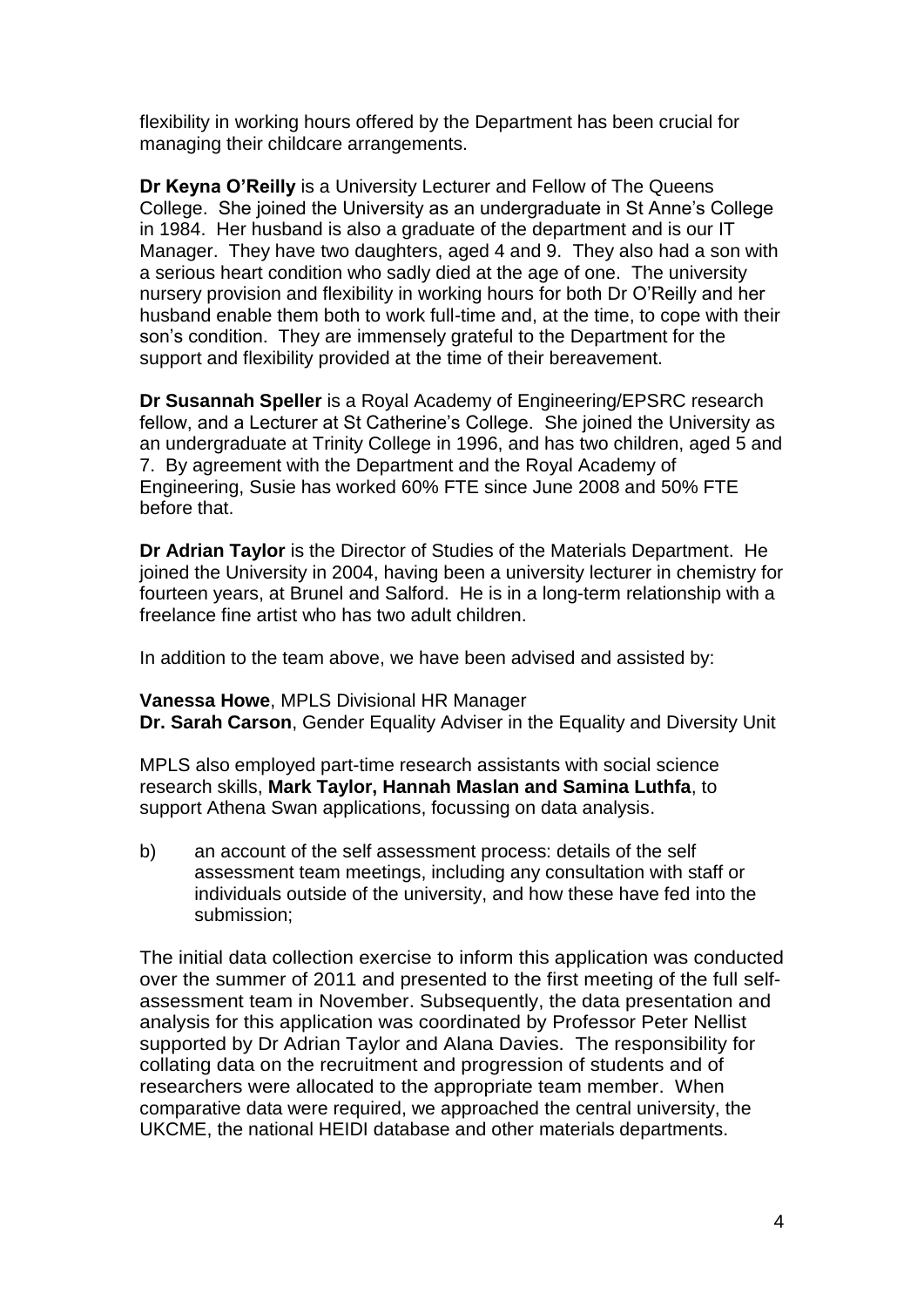A focus group of nine female graduate and postdoctoral researchers, led by Professor Nicole Grobert and Dr Marina Galano, met in March 2012. Several points that we**r**e raised by the group are included in the Action Plan.

c) Plans for the future of the self assessment team, such as how often the team will continue to meet, any reporting mechanisms and in particular how the self assessment team intends to monitor implementation of the action plan.

To promote the department's ongoing SWAN activities, a smaller team will continue to meet termly to review progress on the individual targets identified in the Action Plan. This group will comprise 2 academics, 2 postdoctoral researchers, 2 graduate students and 2 administrative staff (each 1 female and 1 male), and will actively seek input from across the department to consider revisions and additions to the Action Plan for inclusion in the renewal application in 2015.

[984 words]

## **3. A picture of the department – maximum 2000 words**

a) Provide a pen-picture of the department to set the context for the application, outlining in particular any significant and relevant features.

The Materials Department in Oxford is one of the smaller departments in the Mathematical, Physical, and Life Sciences (MPLS) division, with 22 academic staff (3 female). It has been successful in attracting a large number of exceptional younger scientists who have competed successfully for independent fellowships from, for instance, the Royal Society and Royal Academy of Engineering (currently 3 female and 4 male). We also host 62 postdoctoral researchers (16 female) and an expanding number of graduate students (155 at present – 54 female) from more than 40 countries, supported by 4 senior administration staff and 37 technical/secretarial staff. The Department has an international reputation for world-class research and teaching; specialising in the characterisation of materials, modelling new materials, developing processes and techniques for advanced manufacturing, and quantum information processing. Research in the department is highly collaborative, with most research projects involving several staff, and more than 50% undertaken in close contact with industry. The department runs two degree courses, Materials Science and Materials, Economics and Management admitting approximately 30 undergraduates each year spread across 7 colleges.

[176 words]

b) Provide data for the past three years (where possible with clearly labelled graphical illustrations) on the following with commentary on their significance and how they have affected action planning.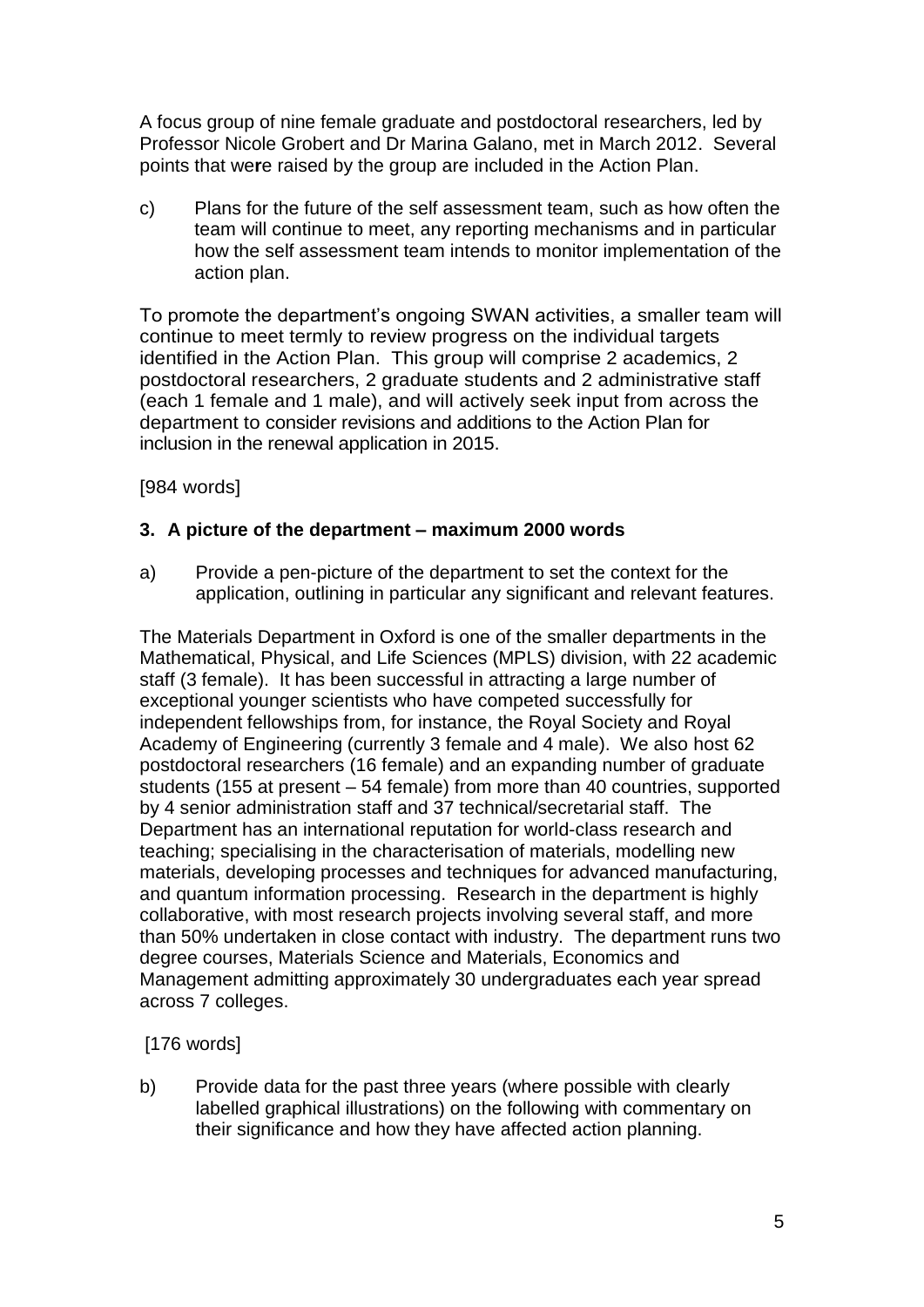## **Student data**

(i) **Numbers of males and females on access or foundation courses** – comment on the data and describe any initiatives taken to attract women to the courses.

The department does not run any access or foundation courses.

We have for more than 10 years had our own schools liaison team who organise a large number of annual visits both to schools and for school groups coming to Oxford for half-day Materials taster courses and 3-4 day residential courses (RAE Headstart, Oxford UNIQ and, in the past Smallpeice). A key focus of this team is to inform and attract non-traditional students to consider Materials as a degree course. We also emphasise in our publicity and our presentations that Materials is a female-friendly subject. The team currently has 3 part-time staff, one of whom, Jayne Shaw, has 3 children aged 10, 8 and 5 and works 50% FTE. The 7 most recent residential courses in 2009, 2010 and 2011 had 190 total attendees, 70 (37%) female. Over the same period we organised 15 non-residential open days with a total attendance of nearly 600 6th formers, and approximately the same percentage of female participants. Other access activities include:

- offering **schoolchildren work experience places in laboratories** during the summer holidays, using grants from, inter alia, the Nuffield Foundation. An example is Katherine Hazelton who undertook a project with Professor Nicole Grobert in the summer of 2009, subsequently applied for admission to the undergraduate programme, and is a 2nd year undergraduate,
- each year we introduce~ 60 **trainee science teachers** (~40% female) to the subject of Materials Science as part of their PGCE programmes
- the MPLS Division organises a **women in science event** for year 12  $\bullet$ students to which the Materials Department usually contributes a talk by one of our female research students or recent DPhil graduates.

## [277 words]

(ii) **Undergraduate male and female numbers** – full and part-time – comment on the female:male ratio compared with the national picture for the discipline. Describe any initiatives taken to address any imbalance and the impact to date. Comment upon any plans for the future.

Both our undergraduate degrees are 4 year MEng courses; we have no parttime undergraduates. Over the last six years the department has had an average of 34.8% women in our undergraduate population (Table 1). Figure 1 illustrates the makeup of the student body over this period, and compares the Oxford average to the national average in Physical Science courses over the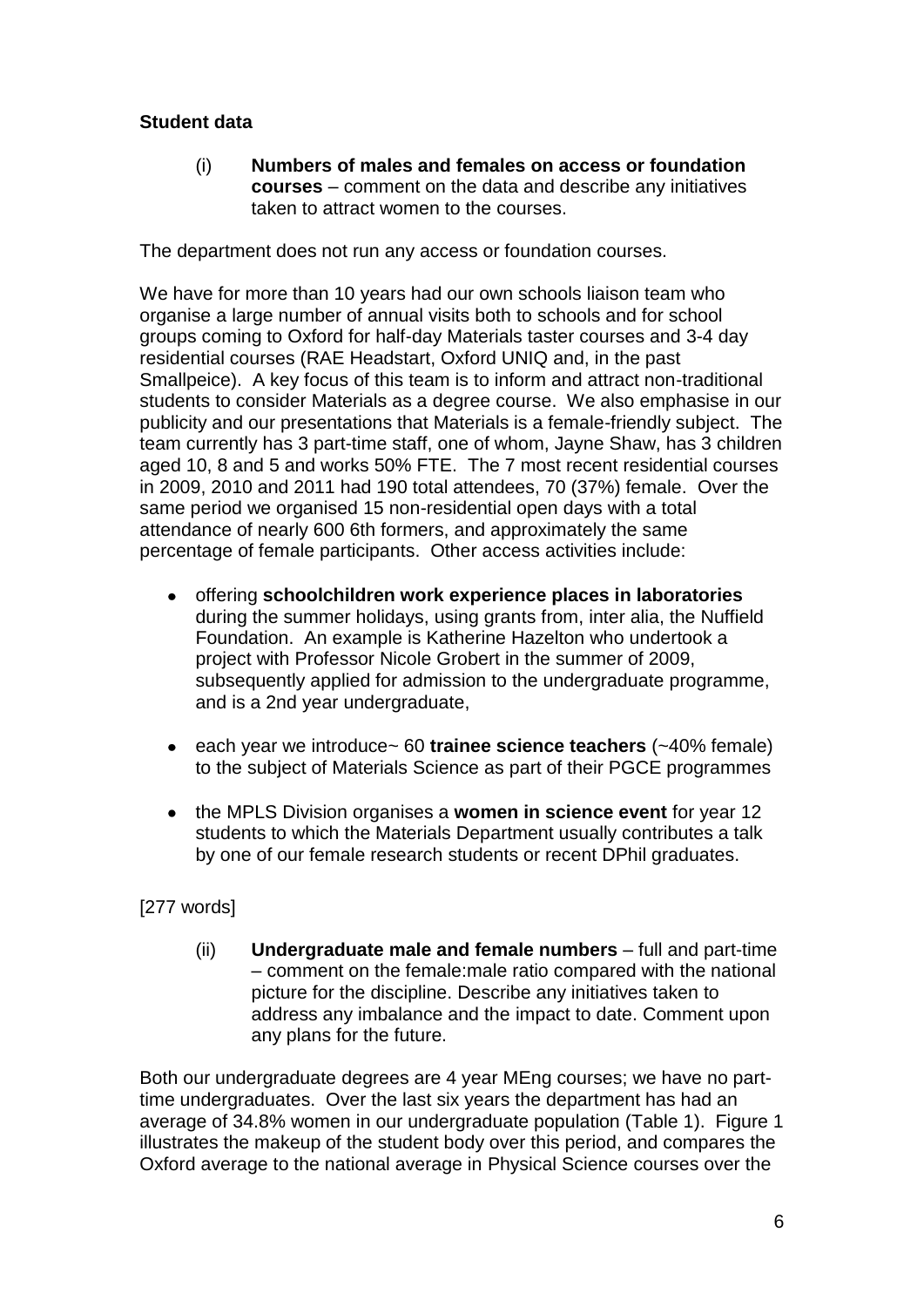same period (data from HEIDI: The HEIDI data on Materials courses is unreliable, only 13% female students which cannot be correct.) The UKCME National Subject Profile for HE programmes in Materials, 2008, gives 30% female students commencing study on a UK Materials degree in 2001. Over the past few years our fraction of female students moved to be close to the Physical Science national average. The EU average for Engineering/Manufacturing is 31%<sup>1</sup>.

The context to these numbers is the imbalance in females taking STEM subjects in schools: we specify candidates must be studying 2 of Maths, Physics and Chemistry. Only 40% of the 2011 A-level entrants for maths were female, 21% for physics and 47% for chemistry<sup>2</sup>.

Future plans to increase the proportion of female students in the undergraduate population centre on our schools liaison activities. We will continue to be careful to ensure that 6th form visitors are exposed to staff and student helpers with an appropriate gender balance.

[223 words]

| Academic year Total |     | <b>Female</b> | <b>Male</b> |
|---------------------|-----|---------------|-------------|
| 2006-07             | 103 | 31 (30.1%)    | 72          |
| 2007-08             | 107 | 31 (29%)      | 76          |
| 2008-09             | 111 | 35 (31.5%)    | 76          |
| 2009-10             | 112 | 40 (35.7%)    | 72          |
| 2010-11             | 118 | 39 (33.1%)    | 79          |
| 2011-12             | 119 | 46 (38.7%)    | 73          |

*Table 1: Number of women and men in our undergraduate programmes in the 6 academic years 2006 and 2011.*

<sup>1</sup> <sup>1</sup> S&T statistics (Eurostat)

 $2$  A-level data are taken from the Joint Council on Qualifications A-level statistics: <http://www.jcq.org.uk/nationalresults/alevels/> - accessed November 23<sup>rd</sup> 2011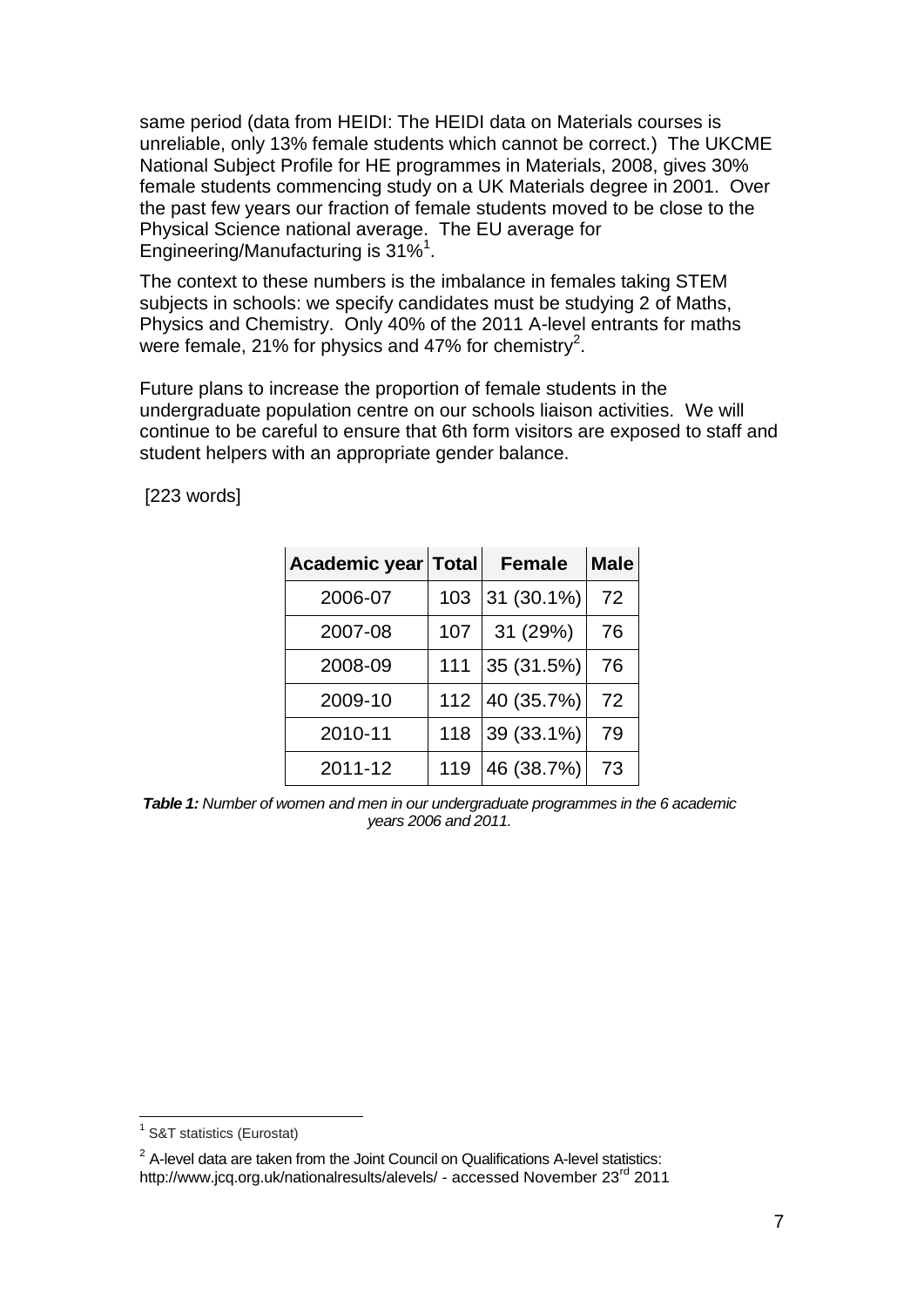

*Figure 1: proportions of female:male students in our total undergraduate population in a given academic year. The national average is for Physical Science not Materials for which the data is not reliable.*

(iii) **Postgraduate male and female numbers completing taught courses** – full and part-time – comment on the female:male ratio compared with the national picture for the discipline. Describe any initiatives taken to address any imbalance and the effect to date. Comment upon any plans for the future.

The department does not run taught postgraduate courses, and has no plans to do so in the future. Our undergraduate degree programme runs for 4 years resulting in an MEng in Materials Science. The completion rate for the 4th Year of the course is 100%, and the male:female ratios are the same as for the undergraduate data above.

[58 words]

(iv) **Postgraduate male and female numbers on research degrees** – full and part-time – comment on the female:male ratio compared with the national picture for the discipline. Describe any initiatives taken to address any imbalance and the effect to date. Comment upon any plans for the future.

The department has a strategic target to increase our graduate numbers, and we have been very successful. In the past 5 years the total number of those studying for doctorates has increased from 117 to 158. Over the same period, the percentage of female graduate students has increased from 19% to over 32% (Table 2 and Figure 2). This is similar to the percentage of women on our undergraduate course, and to the national average for UK Materials PG courses since 2006 (30.2%; HEIDI). The latest UKCME data (2006) gives a similar proportion, 27%, of female students embarking on a materials PG programme, and the EU percentage for Engineering/Manufacturing is 25%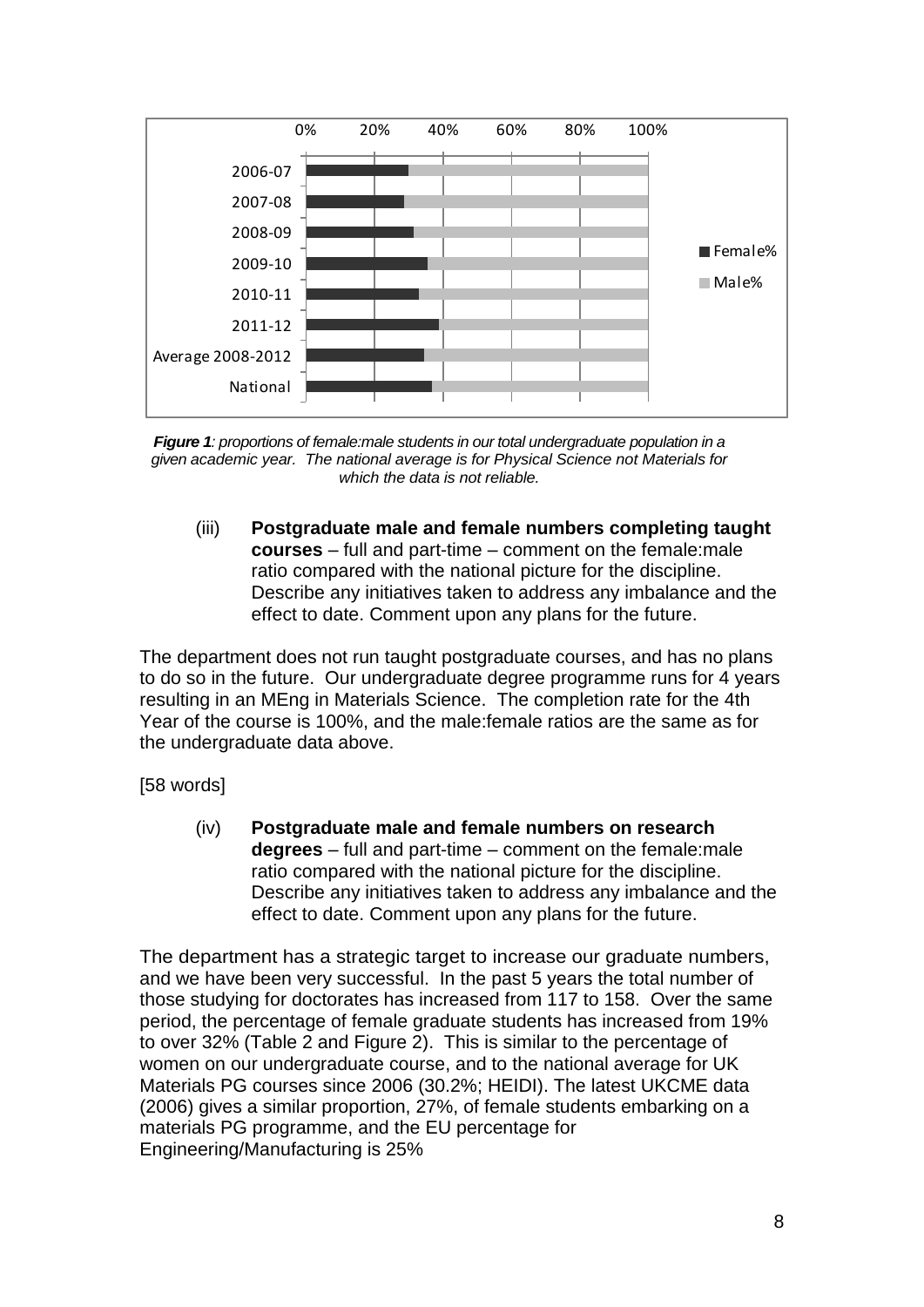| Academic year Total |     | <b>Female</b> | <b>Male</b> |
|---------------------|-----|---------------|-------------|
| 2006-07             | 106 | 20 (18.9%)    | 86          |
| 2007-08             | 117 | 29 (24.8%)    | 88          |
| 2008-09             | 118 | 34 (28.8%)    | 92          |
| 2009-10             | 134 | 42 (31.3%)    | 92          |
| 2010-11             | 150 | 47 (31.3%)    | 103         |
| 2011-12             | 158 | 51 (32.3%)    | 107         |

*Table 2: Number of women and men in our postgraduate programme in the six academic years between 2006 and 2012.*



*Figure 2: proportions of female:male students in our total postgraduate research student population in a given academic year.*

We have a well-developed culture of encouraging female undergraduates to stay in science. The selection of final year research projects (Part IIs) is very influential in the decision of students about whether to undertake further academic study, and the current member of academic staff responsible for this process is female (Dr Keyna O'Reilly). Promising final year undergraduates are identified and encouraged by their Part II supervisors and college tutors (many of whom serve as effective role models for women in science) to consider staying in research.

In the past 6 years, 7/26 (27%) of the Oxford Materials graduates who stayed on to undertake graduate study in the department have been female – slightly below the average percentage of females in the undergraduate population over the same period, but from our leavers survey we know that at least 6 more of our female graduates went on to graduate study in other UK or international universities.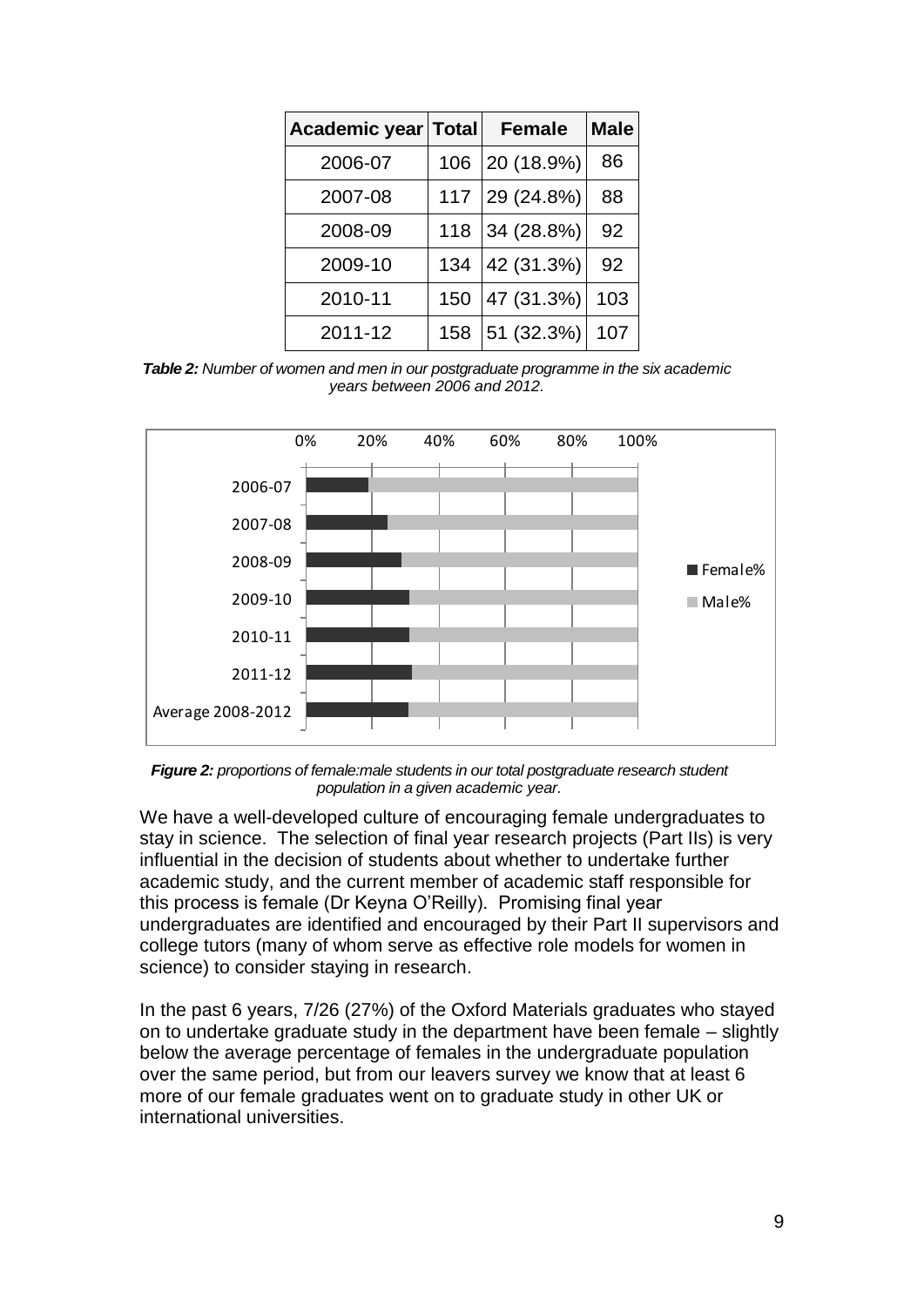## **Funding graduate students:**

The primary assessment of applicants for graduate studentships is by leaders of the research groups to which the student has applied, with academic ability and research potential as the key selection criteria. The department actively promotes graduate applicants for university scholarships and has many fullyfunded studentships each year. Over 80% of our research students are fully funded.

Oxford's most prestigious funding award for overseas students is the Clarendon Scholarship. Over the past 4 years, three of the five Materials research students awarded a Clarendon Scholarship are/were female. Over that period, 107 Materials research students were awarded studentship funding, 34 of them female (31.8%), pro-rata to the proportion of female research students over the equivalent period.

## **Postgraduate completion statistics by gender:**

The department makes it clear both to new graduate students and their supervisors that the expectation is that all students should submit their theses within 48 months. This expectation is emphasised in the graduate student handbook and at the induction sessions at the beginning of their research career.

Analysis of the data from all the graduate students starting in 2003-2007, shows a significant tendency for females (83%) to be more likely to submit their DPhil thesis within 48 months than males (63%). From this total cohort of 119 students (88 male/31 female), only 4 students (3 male/1 female) withdrew from their studies

[481 words]

**(iv) Ratio of course applications to offers and acceptances by gender for undergraduate, postgraduate taught and postgraduate research degrees** – comment on the differences between male and female application and success rates and describe any initiatives taken to address any imbalance and their effect to date. Comment upon any plans for the future.

Although there is some statistical variation from year to year, the percentage of female candidates offered undergraduate places in the Materials department (33.5%) consistently exceeds the percentage of female applicants (31.1%) over the 5 years 2007-2011, see Figure 3. This analysis is based on a total of 500 applicants. We believe that this reflects an admissions process that does not disadvantage female applicants.

However, we are still not satisfied that we are successfully attracting as many well qualified female applicants to study Materials at Oxford as we should. This is discussed further below.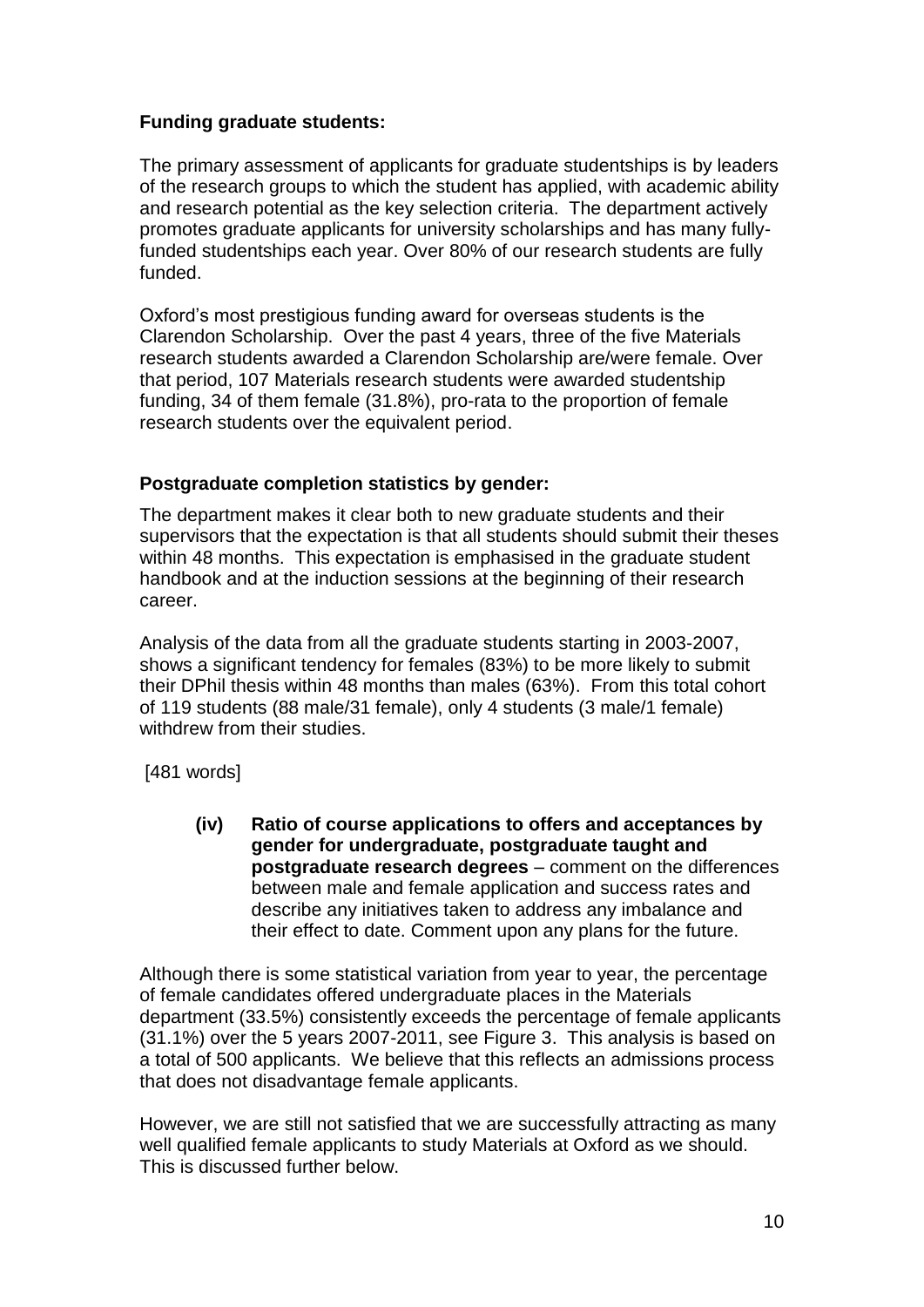

*Figure 3: Proportions of females at application, offer and acceptance for our undergraduate course from 2007-2012.*

Figure 4 shows the proportions of women applying for and being accepted for research degrees over the past 3 years. The average percentage of female applicants over this period was 26.7% and the average percentage of females offered graduate places was 30.6%. 54.4% of the female applicants to whom we make offers accept them and matriculate as graduate students, and 57.3% of male applicants. It is hard to see a significant gender bias in this data.



*Figure 4: Proportions of females at application, offer and acceptance for our postgraduate course from 2009-2011 (average).*

[169 words]

**(v) Degree classification by gender** – comment on any differences in degree attainment between males and females and describe what actions are being taken to address any imbalance.

With the relatively small numbers of Materials students each year, there is considerable variation in the proportions of both females and males gaining the various degree classes. To provide a more statistically significant data set, we have collated results going back 11 years. Figure 5 shows 5-year rolling averages of distributions of degree class for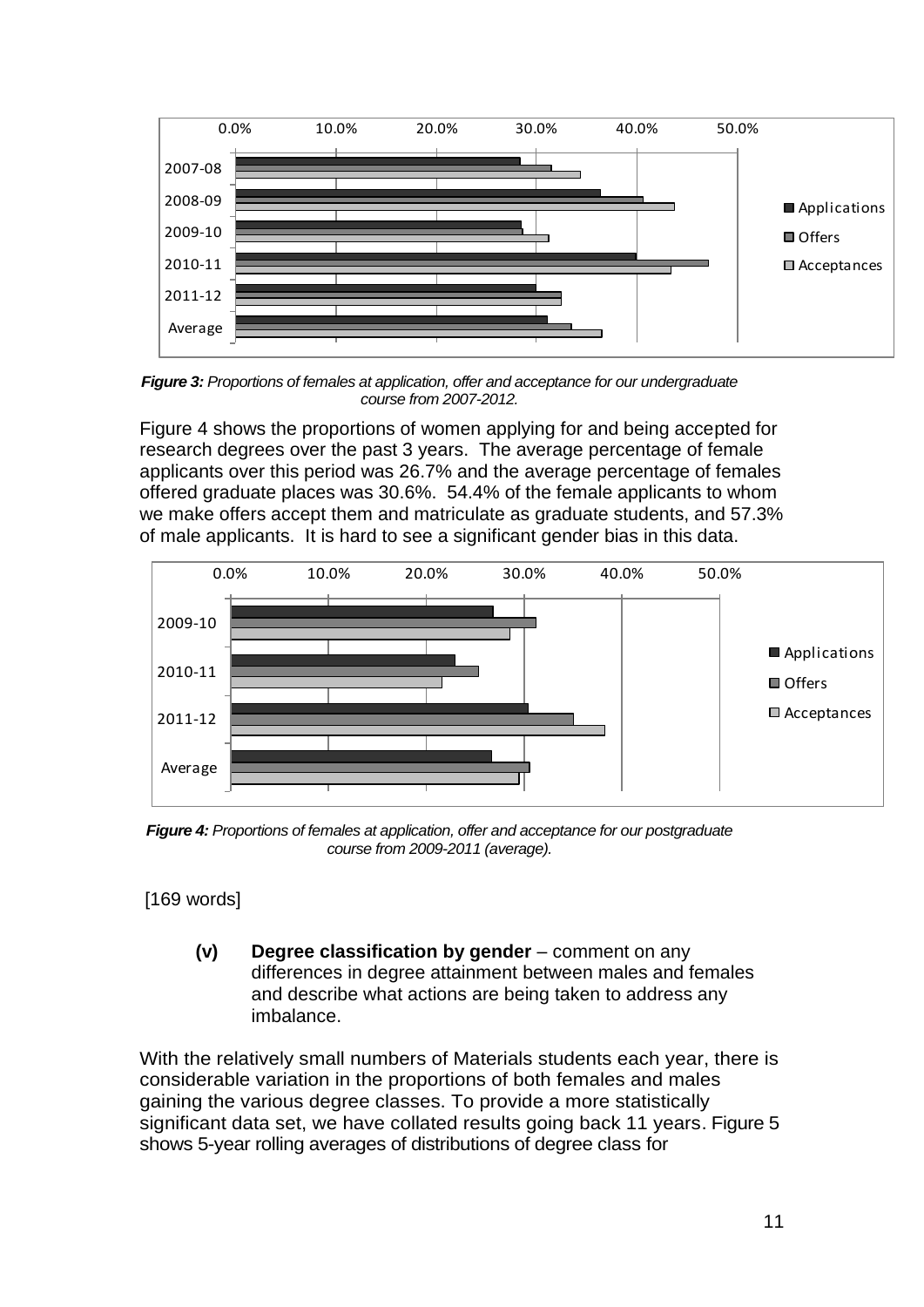undergraduate women and men over this period, with a total number of candidates > 280.



*Figure 5: Proportions of males and females matriculating from 2000 – 2011 obtaining different degree classifications presented as 5-year rolling averages for 2000-2004, 2005-2009 and 2007-2011 to smooth out statistical variations from the small numbers of students in each year group.* 

Over this period, 34.1% of women and 30.5% of men achieved first class degrees and 75.3% of women and 76% of men achieved a 2:1 or better. The disparity in the percentage of women and men being awarded 1st class degrees in the early 2000s does not appear in the latest data, but there is clear statistical evidence that fewer women were awarded 3rds over the whole period.

We believe this data offers no evidence of any systematic poorer performance from our female candidates, but the gender balance in Finals is something we will continue to monitor closely.

[168 words]

## **Staff data**

**(vi) Female:male ratio of academic staff and research staff** – researcher, lecturer, senior lecturer, reader, professor (or equivalent). comment on any differences in numbers between males and females and say what action is being taken to address any underrepresentation at particular grades/levels

There are two categories of academic post at Oxford: Professor and Lecturer – a Lecturer roughly equating to Senior Lecturer in other UK universities. The position of Reader is being phased out, and in our data have been treated as Lecturers. A significant proportion of our research staff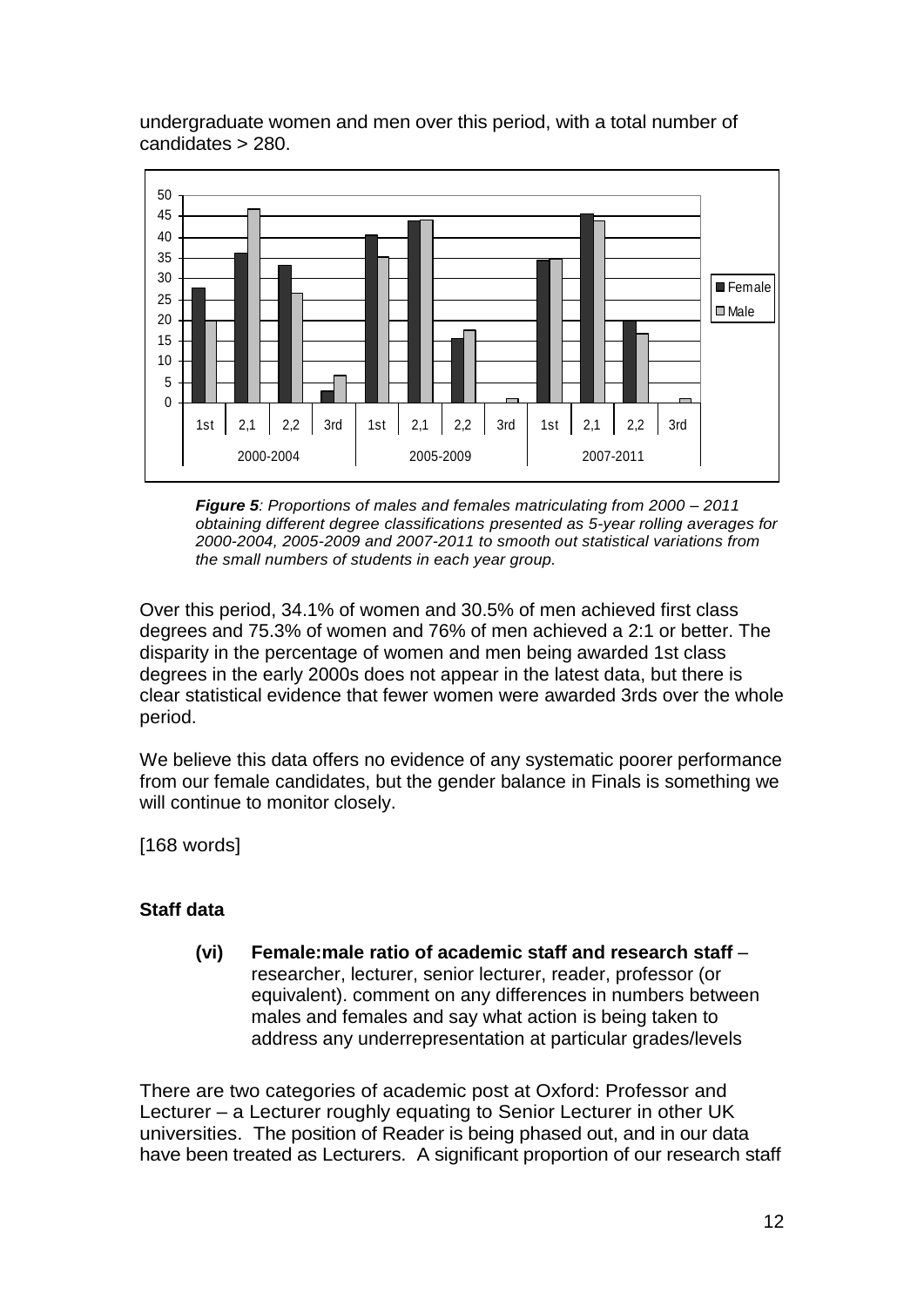are postdoctoral researchers on fixed-term contracts, including 5-year Departmental Lecturer posts and holders of externally funded fellowships.

Staff levels across the last four years are reported in Table 3. In the academic grades, it is hard to interpret the data with confidence because of the small numbers, and in particular the percentage of female lecturers varies a great deal because of volatility in the number of male lecturers. However significant changes in the past 3 years are:

- One female member of the department has just been awarded the  $\bullet$ title of Professor
- 2 of the most recent 3 academic posts filled in the Materials Department have been by female candidates.

The percentage of female researchers has been steady since 2008, averaging 23% over a period where our percentage of female graduate students averaged 30%. However, the percentage of female graduate students over the previous 3 years (when most of the female researchers were being recruited) was only 20%. Key transition points are discussed below.

| Year    | <b>Researcher</b>      |             | <b>Lecturer</b> |             | <b>Professor</b> |             |  |
|---------|------------------------|-------------|-----------------|-------------|------------------|-------------|--|
|         | <b>Female</b>          | <b>Male</b> | <b>Female</b>   | <b>Male</b> | <b>Female</b>    | <b>Male</b> |  |
| 2008-09 | 14 (22.2%)             | 49          | $2(13.3\%)$     | 13          |                  | 9           |  |
|         | 2009-10   16 (26.2%)   | 45          | 2(16.6%)        | 10          | 0                | 8           |  |
|         | 2010-11   13 (20.6%)   | 50          | 3(25%)          | 9           | 0                |             |  |
|         | $2011 - 12$ 15 (23.1%) | 50          | 3(33.3%)        | 6           | (9%)             | 10          |  |

[212 words]

*Table 3: Breakdown of the numbers of women and men at various academic grades within the department for the past 4 years.*

**(vii) Turnover by grade and gender** – comment on any differences between men and women in turnover and say what is being done to address this. Where the number of staff leaving is small, comment on the reasons why particular individuals left.

The Materials department has had substantial turnover of tenured faculty over ten years, mostly as a result of expected retirements. The numerical details for the past 3 years are reported in Table 4. Of academic staff, 5 male professors retired, and one moved to a post in Switzerland. One male University Lecturer took early retirement, and this academic post was replaced by a female candidate.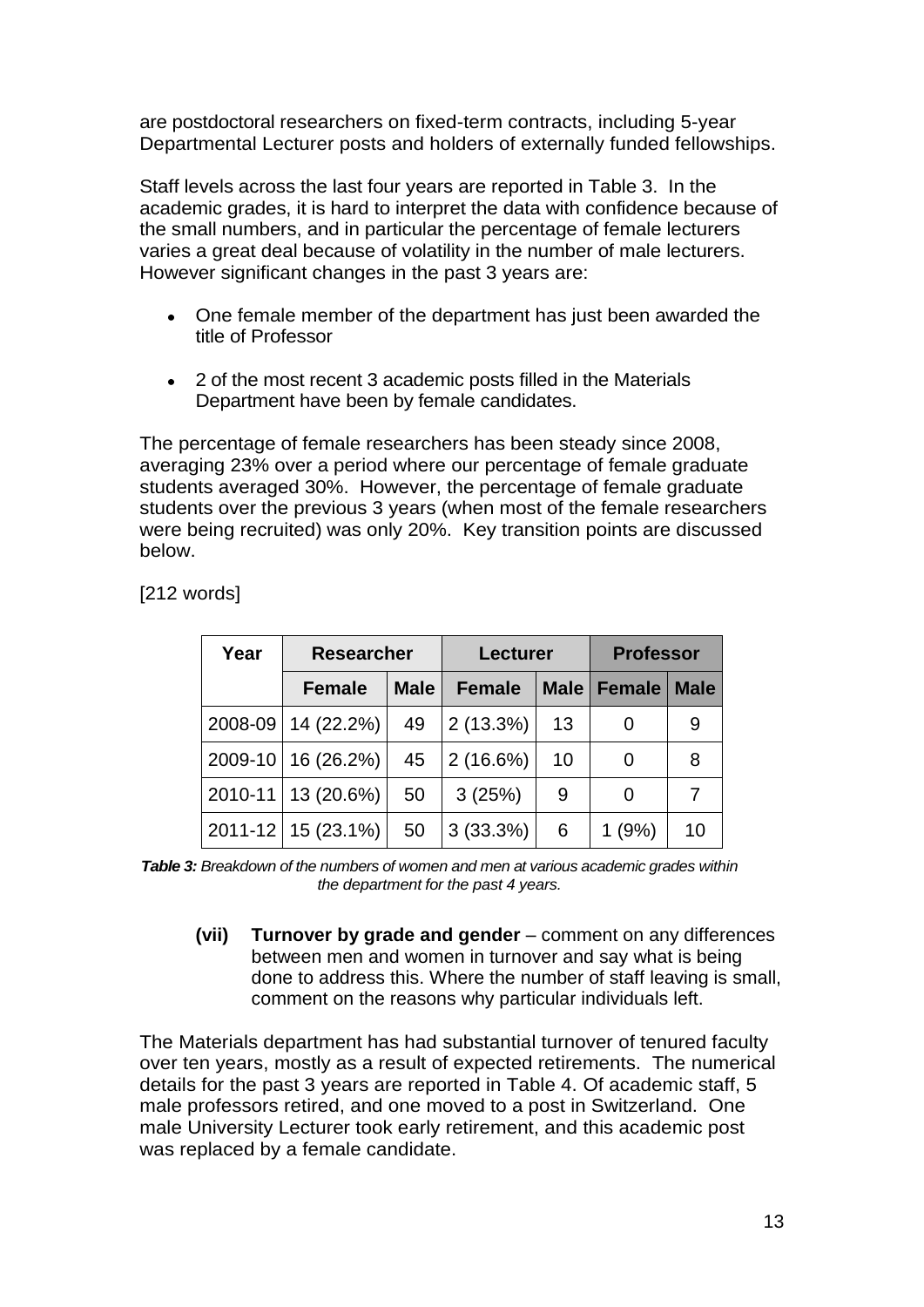More than 20 male and female Research Fellows and Departmental Lecturers have in the last 10 years moved into faculty positions in Oxford or elsewhere at or before the end of their contracts. These include in the past 3 years five female research fellows who took up academic posts (senior lectureships or chairs) in the UK, New Zealand, Australia, the USA and Ireland. It is a matter of some satisfaction to the department that our female colleagues are able to compete successfully for senior posts here and elsewhere.

The turnover of male post-doctoral researchers was 27 over 3 years (about 56% of the average number of male researchers at any one time) while for female researchers the number was 9 (about 64%). We do not believe that these percentages are statistically distinguishable given the small numbers. Almost all the leaving researchers of either gender went on to research posts elsewhere.

|         |                    | In post     |                | <b>Leavers</b>            |               |  |
|---------|--------------------|-------------|----------------|---------------------------|---------------|--|
|         | Table 4            |             |                | <b>Female Male Female</b> | <b>Male</b>   |  |
|         | Professor          | $\mathbf 0$ | 9              | 0                         | 3 retirements |  |
|         | 2008-09 Lecturer   | 2           | 13             | 0                         | 1 retirement  |  |
|         | Researcher         | 14          | 49             | 6                         | 5             |  |
|         | Professor          | 0           | 8              | 0                         | 2 retirements |  |
|         | 2009-10   Lecturer | 2           | 10             | 0                         | 1 retirement  |  |
|         | Researcher         | 16          | 45             | 1                         | 13            |  |
|         | Professor          | 0           | $\overline{7}$ | 0                         | 1 to new post |  |
| 2010-11 | Lecturer           | 3           | 9              | 0                         | ი             |  |
|         | Researcher         | 13          | 50             | $\overline{2}$            | 9             |  |

[215 words]

*Table 4: Breakdown of the turnover of women and men at various academic grades within the department between 2008 and 2011.*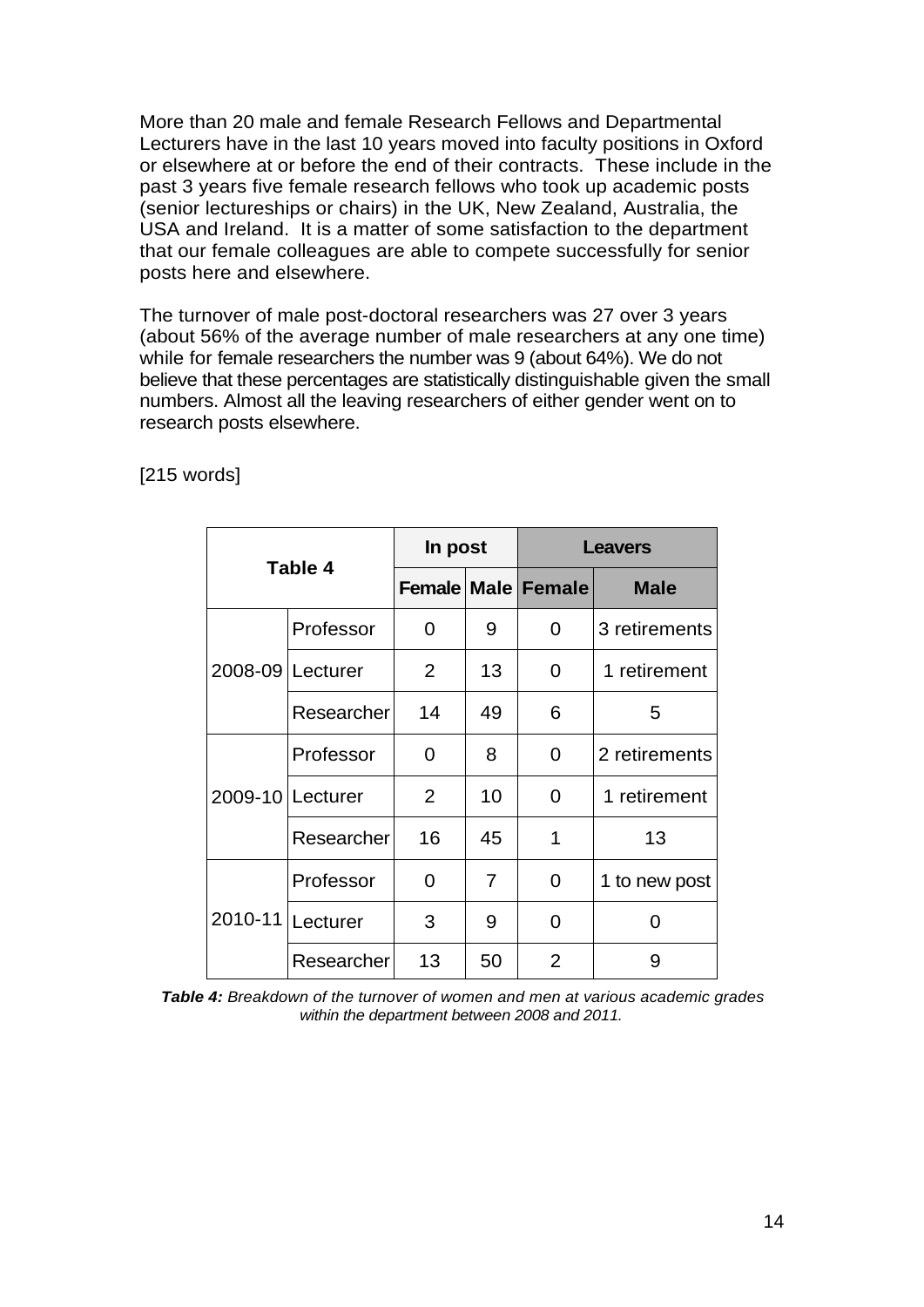## **Supporting and advancing women's careers – maximum 5000 words**

#### **4. Key career transition points**

- a) Provide data for the past three years (where possible with clearly labelled graphical illustrations) on the following with commentary on their significance and how they have affected action planning.
	- (i) **Job application and success rates by gender and grade** comment on any differences in recruitment between men and women at any level and say what action is being taken to address this.

This section is split into separate analysis of research posts and the different grades of academic posts.

#### **Researchers:**

1

In the three years from 2008 to April 2011, the department recruited to 42 postdoctoral research posts; there were 876 applicants, 129 female (16.6%) and 647 male<sup>3</sup>. Of these applicants a total of 128 were shortlisted, 22 female (17.2%) and 106 male. Typical raw data from 2008 (breakdown by gender for applicants and shortlisted) are shown in figures 6 and 7. These illustrate the significant statistical variations from post to post which make detailed interpretation of data from individual appointments difficult. However, to these posts we appointed 40 new researchers, 11 female (27.5%) and 29 male (5 positions were not filled). We can conclude that on average female applicants were statistically no more likely to be interviewed than their male counterparts but were significantly more likely to be appointed.



*Figure 6. The proportions of women and men (and unknowns) applying for advertised postdoctoral positions in the department in 2008.*

 $3$  Of these 876 applications, 100 did not specify what sex the applicants were, and the names were not sufficiently gender specific to allow us with confidence to guess whether they were male or female. None of these candidates was shortlisted.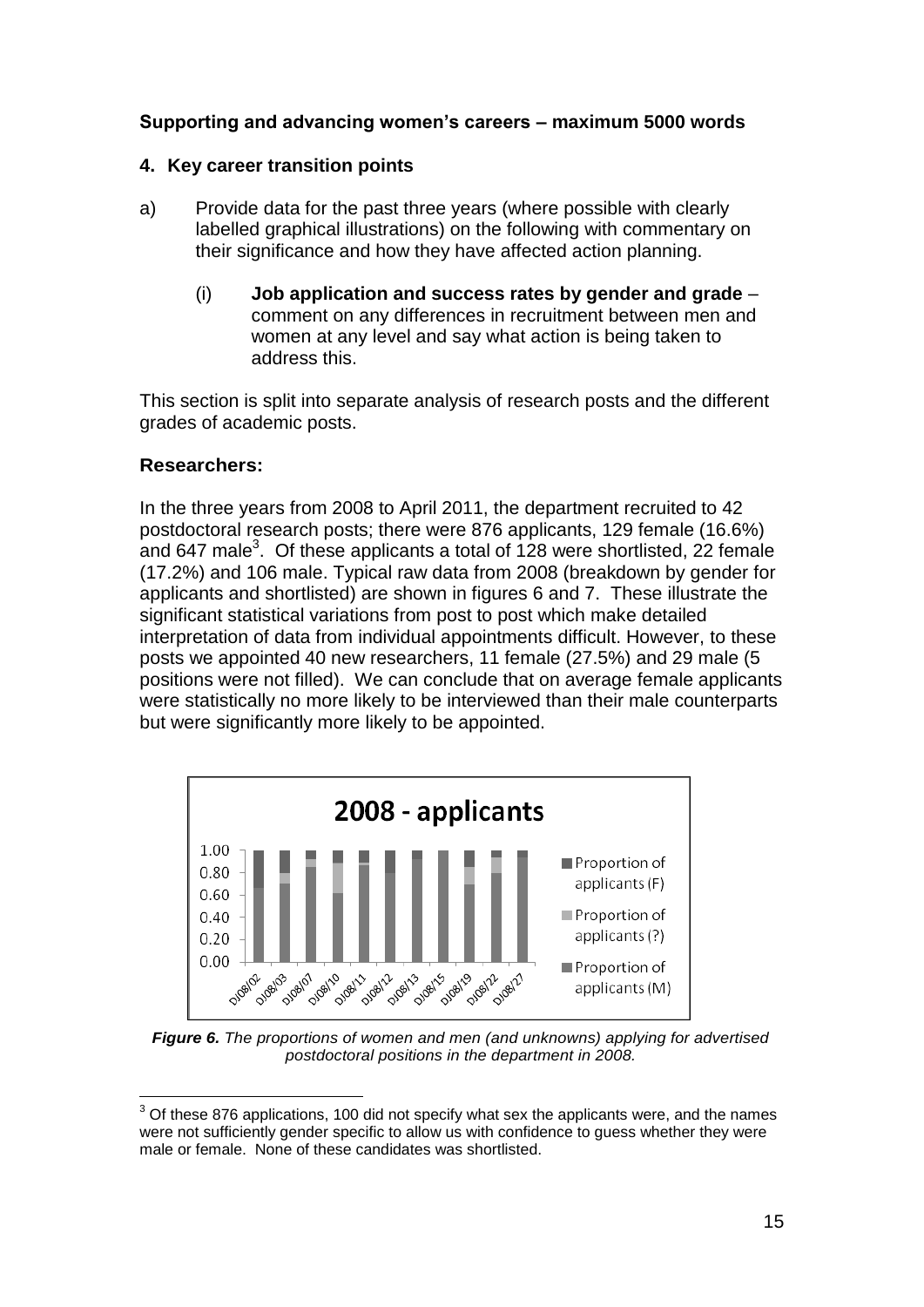

*Figure 7. The proportions of women and men being shortlisted for advertised postdoctoral positions in the department in 2008.*

## **Lecturers:**

The department has only recruited two lecturers in the last five years. Of 28 applications for these 2 posts, 8 were shortlisted. Proportions of women at each stage are shown in Table 5. A significantly higher proportion of women were shortlisted than applied; one of the 2 appointees was female (and this post was first offered to another female applicant who declined it to take up a Professorship in Michigan).

|                                       | Female   Male |    |
|---------------------------------------|---------------|----|
| <b>Applicants</b>                     | 7(25%)        | 21 |
| Shortlisted and interviewed   4 (50%) |               |    |
| <b>Appointed</b>                      | $1(50\%)$     |    |

*Table 5. The numbers of women and men applying for, being shortlisted and offered advertised lectureships in the department between 2008 and 2011.*

#### **Professors:**

The department has recruited to one statutory professorship in the past 5 years, a chair in materials modelling - a field where there are very few senior female researchers anywhere in the world. There were 38 applicants (3 female,35 male). The panel (including external members) shortlisted 4 applicants (all male), and appointed a male.

#### **Future plans:**

The department will fill six academic posts in 2012/13 and will highlight the Department's commitment to Athena SWAN and supporting female applicants during advertising and recruitment aiming to ensure that strong female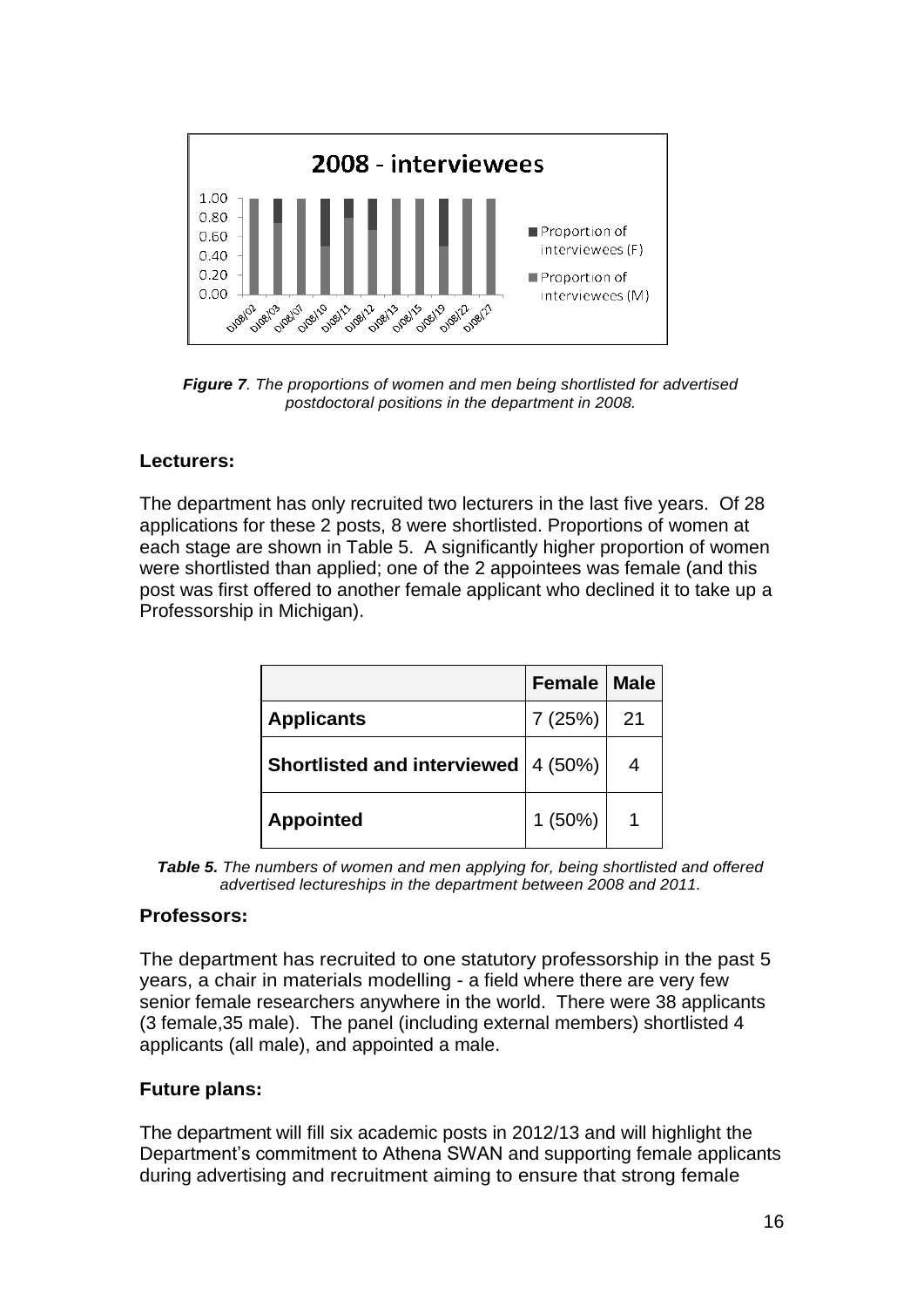applicants are encouraged to apply. The head of department frequently has informal discussions with potential applicants and expresses the university's stated objective to increase the representation of women, black and minority ethnic candidates in academic posts in Oxford.

[346 words]

(ii) **Applications for promotion and success rates by gender and grade** – comment on whether these differ for men and women and if they do explain what action may be taken. Where the number of women is small applicants may comment on specific examples of where women have been through the promotion process. Explain how potential candidates are identified.

There are several paths for promotion, including the step from contract researcher to independent fellowship and promotion of those holding academic appointments. The Department takes a proactive position in encouraging female candidates to apply for promotion, since we are aware that women scientists may be less likely to put themselves forward for professional advancement.

# **Fellowship positions:**

One area where this approach has been particularly successful recently has been in encouraging younger researchers (many of them female) to apply for independent fellowships as the stepping stone to an academic career. The process involves indentifying potential high fliers, mentoring by personal interviews with the HoD matching their aspirations to opportunities, reviewing draft applications and help in preparing for interviews.

Since January 2006, the department has supported 53 applications for Royal Academy of Engineering, Royal Society, European Research Council and UK Research Council Research Fellowships, 35 from men and 18 from women. From these applications, 6 women have been successful (33%) and 9 men  $(25.7\%)^4$ .

# **Academic promotions:**

Due to the academic staff structure explained in section 3.vii, Oxford does not run academic promotion exercises like those common in UK universities. There are Recognition of Distinction (RoD) exercises approximately every 2 years, during which academics may apply for the title of Professor as described in more detail in the 2010 University Athena Swan application. During the most recent RoD exercise (2010-11) there were seven applicants from Materials (3 female,4 male) of whom 5 were awarded the title of professor (1 female,4 male). This outcome is disappointing in terms of the obvious gender disparity.

<sup>1</sup>  $4$  The quoted average success rates in these competitions range from  $5 - 12\%$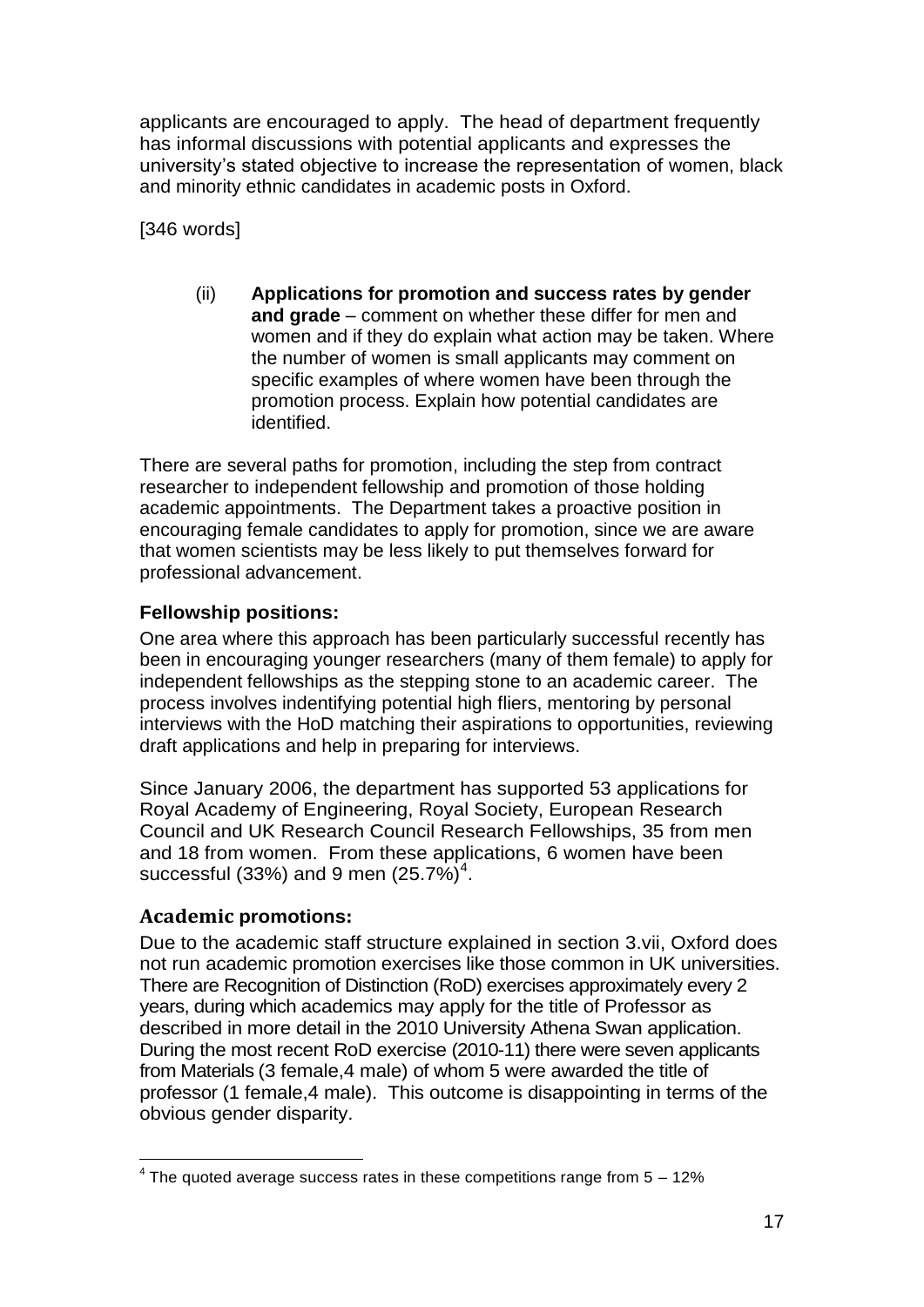# [260 words]

- b) For each of the areas below, explain what the key issues are in the department, what steps have been taken to address any imbalances, what success/impact has been achieved so far and what additional steps may be needed.
	- (i) **Recruitment of staff** comment on how the department's recruitment processes ensure that female candidates are attracted to apply, and how the department ensures its short listing, selection processes and criteria comply with the university's equal opportunities policies

The department enthusiastically applies all the processes recommended by Oxford University for ensuring non-discrimination in recruitment processes.

- 1. There is always at least one woman on every interview panel. To avoid overloading our female academic staff with these duties, the Departmental Administrator sits (ex-officio) on all postdoctoral selection panels.
- 2. All advertisements for academic posts in the department include the university wording: 'Applications are particularly welcome from women and black and ethnic minority candidates who are underrepresented in academic posts in Oxford'.
- 3. All job particulars include details on maternity leave arrangements, nurseries, playschemes for children, and equality of opportunity.
- 4. All external applicants meet with current members of the department to ensure transfer of information about family life in Oxford (child-care, schools, flexible working). These issues are also discussed with the selected candidates by the Departmental Administrator (for research/technical posts) or the HoD (for academic posts) at an early stage of the job offer process.
- 5. The department uses the University's Bronze Athena Swan award logo (and the silver logo if our application is successful) on all advertisements, and prominently on our webpage, to try and attract as many female applicants as possible.

[194 words]

(ii) **Support for staff at key career transition points** – having identified key areas of attrition of female staff in the department, comment on any interventions, programmes and activities that support women at the crucial stages, such as personal development training, opportunities for networking, mentoring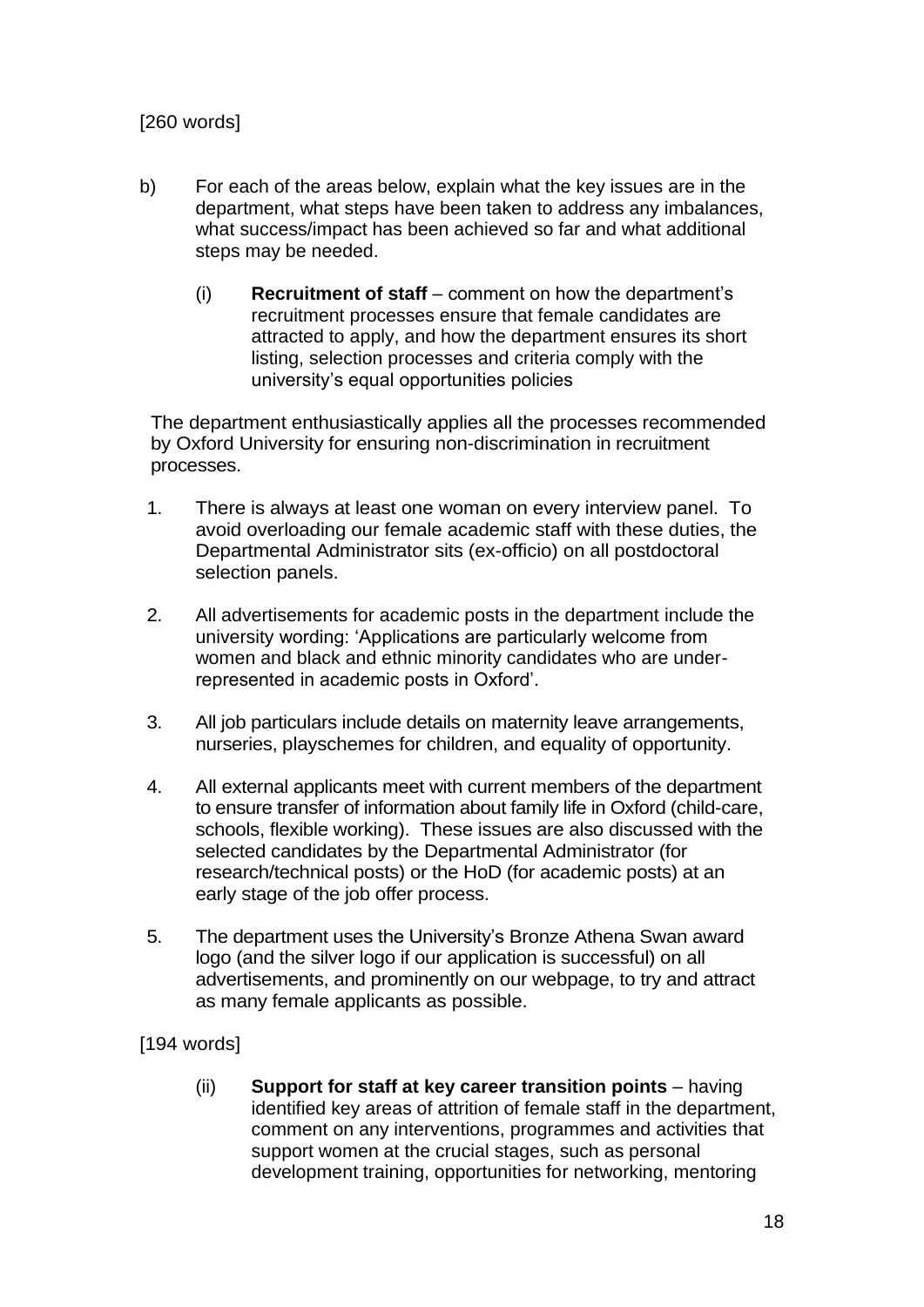programmes and leadership training. Identify which have been found to work best at the different career stages.

# **Overview of differential attrition statistics at each stage:**

The period between starting as an undergraduate student and the earliest time at which a scientist could make a competitive application for a lectureship at a Russell Group university is ~15 years. As part of our analysis of attrition rates we have tracked this progression from undergraduate to lecturer over this period. [Numbers in square brackets are the equivalent 2006 EU values for female scientists at each stage<sup>5</sup>.]

- Students starting our UG programmes 1997/98 to 2000/01 **33.8% female** [31%]
- Students commencing a DPhil in Materials 2000/01 to 2004/05 **18.6%**   $\bullet$ **female**, increasing in 2007/08 to 2011/12 to **34.3% female** [36%]
- Recruitment to post-doctoral positions in the Department 2008 to 2011  $\bullet$ - **27.5% female**
- Independent research fellows in period 2008 to 2011 (ie Royal Society Fellows, etc) - **50% female**. The numbers at this stage are small (16 individuals), but taken together with the postdoctoral data there is no evidence of strong attrition of female researchers at this transition point. [33%]
- Permanent academic staff **currently 20% female**. Clearly here is an attrition point we need to focus on. [22%]
- We have one current female professor (and 11 male). In part this  $\bullet$ reflects the historically much lower proportion of Material Scientists twenty or more years ago who were female. [11%]

## **Detailed analysis:**

## **Undergraduate to doctoral student:**

Over the past 6 years the percentage of female undergraduate students in the department has increased from 30 to 38.7%. Over the same period the proportion of female graduate students has increased from 19 to 32% (section 3.iv). The increase in female graduate students is partly due to a larger number of Oxford female undergraduates electing to stay on for a research degree because of positive experience in the Department.

Analysing destinations of our graduating students from the two most recent DLHE surveys (2009 & 2010 leavers, 32 students) shows 30% of our female leavers went on to further academic study while a slightly higher proportion of male leavers (36%) followed the same career path. The same survey data, shows a higher proportion of female leavers go immediately into work than the

 $\frac{5}{5}$  She figures 2009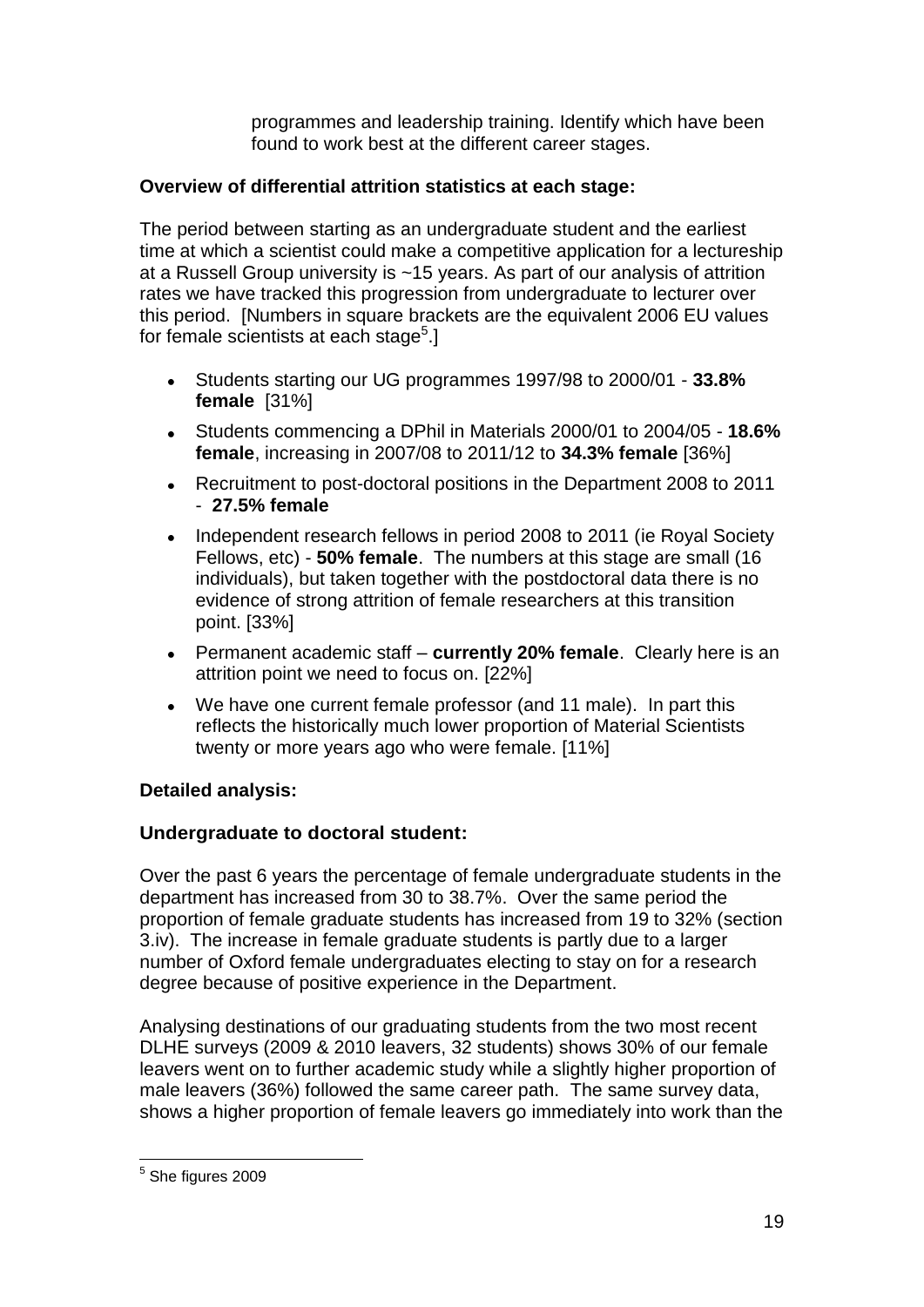male leavers (60% as opposed to 41%). Large numbers of all graduates go onto careers in industry, teaching or business.

The department is determined to encourage as many academically strong female graduates as possible to consider studying for a doctorate. For instance we have proactively encouraged existing graduates to apply for national and international prizes, so that they can act as role models for aspiring applicants. In the past 3 years, more female students (by a factor of 2) have won major prizes than men even though they represent only 30% of the student body. For example:

- **Katie Moore**, winner of the Institute of Metals, Minerals and Mining  $\bullet$ Young Persons Lecture Competition 2010 and 3rd in Young Person's World Lecture Competition in Singapore,
- **Jenni Tilley** winner of IMMM Young Persons Lecture Competition  $\bullet$ 2011 and 3rd in Young Person's World Lecture Competition in Brazil,
- **Huichao Bi** L.L. Shreir Prize for the Best Young Scientist Presentation in the 51st Corrosion Science Symposium 2011,
- **Jennifer Brown** Institute of Metals, Minerals and Mining James S  $\bullet$ Walker Award for polymers 2010.

# **Doctoral student to postdoctoral researcher:**

We have introduced several initiatives to encourage our **own graduate** students to apply for post-doctoral positions:

- 1. All graduate students are encouraged to use professional and personal training opportunities provided at divisional and research council level, including networking, media training and the "Springboard" and "Navigator" programs.
- 2. The department believes it is very important to encourage women to consider scientific careers in industry as well as in academia. We offer opportunities for graduate students to meet with Oxford alumni (often female) from industrial partners visiting the department to give prizes and careers talks. Our Alumni Committee (which is 32% female) runs a careers evening every year.
- 3. We run a departmental training programme for graduate students encompassing writing skills, presentation skills, undergraduate tutoring and demonstrating. The tutoring skills classes are run by the role models Dr Susannah Speller (an RAE Research Fellow), and Dr Marina Galano, a recently appointed Tutorial Fellow in Materials.

Since matriculating in October 2001, 33 female graduate students have completed their studies. Of these 33, 7 are in permanent academic posts in universities in Europe, India and China (one here), 13 are in postdoctoral positions in European, Japanese or UK universities (six of them here), 2 are physics teachers in the UK, and 7 are in industry (2 for Rolls Royce,one for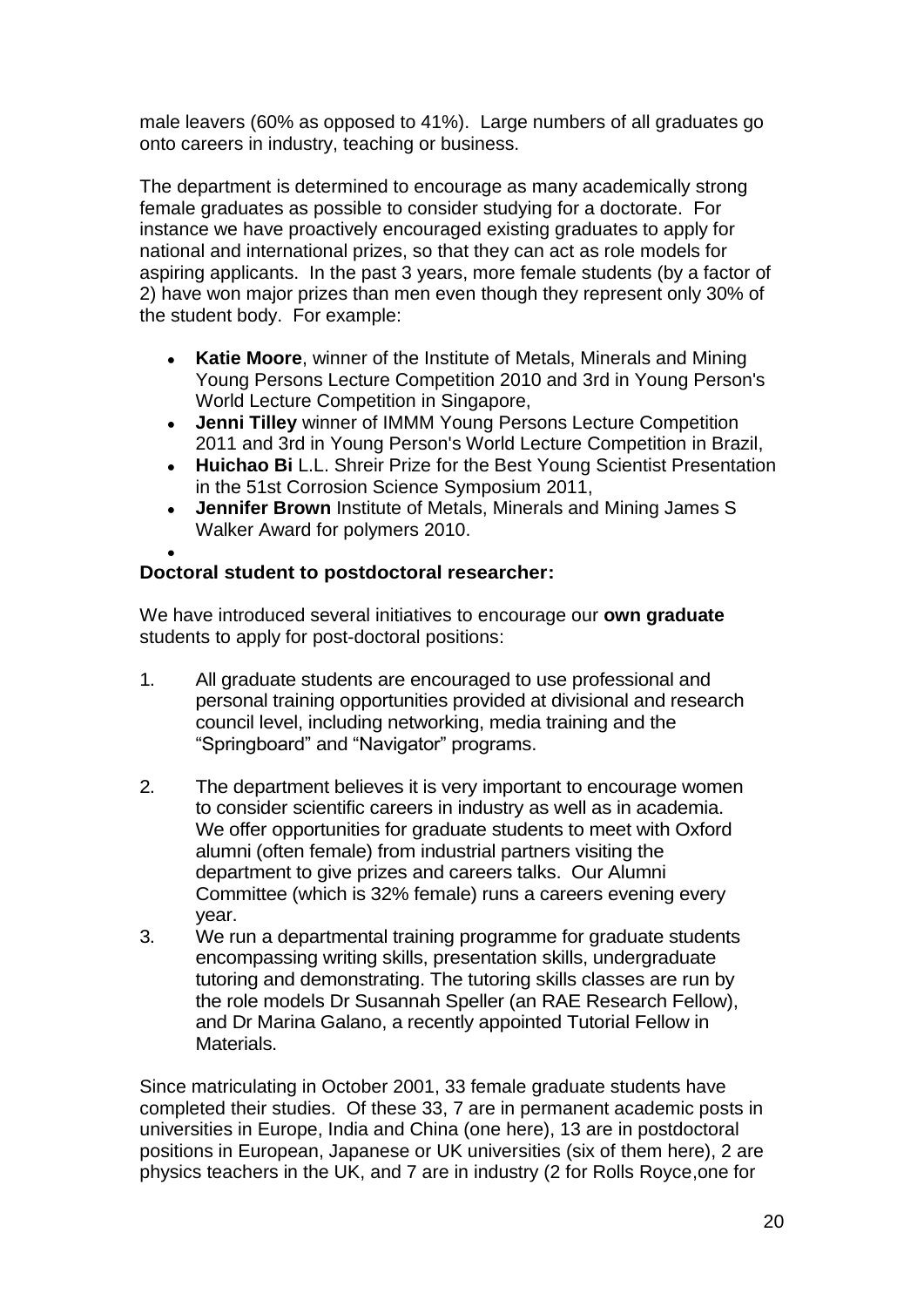IBM), one is awaiting a visa to take up a postdoctoral post in the USA and one works in scientific journalism in Japan. We take this to be strong evidence that our female graduate students are encouraged by their experience in the department to continue in science, and are confident and able enough to do this in major universities and industries worldwide.

## **Postdoctoral researcher to independent fellowship holder or junior academic post:**

The department is well aware that the transition to the first independent academic post is seen as the biggest hurdle to female scientists. This was a major source of concern in the focus group meeting run by the department in March 2012.

We have mentioned in section 4(ii) the success of female members of the department in independent fellowship applications supported by the department, and often leads to progression to an academic career. For instance:

- **Catherine Bishop**: Career Development Fellow in the department in September 2005. Since 2008, senior Lecturer in Christchurch University, NZ.
- **Emmanuelle Marquis**: Dorothy Hodgkin Fellow of the Royal  $\bullet$ Society 2008. Since 2011, Assistant Professor, University of Michigan, USA
- **Marina Galano**: Career Development Fellow in the department in 2005, Royal Academy of Engineering/EPSRC research fellow 2010, Takes take up a lecturership here in 2015.
- **Valeria Nicolosi**: Marie Curie fellow in 2008, Royal Academy of Engineering/EPSRC research Fellow 2009, took up a personal chair in Nanotechnology at Trinity College, Dublin in 2012.
- **Amanda Barnard**: Glasstone Fellow in 2005 left 2008 to take up  $\bullet$ an academic appointment in Australia. Currently a group leader at CSIRO.
- **Stephanie Simmons** and **Katie Moore** completed their doctorates in  $\bullet$ 2011, and hold respectively Glasstone/St John's College and EPSRC/Trinity College fellowships.

The most important single influence on the aspirations of younger female members of the department is their day to day contact with these role models.

We also encourage younger women to use institutional advice and support, including:

1. The MPLS division training programme run by Dr Barbara Gabrys from this department for graduate students and post-docs on core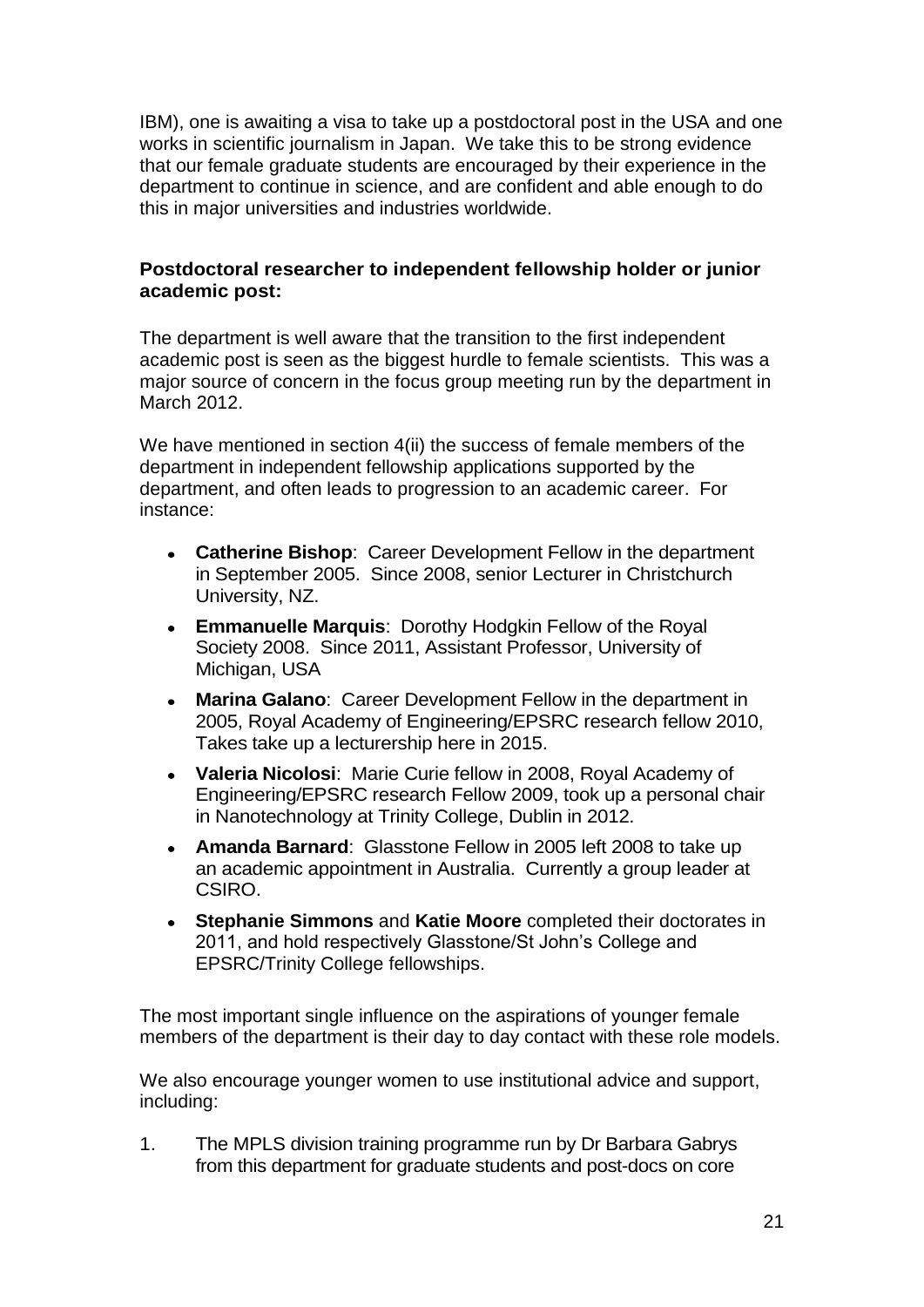skills includes a dedicated discussion on Women in SET and gender issues. An annual divisional seminar on Applying for Personal Fellowships run by Dr Gabrys is frequently supported by our fellowship holders and academics.

- 2. We offer opportunities for post-docs to give lectures/tutorials and encourage those who wish to pursue an academic career to enrol in the University's Postgraduate Diploma in Learning and Teaching. It is externally accredited by the national Higher Education Academy (HEA), leading to Fellowship of HEA. In the past 3 years, 2 male and 2 female senior postdoctoral researchers have successfully completed the PGDiPLaTHe.
- 3. We encourage all our researchers to attend Springboard<sup>6</sup> (female) and Navigator (men) courses run by the university and the MPLS division as part of a researcher-specific training programme. 5 members of department staff have attended Springboard courses in the past year.
- 4. All our female staff are encouraged to participate in the University's *Ad Feminam* mentoring scheme run by the Oxford Learning Institute which addresses the under-representation of women in academic and administrative leadership positions at Oxford. We give similar encouragement for staff to participate in OxFEST (University of Oxford Females in Science, Engineering and Technology), a society offering information and resources for women in science involving prominent women scientists and networking opportunities for career development. Professor Grobert is a member of the Divisional Women In Science Committee.
	- 5. The Careers Service also offers a range of services (including targeted events and networking opportunities) to support DPhil and research staff in career development. Information on this is given in all our student and departmental handbooks.

## **Maternity leave and fellowship applications:**

The department is very conscious that maternity breaks push a career back and so may make females appear less competitive relative to their male contemporaries. We have for some time taken a proactive stance in supporting female scientists at this stage in their career (see Case History 1.)

## **Promotion beyond junior academic post:**

Nationally, a major point of attrition is the one between lecturer and professor grade. Looking at other large UK Materials departments, the percentage of female professors is 14% (6/43). The percentage of female full professors in US Materials departments is 15% (Heads of US Materials survey in 2010), and in the EU only 7% in Engineering (no Materials data).

<sup>1</sup> 6 <http://www.mpls.ox.ac.uk/skills/courses/springboard>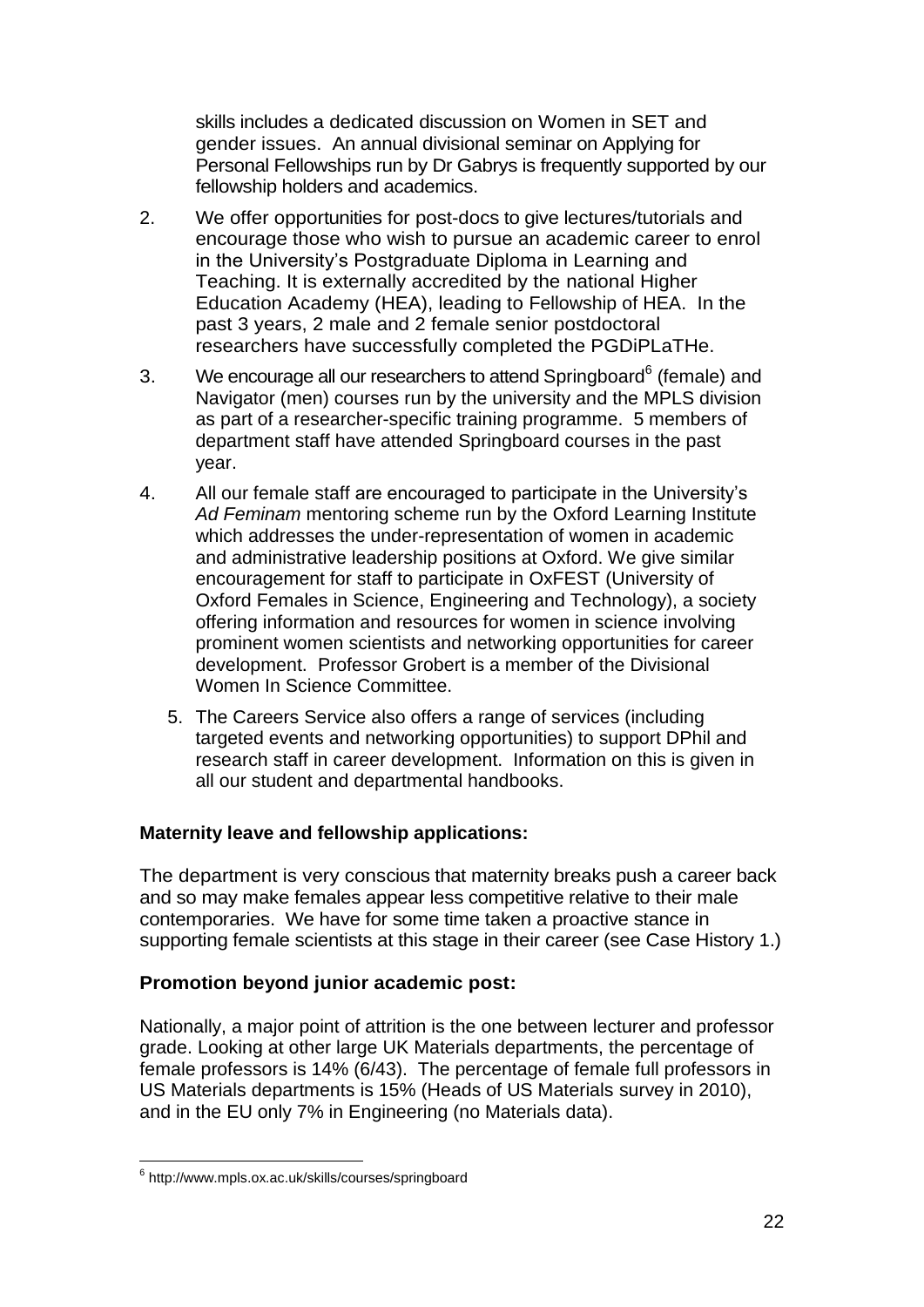Other than very rare exceptions it will be some time before those who were undergraduates in 1997 to 2001 have reached the career point where promotion to Professor could be achievable, but note that of our five female colleagues who have been permanent members of academic staff in the period 2003/04 to 2011/12, two have achieved professorships in the University's Recognition of Distinction Exercises (**40%**). In the same period eleven of twenty-one male colleagues were so recognised (**52%**).

The department is not happy with our current position of only one of our 11 professors being female, but feel that the way to improve this is to focus on making sure that we take every opportunity to appoint female lecturers, and to continue to encourage and support these female academic staff to apply for promotion.

[1621 words]

## **5. Career development**

- a) For each of the areas below, explain what the key issues are in the department, what steps have been taken to address any imbalances, what success/impact has been achieved so far and what additional steps may be needed.
	- (i) **Promotion and career development**  comment on the appraisal and career development process, and promotion criteria and whether these take into consideration responsibilities for teaching, research, administration, pastoral work and outreach work; is quality of work emphasised over quantity of work?

Promotion and career development processes for academic staff are of three distinct kinds:

- 1. All faculty members are appraised bi-annually with the HoD; these discussions cover activities and responsibilities, plans for future work and aspirations for promotion or external recognition. Maternity, career breaks and part-time working are taken into account by focusing upon the quality of the output with respect to equivalent time worked.
- 2. The University runs an approximately biennial Recognition of Distinction exercise, where academics may apply for the title of Professor and is described in more detail in the 2010 University Athena application. Promotion is explicitly based on performance across the full academic job description, including research, teaching, administration, and pastoral/outreach work. The department, is aware that females are often less likely to apply for such promotions and so they are actively encouraged to make applications.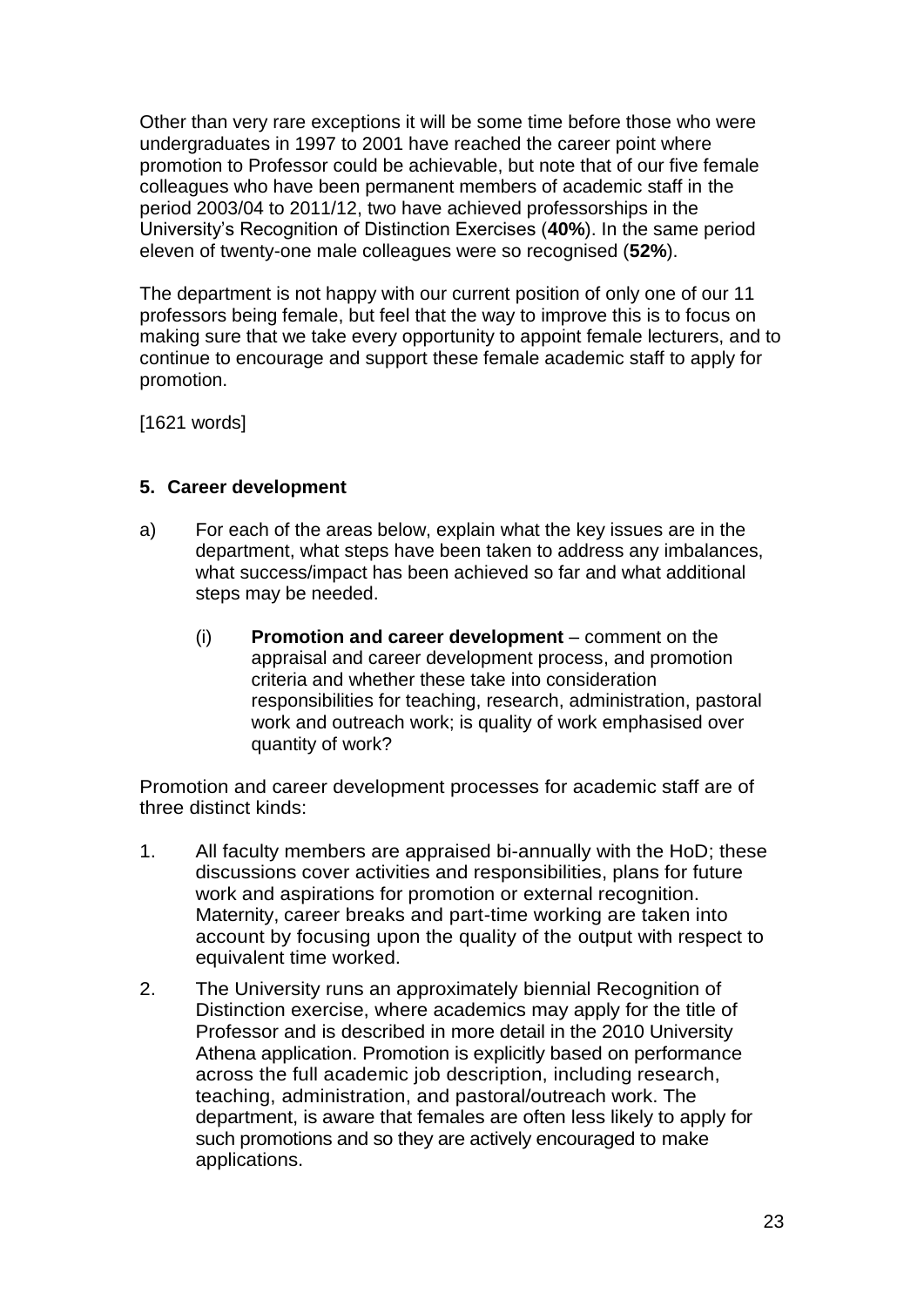3. Salary advancements above the standard academic scales are rare, and in the past last 10 years there have in the Materials department only been a handful of cases; all internal retention issues. 2 out of 4 cases were for female staff members.

The department also regards supporting the career prospects of support staff as being of considerable importance. Many of these staff are female, and they make a vital contribution to the department. In the last three years the Administrator has supported 5 (4 female) applications for promotion to a higher grade – all of them successful.

[236 words]

(ii) **Induction and training** – describe the support provided to new staff at all levels, as well as details of any gender equality training. To what extent are good employment practices in the institution, such as opportunities for networking, the flexible working policy, and professional and personal development opportunities promoted to staff from the outset?

Oxford is a complex university, and the collegiate structure is especially confusing to newcomers. All new staff in the department are encouraged to take advantage of the online induction course **'Welcome to the University'** run by the Oxford Learning Institute, which contains a module on equality and diversity. In addition, there are termly **'Welcome to Oxford'** events for new researchers run jointly by the Careers Service and OLI. A newcomers' party is held in the department every October, when all new arrivals (staff, students and visitors) can meet academic and administrative staff in a social context.

Different types of incoming personnel are given separate induction processes. In addition to the substantial college provision, a half day departmental induction event is run for new undergraduates. New graduate students have a 2-day departmental induction event. Each new post-doctoral researcher undergoes an individual induction session with the Departmental Administrator. Gender equality is emphasised at all these, and the mechanisms and availability of informal support and advice are clearly identified.

We welcome new academic staff prominently on our departmental web page. The department announces the arrival of new administrative, technical and secretarial staff by e-mail to all members of the department. A new initiative we intend to introduce in 2012 is to email details of new staff (academic and research), with their room and phone numbers, to all members of the department. All new academic staff are provided with a mentor initially, to explain departmental processes, and to outline avenues of professional development within department and the University. Currently this role is filled by the HoD.

During our self-assessment, several post-doctoral researchers expressed interest in having a senior academic staff mentor in addition to their primary supervisor. As a result we have decided: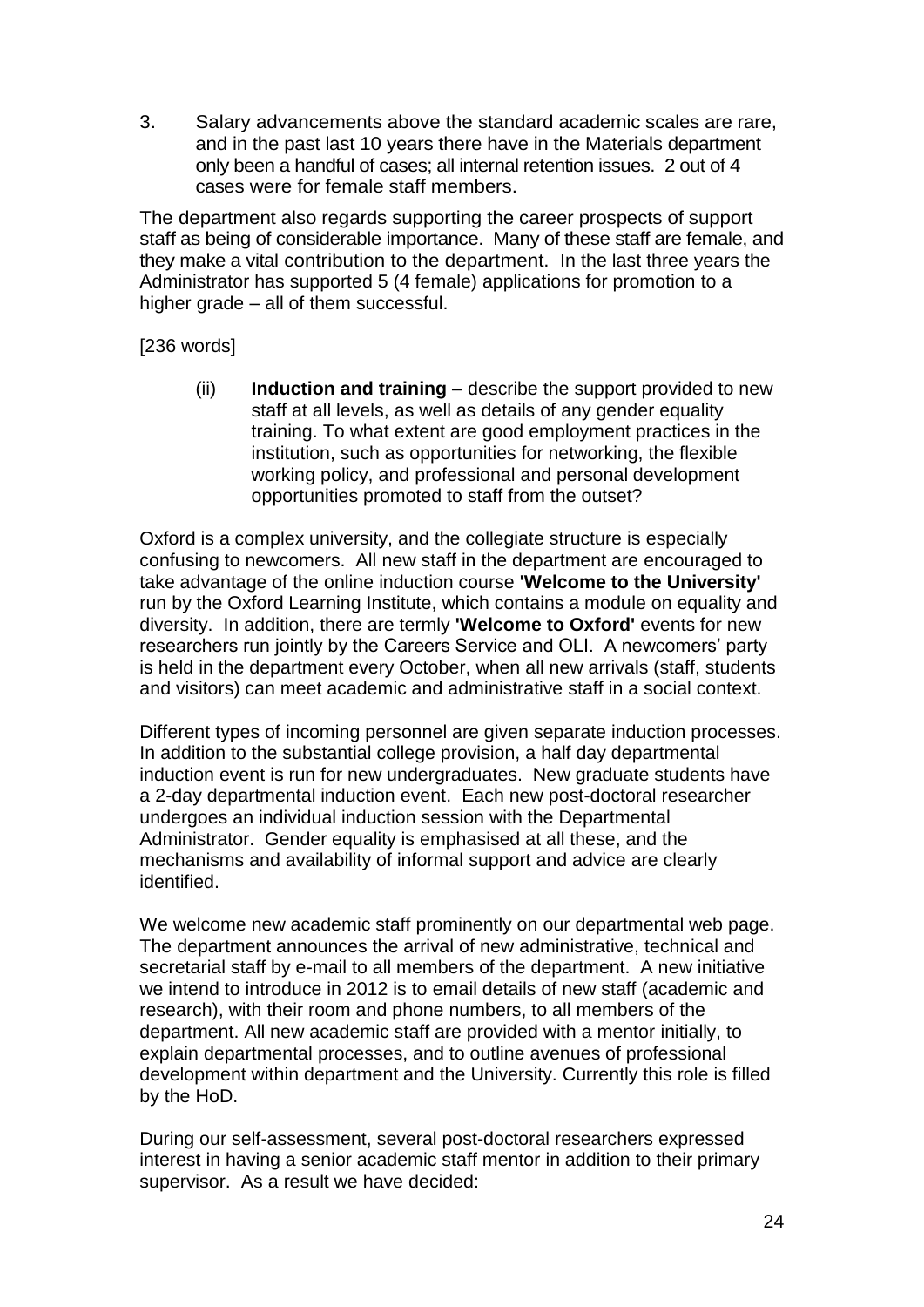- 1. To invite all postdoctoral researchers to attend regular 'senior staff' coffee sessions;
- 2. To introduce in 2012 a system of mentors for independent fellowship holders;
- 3. To investigate mid-term reviews for all postdoctoral staff.

### **Networking**:

Networking between researchers is facilitated by:

- 1. Social space provided in the cafeteria shared with Engineering;
- 2. Departmental (lectures, seminars and social events);
- 3. Bi-weekly academic coffee (Tuesdays and Thursdays);
- 4. Weekly free coffee for research students and final year undergraduates facilitating informal peer support beyond individual research groups and including final year undergraduates considering DPhil research;.
- 5. Regular 'research away days' focussed on theme-specific areas and open to all levels of staff and researchers in the department.

During our self-assessment it became clear that not all staff felt fully informed on the departmental policy on flexible working, and as a result we will before October 2012 create a new intranet page with a detailed explanation of our procedures

[444 words]

(iii) **Support for female students** – describe the support (formal and informal) provided for female students to enable them to make the transition to a sustainable academic career, particularly from postgraduate to researcher, such as mentoring, seminars and pastoral support and the right to request a female personal tutor. Comment on whether these activities are run by female staff and how this work is formally recognised by the department.

In addition to the support already identified above for all students:

- $\bullet$ Each college has an established welfare system, with tutors of both sexes and a *women's officer* or *tutor for women*.
- Seven colleges admit Materials students. All undergraduates have  $\bullet$ an individual college tutor responsible for their academic progress and pastoral care as well as access to 3 or 4 other tutors (including at least 1 female) whom they meet often weekly.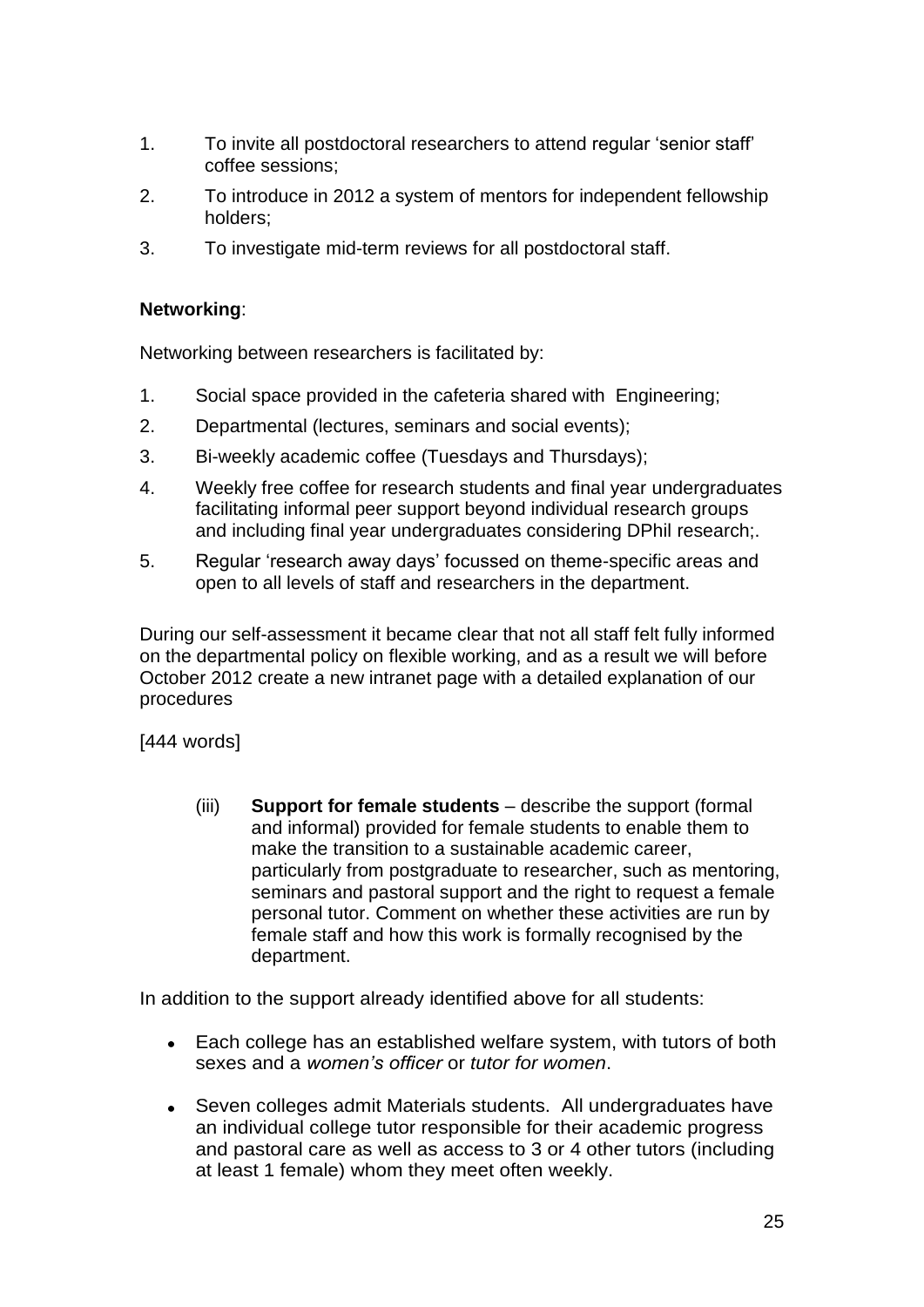All postgraduate students have, in addition to their formal  $\bullet$ supervisors departmental advisors to whom they can turn for impartial advice and mentoring. Many of these advisors are female academics or senior researchers. All graduate students are encouraged during induction and regularly during their projects to be aware of gender issues, and to take part in events on gender issues, such as those run by the Oxford Women's Network and the other divisional or university schemes.

[149 words]

#### **6. Organisation and culture**

- a) Provide data for the past three years (where possible with clearly labelled graphical illustrations) on the following with commentary on their significance and how they have affected action planning.
	- (i) **Male and female representation on committees** provide a breakdown by committee and explain any differences between male and female representation. Explain how potential members are identified.

The numbers of individuals on the main department committees are given in Table 5. The department takes positive action to ensure appropriate female representation without overburdening our female staff with administrative duties.

The **Departmental Committee** is an advisory body to the Head of Department. Its membership represents the faculty, administrative and senior research staff.

The **Department of Materials Academic Committee** handles all matters relating to the academic programme.

The **Research Opportunities Group** oversees the departmental strategy in research applications.

The **Safety Committee** is responsible for monitoring and guiding safe practice in all the departmental activities.

The **Joint Consultative Committee for Undergraduates** (JCCU) and the Joint Consultative Committee for graduates (JCCG) provide the interface between undergraduate and graduate students and staff. Each year-group elects 3 student representatives to JCCU and JCCG, with an expectation that on each committee at least one representative in each year group will be female and at least one non-UK.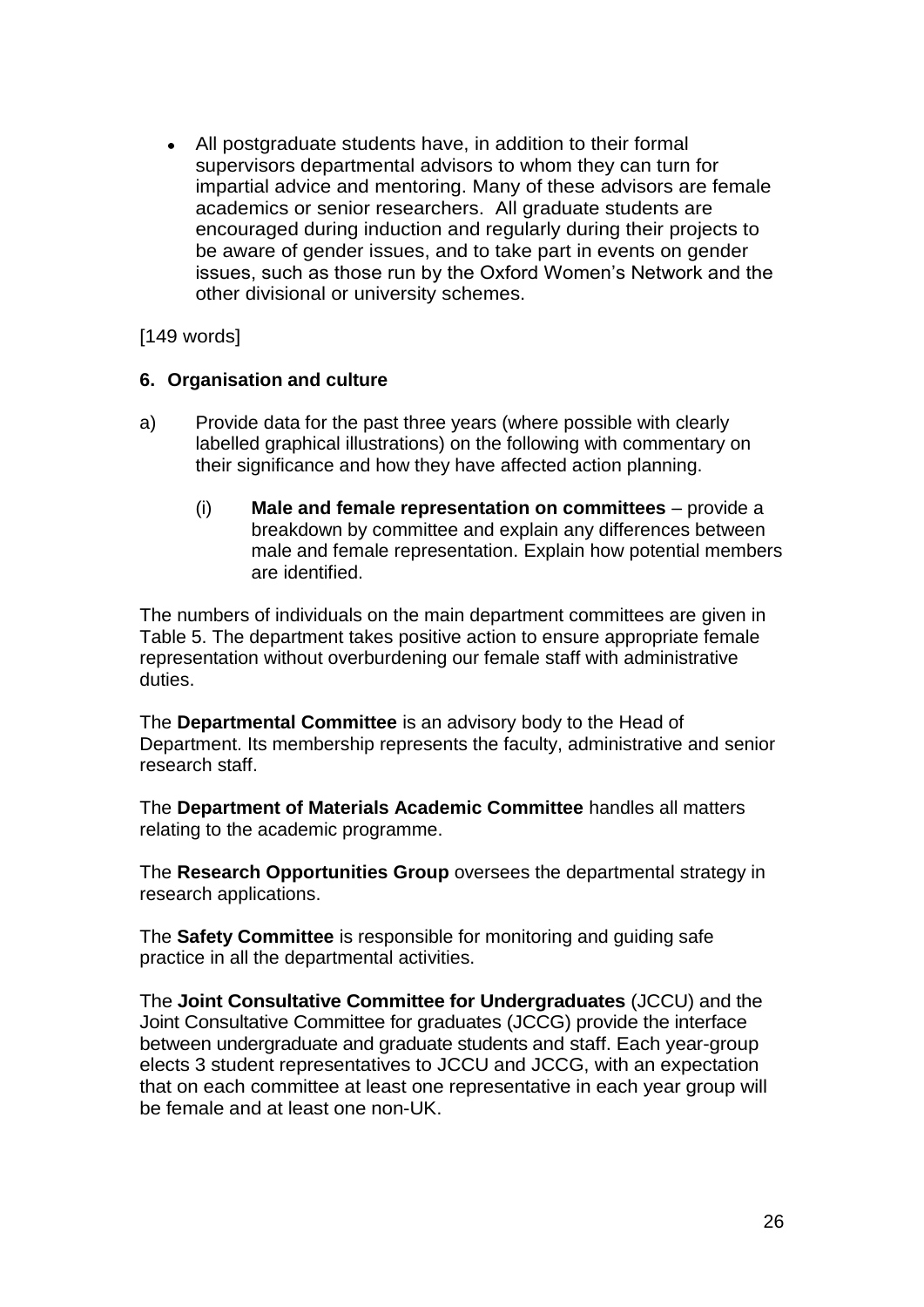| <b>Committee</b>                    | <b>Female</b> | <b>Male</b> |
|-------------------------------------|---------------|-------------|
| <b>Departmental Committee</b>       | 2             |             |
| <b>Academic Committee</b>           | $1 + 1$       | $1 + 4$     |
| <b>Research Opportunities Group</b> | 3             | 8           |
| <b>Safety Committee</b>             | 5             | $2+9$       |
| <b>JCCU</b>                         | $4 + 2$       | $9 + 2$     |
| JCCG                                | $3 + 1$       | $8 + 2$     |

*Table 5: Breakdown of the numbers of women and men on the 6 main committees in the department in 2012. Where there are 2 numbers the first are student members and the second staff members. These numbers have not changed significantly for the past 3 years.*

[153 words]

(ii) **Female:male ratio of academic and research staff on fixedterm contracts and open-ended (permanent) contracts** – comment on any differences between male and female staff representation on fixed-term contracts and say what is being done to address them.

Numbers of research and administrative staff with fixed-term and permanent contracts are given in Table 6. Most of the research staff are appointed to externally funded fixed-term contracts. The difference in the proportions of males and females on the different kinds of contracts reflects the different proportions of female staff on research and on academic contracts, and the increasing fraction of female staff on permanent contracts reflects recent female academic staff appointments.

|             | <b>Fixed term</b> |             | <b>Permanent</b> |             |  |
|-------------|-------------------|-------------|------------------|-------------|--|
| Table 6     | <b>Female</b>     | <b>Male</b> | <b>Female</b>    | <b>Male</b> |  |
| 2008-09     | 18 (28.6%)        | 45          | 6(15.4%)         | 33          |  |
| 2009-10     | 14 (25%)          | 42          | 6(16.2%)         | 31          |  |
| $2010 - 11$ | 13 (21.7%)        | 47          | 8 (23.5%)        | 26          |  |

*Table 6: The breakdown of staff on fixed-term and permanent contract within the department between 2008 and 2011.*

[72 words]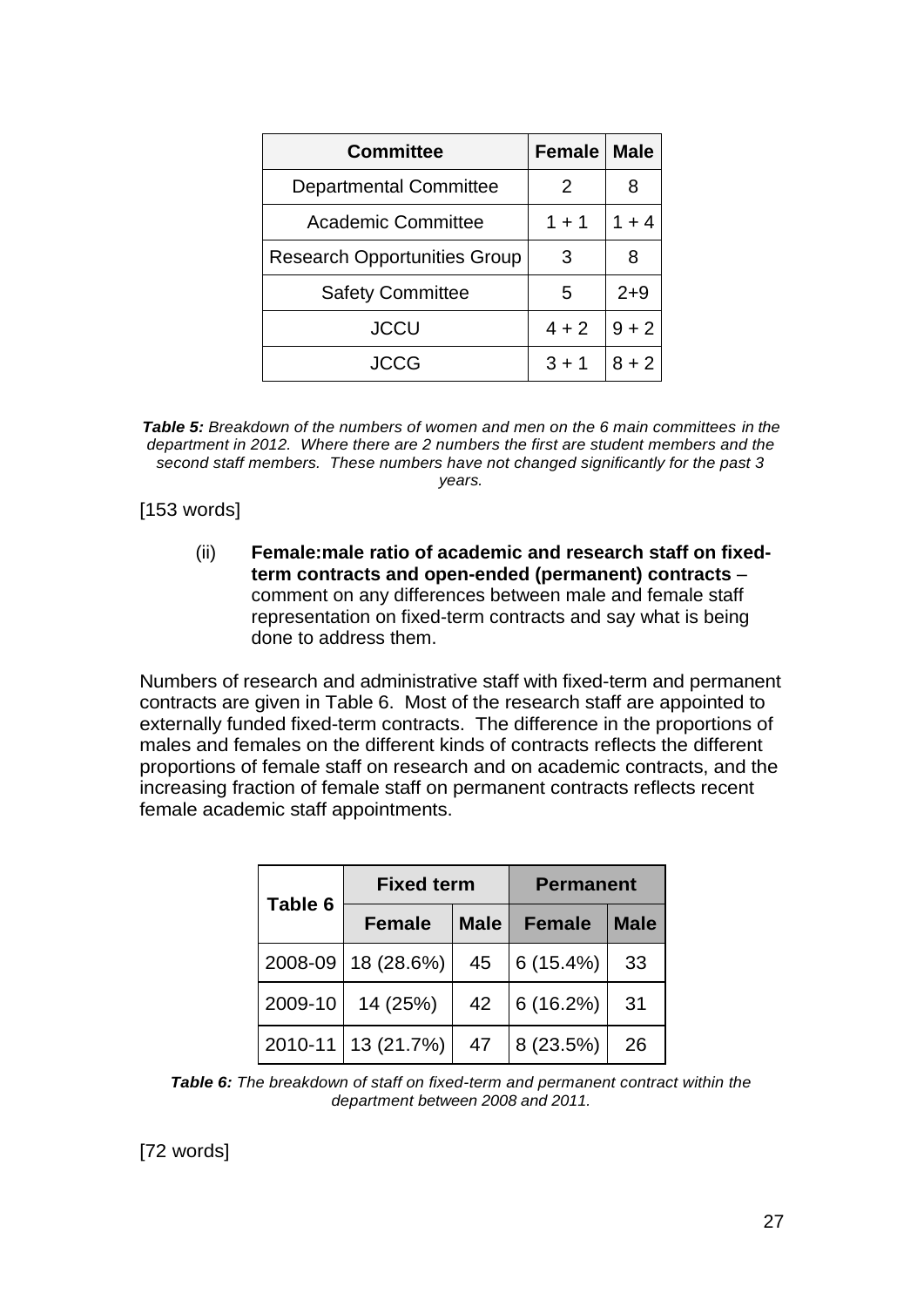- b) For each of the areas below, explain what the key issues are in the department, what steps have been taken to address any imbalances, what success/impact has been achieved so far and what additional steps may be needed.
	- (i) **Representation on decision-making committees** comment on evidence of gender equality in the mechanism for selecting representatives. What evidence is there that women are encouraged to sit on a range of influential committees inside and outside the department? How is the issue of 'committee overload' addressed where there are small numbers of female staff?

Oxford operates a 5-year probation system for academic staff, and the department is committed to offering a reduced load during this time. Apart from ex-officio posts, membership of all committees is by rotation, and we try to ensure that there is suitable gender representation on all committees without overburdening our female members of staff. Other factors that are taken into account when seeking new committee members are, college and family commitments, professional contributions outside the university and technical or subject expertise.

[81 words]

(ii) **Workload model** – describe the systems in place to ensure that workload allocations, including pastoral and administrative responsibilities (including the responsibility for work on women and science) are taken into account at appraisal and in promotion criteria. Comment on the rotation of responsibilities e.g. responsibilities with a heavy workload and those that are seen as good for an individual's career.

The workload model at Oxford involves both college and departmental responsibilities. 50% of the departmental academic staff are fellows of undergraduate colleges, where they are contracted to do 6 hours tutoring pw unless they take on additional college responsibilities. University Lecturers in graduate colleges have no direct tutorial load, but they contribute to equivalent teaching (or other activities) within the department by arrangement with the HoD. Professorial fellows have no tutorial responsibilities.

At departmental level all academics contribute to teaching, research, examining and administration. The Head of Department allocates the administrative loads to individuals, in discussion with the Director of Studies, and after factoring in past teaching, administrative and examining loads. Careful monitoring and analysis of this overall workload data shows that men and women carry equal teaching and administrative responsibilities. The departmental Academic Committee has oversight of these duties 2 years in advance.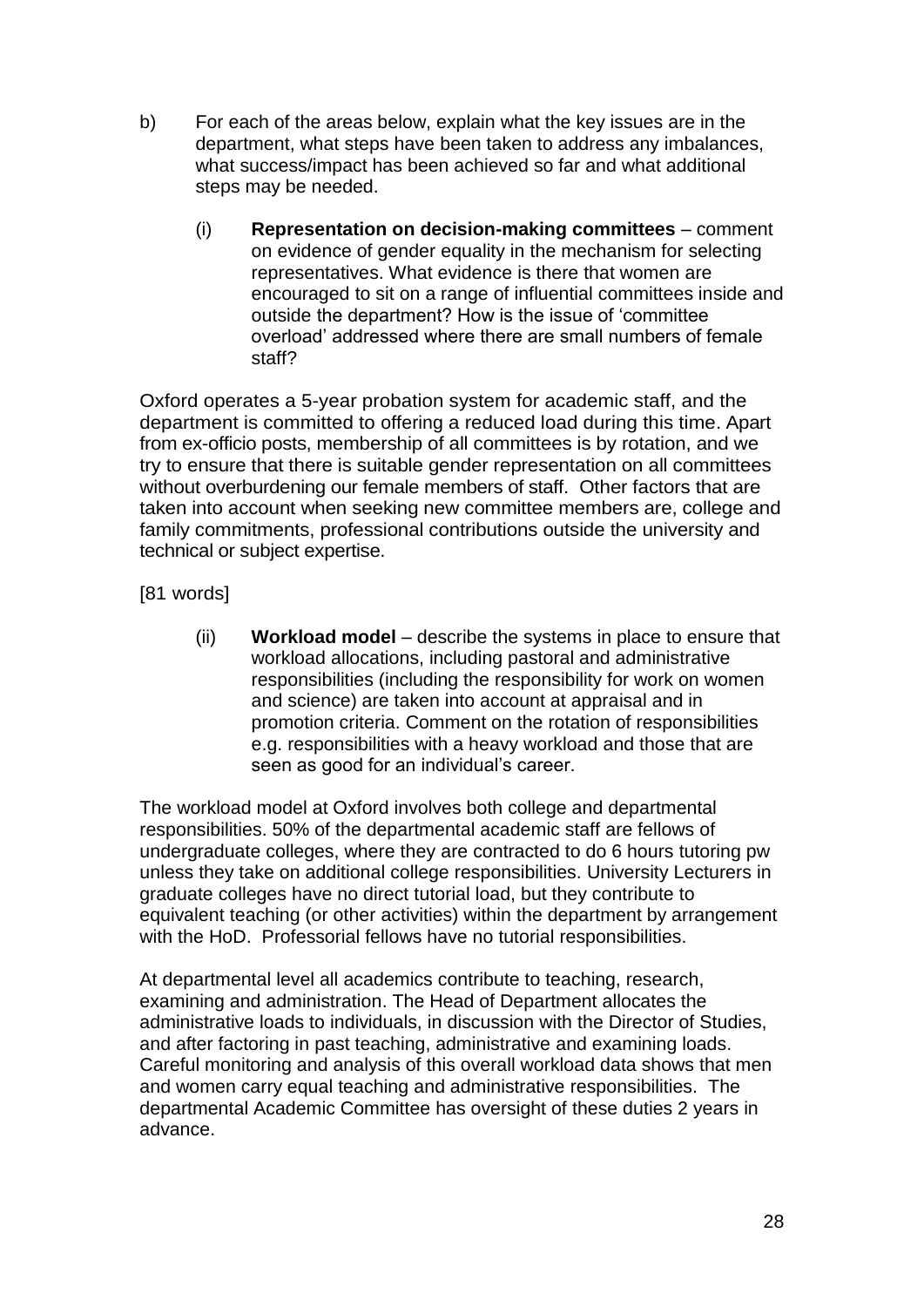The University has a sabbatical system, where faculty can ask for relief from duties for one term for every six. Cover for courses and administrative duties during sabbaticals is provided by colleagues on a quid pro quo basis, encouraging a culture of flexible working. Sabbatical periods are also opportunities to offer teaching experience to younger researchers. Many of our younger female colleagues have enthusiastically contributed to lecturing and practical class demonstration in the past 3 years. Currently, Dr Susannah Speller gives a first year lecture course and Dr Katie Moore is senior demonstrator for a 2nd year practical.

The department does not have a formal workload model because we believe it is important that there is flexibility for staff to develop their own working methods, to find their own work-life balance, and to vary the emphasis on research, teaching, and administration through their careers, or as new opportunities arise. Recent examples of this are reductions in teaching loads for staff with (a) family responsibilities like illness or to support young children, (b) running large research grants, and (c) substantial administrative responsibilities outside the department. No request for a relief from, or change of, duties has been refused in the past 6 years, and both male and female staff have benefitted from relief from teaching (and occasionally all) duties as a result of circumstances of types (a), (b) and (c).

[373 words]

(iii) **Timing of departmental meetings and social gatherings** – provide evidence of consideration for those with family responsibilities, for example what the department considers to be core hours and whether there is a more flexible system in place.

In the past few years the department has made a number of changes introduced to redefine 'core hours', especially for social events:

- 1. The annual Christmas party has been moved from an evening function to a 4:30 start to allow staff with family responsibilities to attend.
- 2. The weekly departmental seminar is timetabled at 4:00 pm for the same reason.
- 3. All committees start at 2pm and have agendas circulated in advance to allow those who cannot attend to send input in *in absentia*.

[84 words]

(iv) **Culture** –demonstrate how the department is female-friendly and inclusive. 'Culture' refers to the language, behaviours and other informal interactions that characterise the atmosphere of the department, and includes all staff and students.

The small size of the Materials Department means that it is easy to encourage everyone from undergraduates to professors to know each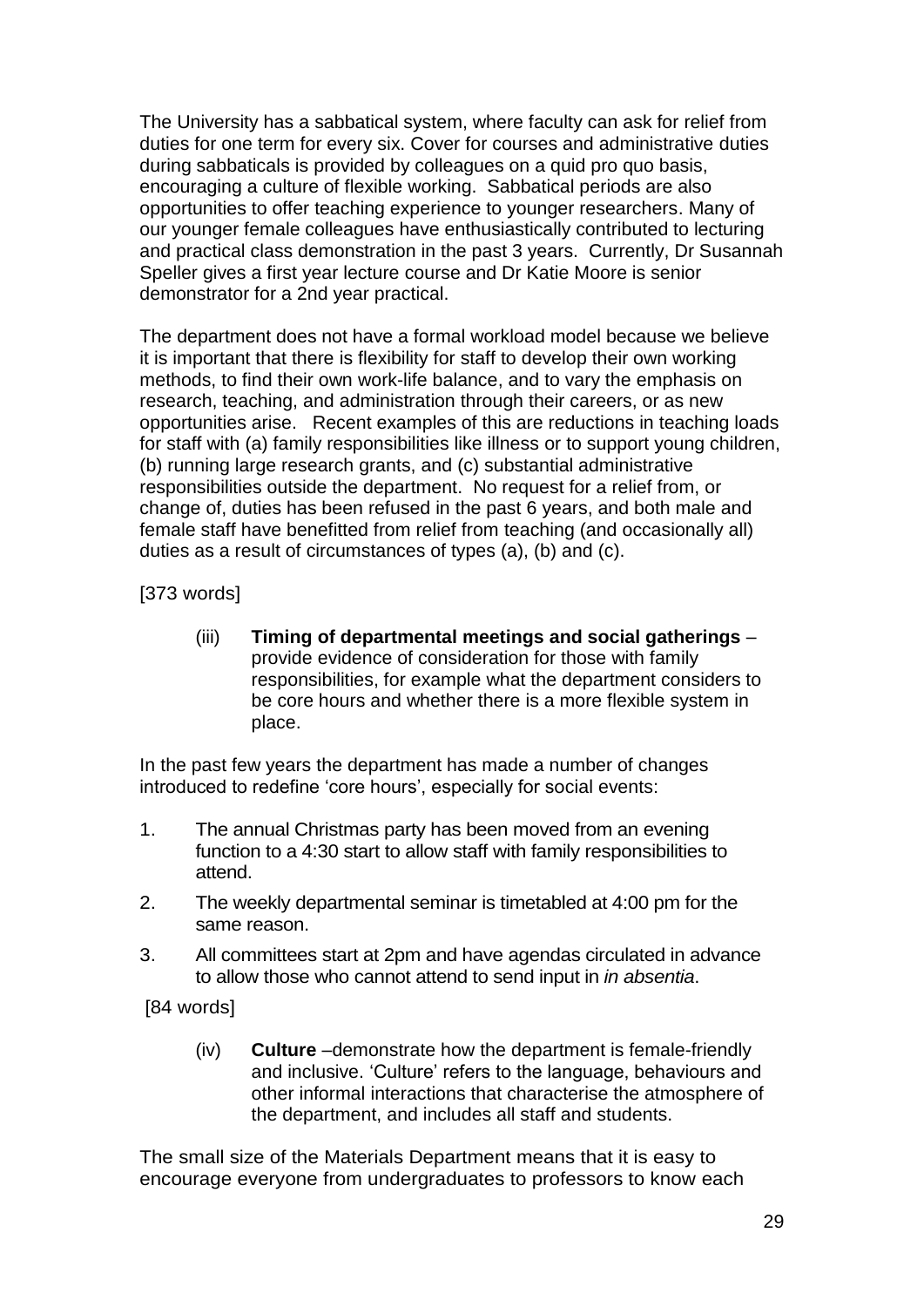other, and there is a deliberate aim to make it an informal and friendly place to work. It is common that staff bring children into work for periods during school holidays and they are invited to bring families to all social events. There are several married couples working in the department, allowing flexibility in working arrangements to cover school holidays etc.

During the preparation of this application, the panel reviewed the Department of Zool*ogy's [Parents Factsheet](http://www.zoo.ox.ac.uk/sites/default/files/ParentsFactsheet.pdf)*. We regard this as extremely helpful and a model of good practice, and we will introduce our own version of this factsheet during 2012.

The focus group report highlighted a desire to have more opportunities for *"..academics at various levels to mingle*..".and "..*provide a platform for mixing and mingling to help shape futures*.." We will review this within our action plan.

[159 words]

1

(v) **Outreach activities** – comment on the level of participation by female and male staff in outreach activities with schools and colleges and other centres. Describe who the programmes are aimed at, and how this activity is formally recognised as part of the workload model and in appraisal and promotion processes.

There is a strong commitment to outreach at all levels of the department. Many male and female staff and researchers engage in activities with schools and childrens' groups. Some of our of events are targeted to increase our pool of applicants, but many are to interest younger children in Science

- In the past 3 years > 25 staff, researchers and students have volunteered at Science days at the University Museum, ScienceOxford's Saturday Science Club, run stalls at Wow!How? events, contributed to University's Women in Science Open Days, participated in "I'm a scientist GMOOH", and CPD courses for Chemistry Teachers
- We demonstrate our unique remotely accessed scanning electron microscope (CyberSEM $^7$ ) at more than 20 public events each year.
- Members of the department have presented exhibits at the Royal  $\blacksquare$ Society Summer Science Exhibitions in 2010 and again in 2012.
- Many staff members have embraced the opportunities offered by new media, and contribute to science blogs<sup>8</sup>
- Professor Grobert contributes to youtube and other downloadable commentaries on women in science<sup>9</sup>

<sup>7</sup> http://webcast.oii.ox.ac.uk/?view=Webcast&ID=20110226\_345

<sup>&</sup>lt;sup>8</sup> quantum robins [\(http://www.ox.ac.uk/media/science\\_blog/110121.html\)](http://www.ox.ac.uk/media/science_blog/110121.html), advanced electron microscopy [\(http://www.ox.ac.uk/media/science\\_blog/091103.html\)](http://www.ox.ac.uk/media/science_blog/091103.html), healing cleft palates [\(http://www.ox.ac.uk/media/science\\_blog/100319.html\)](http://www.ox.ac.uk/media/science_blog/100319.html) and on nuclear policy [\(http://oxford.academia.edu/JamesMarrow\)](http://oxford.academia.edu/JamesMarrow)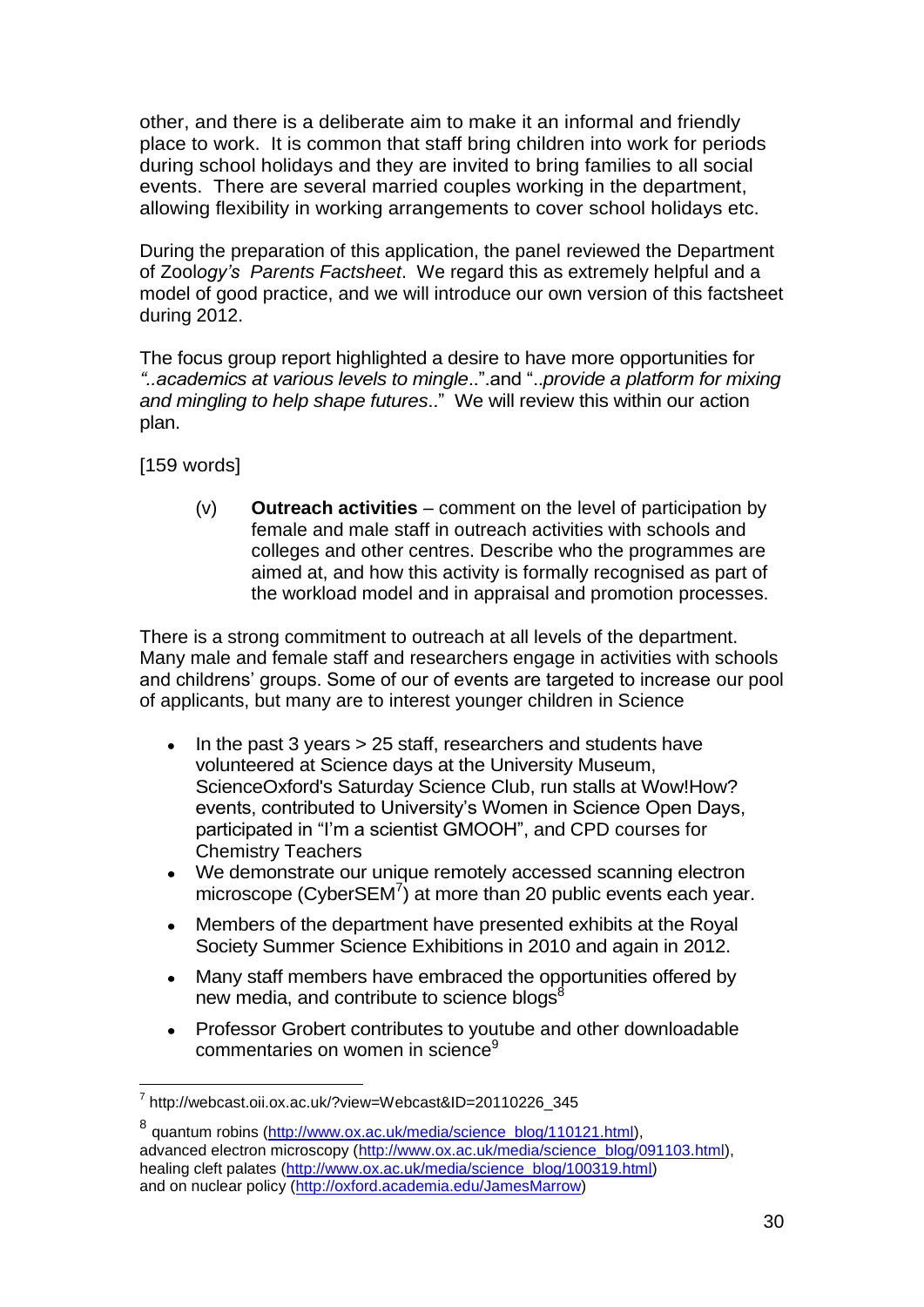- Dr Simon Benjamin has authored widely viewed Podcasts on Quantum Nanotechnology [\(http://podcasts.ox.ac.uk/people/simon-c](http://podcasts.ox.ac.uk/people/simon-c-benjamin)[benjamin\)](http://podcasts.ox.ac.uk/people/simon-c-benjamin)
- Presentations to House of Lords committees (Grobert)
- Professor Grobert was producer of the WomenInNano Documentary (http://www.vega.org.uk/video/programme/206)

# [203 words]

## **7. Flexibility and managing career breaks**

- a) Provide data for the past three years (where possible with clearly labelled graphical illustrations) on the following with commentary on their significance and how they have affected action planning.
	- (i) **Maternity return rate** comment on whether maternity return rate in the department has improved or deteriorated and any plans for further improvement. If the department is unable to provide a maternity return rate, please explain why.

Oxford University offers one of the most generous maternity leave schemes in the HEI sector. All eligible staff (including academic and research staff) are entitled to 52 weeks' leave: 26 on full pay, 13 on SMP, and 13 unpaid. In the last 3 years two postdoctoral research assistants in the department and four members of support staff have taken maternity leave. All have either returned to work at the end of the period, or plan to, some returning to flexible working arrangements.

## [82 words]

(ii) **Paternity, adoption and parental leave uptake** – comment on the uptake of paternity leave by grade and parental and adoption leave by gender and grade. Has this improved or deteriorated and what plans are there to improve further.

The rate of application for paternity leave amongst academic staff is low because our working pattern makes it easy to take leave informally. In the last 3 years 2 Professors 1 Departmental Lecturer and 6 postdoctoral researchers have taken officially notified paternity leave. The department has had no requests for adoption leave in past 10 years.

The department plans that in future if any member of staff is not offered appropriate paternity provision by their funding agency, the department will cover any additional costs of paternity leave.

 9 [http://www.youtube.com/watch?v=l3lRDG1HAmA,](http://www.youtube.com/watch?v=l3lRDG1HAmA)

Vega Science Trust WomenScientists [\(http://vega.org.uk/video/series/25\)](http://vega.org.uk/video/series/25) Vega Science Trust WomenInNano Documentary (http://vega.org.uk/video/programme/302) Diversity Booklet [\(http://www.diversity-fp7.eu/Documents/booklet.pdf\)](http://www.diversity-fp7.eu/Documents/booklet.pdf)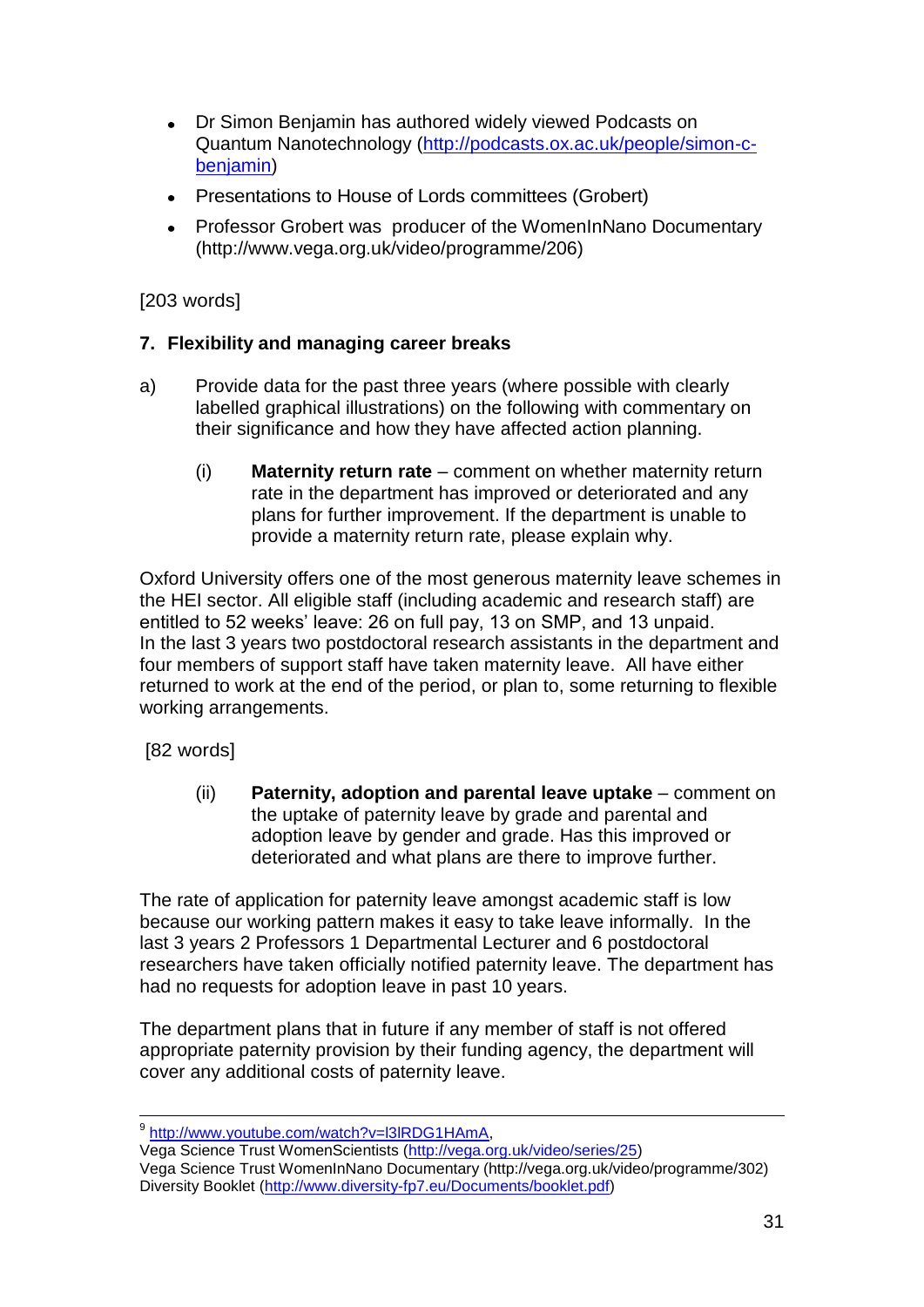[87 words]

(iii) **Numbers of applications and success rates for flexible working by gender and grade** – comment on any disparities. Where the number of women in the department is small applicants may wish to comment on specific examples.

The starting position is that all requests for flexible working should be granted unless we can foresee a severe effect on operational matters.

Academic staff can work flexibly without formal agreement with the department. Over the past 15 years, 17/22 academic staff with children have done this (including most members of the working group). An informal poll of members of faculty with young children revealed they all brought their children into the department during working hours when they had problems with childcare etc. Similarly, many administrative, technical and academic staff take time, often at very short notice, to support ageing parents.

Recent specific examples of flexible working for family or other commitments include:

- A finance staff member works 80% fte, and has tailored her hours over 4 days to meet child care needs.
- Another member of the support staff was granted additional unpaid annual leave to support elderly parents.
- $\bullet$ Requests to look after sick children are supported in a variety of ways, including a mixture of unpaid and annual leave, some element of 'home working' and making up missing time by occasional longer days.
- $\bullet$ Supporting staff taking additional unpaid leave during long vacations as part of their home/work life balance
- One male member of the academic staff requested sabbatical leave to take care of his wife who was seriously ill. The department supported this, and continued the arrangement for a longer period than initially requested (15 months in total) until she was fully restored to health.
- [251 words]
- b) For each of the areas below, explain what the key issues are in the department, what steps have been taken to address any imbalances, what success/impact has been achieved so far and what additional steps may be needed.
	- (i) **Flexible working** comment on the numbers of staff working flexibly and their grades and gender, whether there is a formal or informal system, the support and training provided for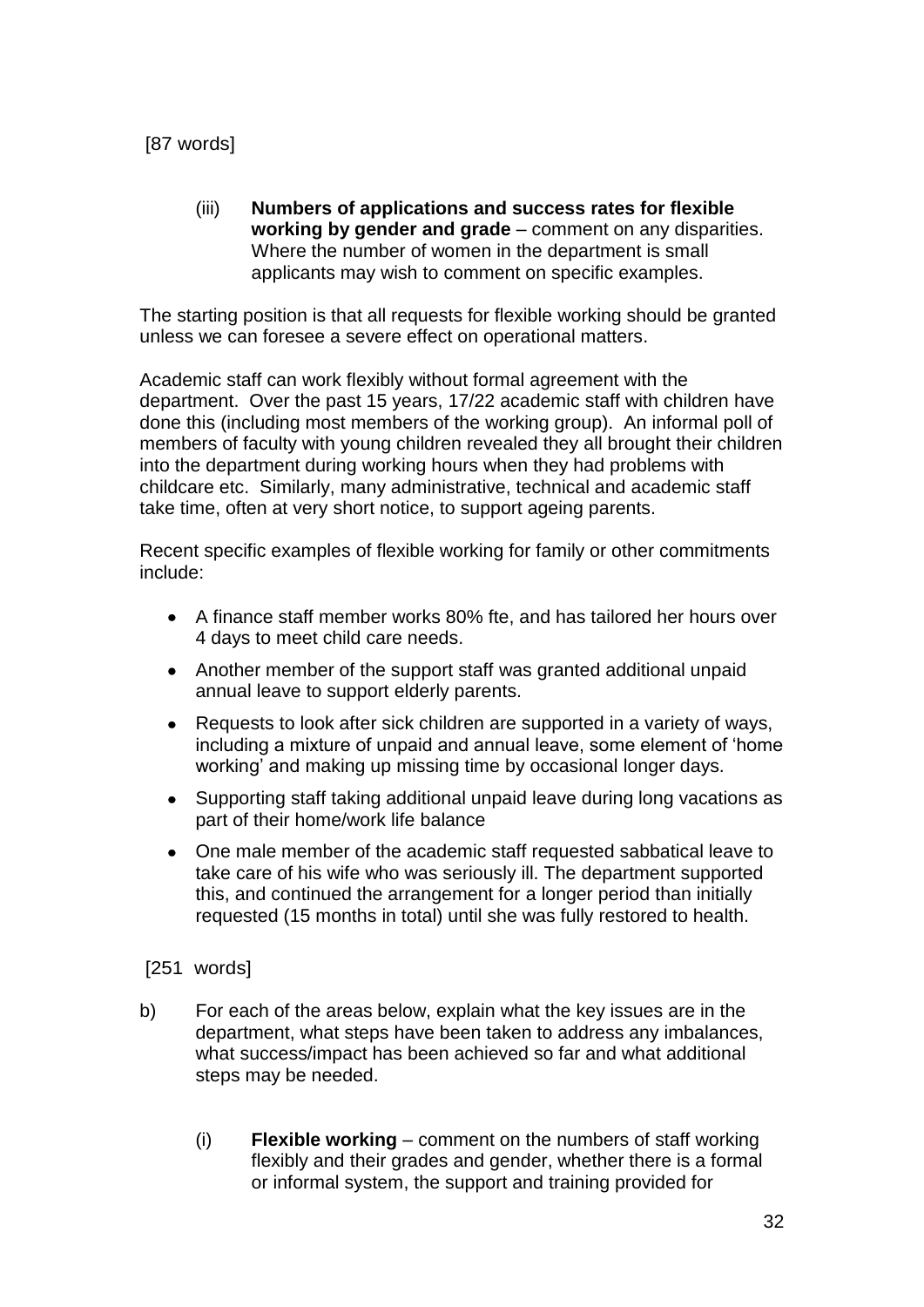managers in promoting and managing flexible working arrangements, and how the department raises awareness of the options available.

We strongly support flexible working at all levels, and examples of formal arrangements have been given above.

However, following discussion with the focus group, and amongst the working panel, it was felt we could improve the awareness of opportunities for flexible working by drafting a Family Factsheet as part of our action plan to ensure that this support is more transparent. This will be given to all extant and newly recruited staff on arrival, and be prominently displayed on the departmental website.

[82 words]

(ii) **Cover for maternity and adoption leave and support on return** – explain what the department does, beyond the university maternity policy package, to support female staff before they go on maternity leave, arrangements for covering work during absence, and to help them achieve a suitable worklife balance on their return.

During maternity leave (as for sabbatical leave), teaching responsibilities are covered by colleagues. Both of the faculty who have taken maternity leave recently have had their teaching covered by other members of staff. In our action plan we will consider introducing a formal new scheme for reduced teaching commitments for the first year after maternity leave.

An important issue for staff returning from maternity leave is childcare. The University and some colleges operate childcare schemes, but these can have long waiting lists. A number of staff have had to purchase places at private nurseries before they were offered places through the University scheme. The department has a sponsored university nursery place details of which will be included in the family factsheet

[121 words]

#### **8. Any other comments – maximum 500 words**

Please comment here on any other elements which are relevant to the application, e.g. other SET-specific initiatives of special interest that have not been covered in the previous sections. Include any other relevant data (e.g. results from staff surveys), provide a commentary on it and indicate how it is planned to address any gender disparities identified.

An important aspect of working on this Athena SWAN application has been the opportunity to focus on how policies and protocols in the department actually operate, and perhaps most significantly the degree to which they are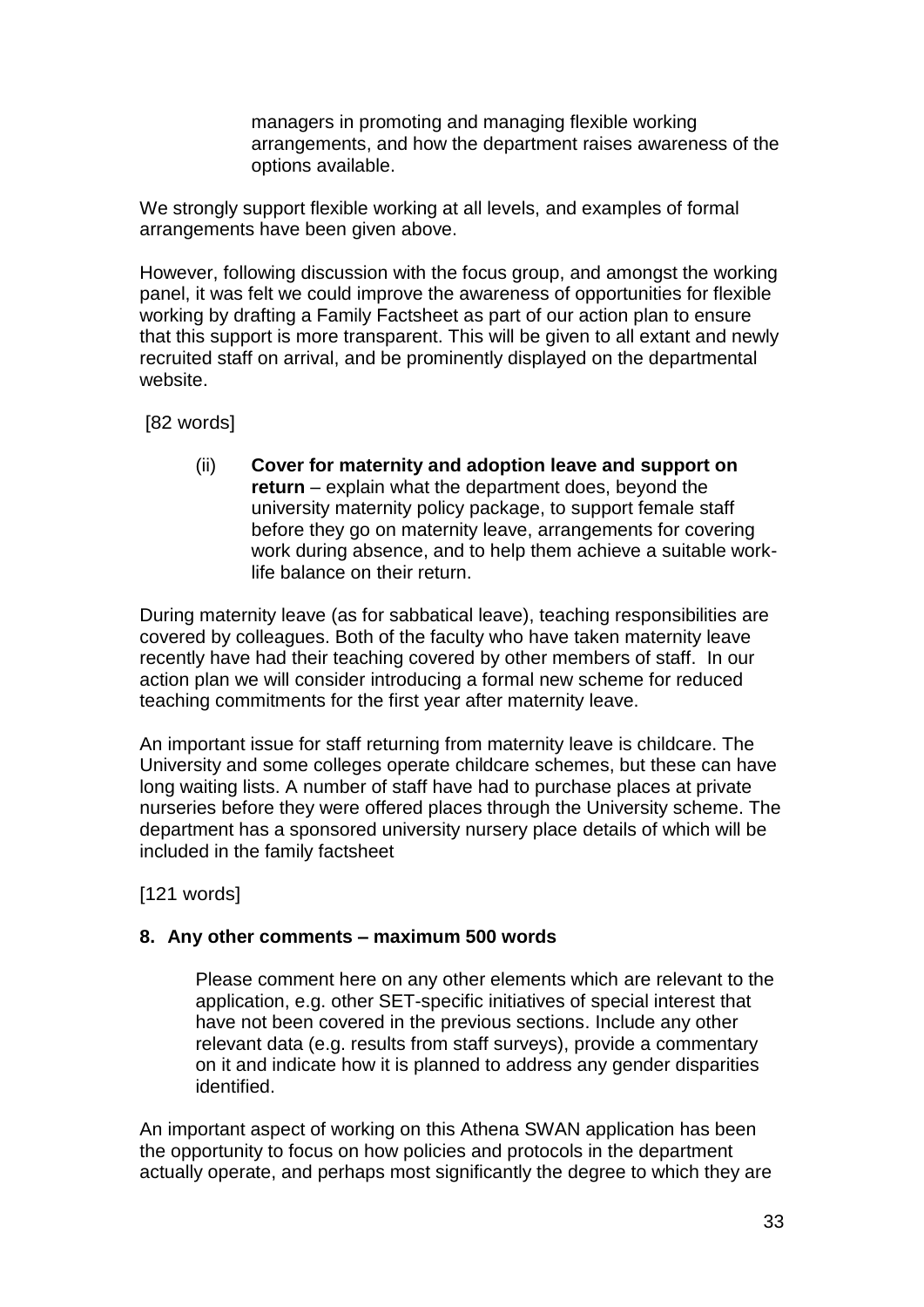understood by staff and students. Although we think that the department is already a supportive and friendly place in which to work, the focus group and the panel discussions with students and staff have been very useful in identifying areas where we can do better. It is clear that the Department needs to improve lines of communication so that our staff do not have to seek out explanations of our policies and ethos, but have them presented transparently, regularly and accessibly. We must work on the information and advice available on our web pages, staff handbooks and new factsheets to inform staff and students about the systems that provide training and support, and the flexibility that is available in the department to cater for individual needs and circumstances. Our plans to improve our communication are clearly identified in our Action Plan.

We are particularly keen to move towards a situation where staff with 'hidden' or potential caring responsibilities are aware that help is available to them, and that they can be supported without detriment to their career. Particularly worrying feedback from the female focus group was a feeling that younger female staff or researchers might be perceived to be "..not serious about their career.." if they brought up the subject of planning for a family. This will be a major focus of our activities looking forward.

While we do not believe that the data analysis presented above identifies clear attrition points where a simple change of attitude or process in the department will increase at a stroke the number of senior women scientists, the beneficial and supportive effect of female role models on the ambition and aspirations of their younger colleagues could be harnessed more effectively in the department.

[325 words]

#### **9. Action plan**

Provide an action plan as an appendix. An action plan template is available on the Athena SWAN website.

The Action Plan should be a table or a spreadsheet comprising actions to address the priorities identified by the analysis of relevant data presented in this application, success/outcome measures, the post holder responsible for each action and a timeline for completion. The Plan should cover current initiatives and your aspirations for the next three years.

The action plan does not need to cover all areas at Bronze; however the expectation is that the department will have the organisational structure to move forward, including collecting the necessary data.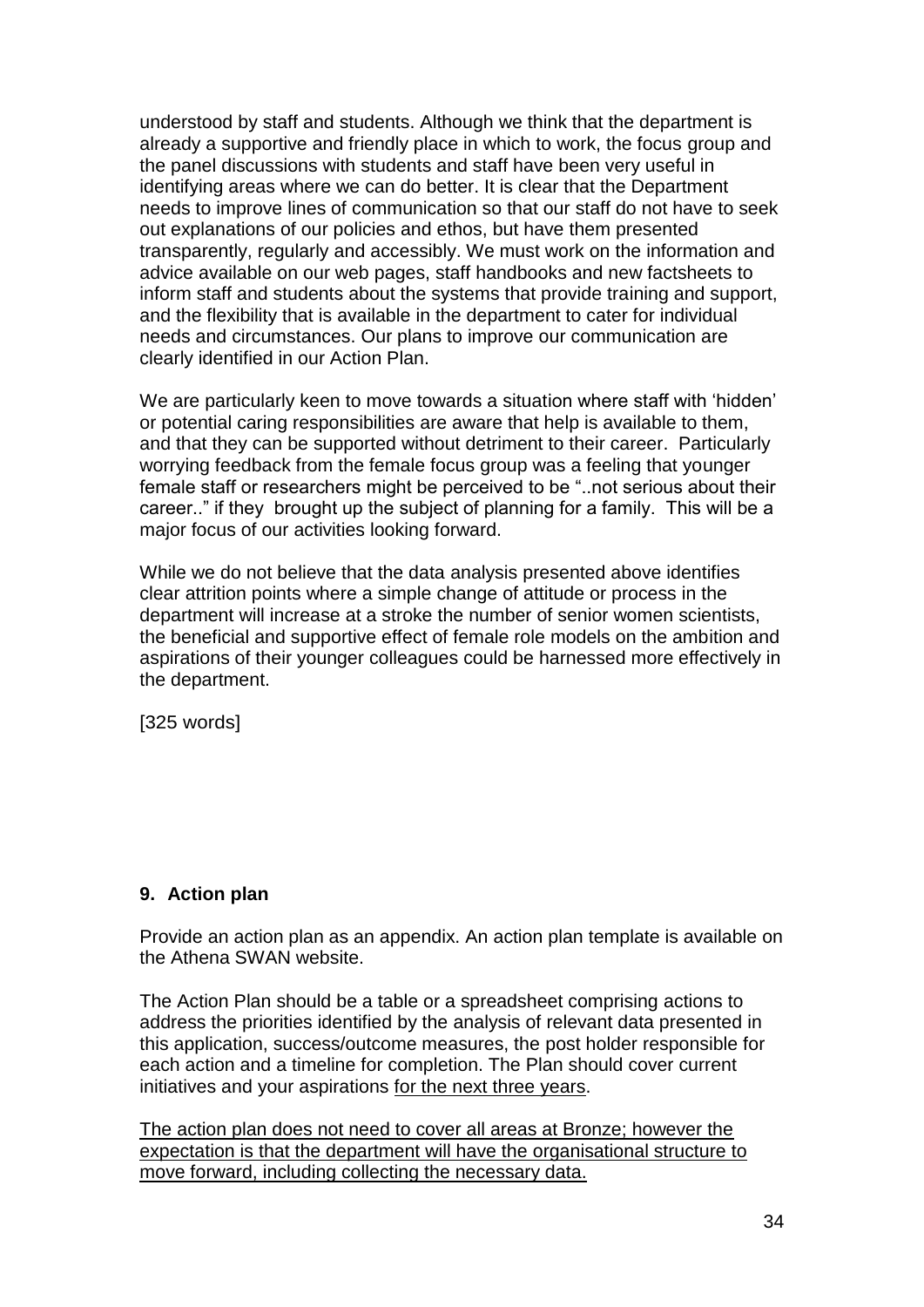|    | 9. Action Plan                                                                                                                                                                                            |                                                                                                                                                                                                                            |                                                                                                                                                                                                                                                                                                                                                                                                                                                                                  |                                                                                                        |                                                                                                                              |                                                                                                       |
|----|-----------------------------------------------------------------------------------------------------------------------------------------------------------------------------------------------------------|----------------------------------------------------------------------------------------------------------------------------------------------------------------------------------------------------------------------------|----------------------------------------------------------------------------------------------------------------------------------------------------------------------------------------------------------------------------------------------------------------------------------------------------------------------------------------------------------------------------------------------------------------------------------------------------------------------------------|--------------------------------------------------------------------------------------------------------|------------------------------------------------------------------------------------------------------------------------------|-------------------------------------------------------------------------------------------------------|
|    | No Description of action                                                                                                                                                                                  | <b>Action already taken</b>                                                                                                                                                                                                | <b>Further action required</b>                                                                                                                                                                                                                                                                                                                                                                                                                                                   | <b>Responsibility</b>                                                                                  | <b>Timescale</b>                                                                                                             | <b>Evaluation</b>                                                                                     |
| 1. | <b>Baseline Data and Supporting Evidence</b>                                                                                                                                                              |                                                                                                                                                                                                                            |                                                                                                                                                                                                                                                                                                                                                                                                                                                                                  |                                                                                                        |                                                                                                                              |                                                                                                       |
|    | 1.1 $\overline{1}$ To promote the department's<br>ongoing SWAN activities a<br>smaller team will continue to<br>meet termly to review<br>progress on the individual<br>targets in this action plan        | The self assessment team<br>suggests that this group should<br>include representatives from<br>academic members of staff,<br>postdoctoral research assistants,<br>graduate students and<br>administrative/technical staff. | • Recruit volunteers to join the group. Set<br>up termly meetings<br>• Agenda to focus initially on carrying<br>forward this action plan<br>• Liaison with the University Equality and<br>Diversity Unit, and with the University<br>Athena SWAN Committee.<br>• Add Athena SWAN as a standing item to<br>Departmental Committee and Academic<br>Committee.<br>• Publish an annual report on progress on<br>departmental intranet.<br>• Planning for renewal application in 2015 | $\bullet$ Head of<br>Department<br>• Athena SWAN<br>Committee<br>• Administrator                       | • Regular<br>progress over<br>the next 3 years<br>• Group to be set<br>up in<br>Michaelmas<br>Term 2012<br>• Termly meetings | Regular updates to:<br>• Department staff<br>• Departmental<br>Committees<br>• Academic<br>Committees |
|    | 1.2 Monitoring of gender<br>balance across, and<br>performance of female/male<br>UG, PG students, post-docs,<br>independent fellowship<br>holders, career progression,<br>and permanent academic<br>staff | Data collection for UG/PG already<br>in place                                                                                                                                                                              | • Expand data collection for post-docs,<br>fellowship holders<br>• Identify other areas of gender monitoring,<br>e.g. impact of outreach work                                                                                                                                                                                                                                                                                                                                    | • Athena SWAN<br>• Director of<br><b>Studies</b><br>• Administrator<br>$\bullet$ Head of<br>Department | Regular progress<br>over the next 3<br>years                                                                                 | Updated<br>documentation with<br>more information                                                     |
| 2. | <b>UG and PG Students</b>                                                                                                                                                                                 |                                                                                                                                                                                                                            |                                                                                                                                                                                                                                                                                                                                                                                                                                                                                  |                                                                                                        |                                                                                                                              |                                                                                                       |
|    | 2.1 Reaching out to $6th$ formers                                                                                                                                                                         | The Department has well<br>established outreach activities<br>particularly for 6 <sup>th</sup> formers                                                                                                                     | We will put greater emphasis on ensuring<br>that 6 <sup>th</sup> form visitors are exposed to staff and<br>student helpers with an appropriate gender<br>balance.                                                                                                                                                                                                                                                                                                                | School liaison<br>officer                                                                              | Summer 2012                                                                                                                  | Report to Athena<br><b>SWAN Committee</b>                                                             |
|    | 2.2 UG/PG Prizes                                                                                                                                                                                          | The Department proactively<br>encourages existing UG/PG to<br>apply for national and international<br>prizes, so that they can act as role                                                                                 | We will advertise opportunities to apply for<br>prizes more widely and encourage senior<br>staff to nominate individuals. We will monitor<br>gender balance in the Award of Departmental                                                                                                                                                                                                                                                                                         | • Athena SWAN<br>• Director of<br><b>Studies</b>                                                       | Summer 2012                                                                                                                  | Monitoring awards<br>and reporting to<br>Departmental<br>Committees                                   |

# 35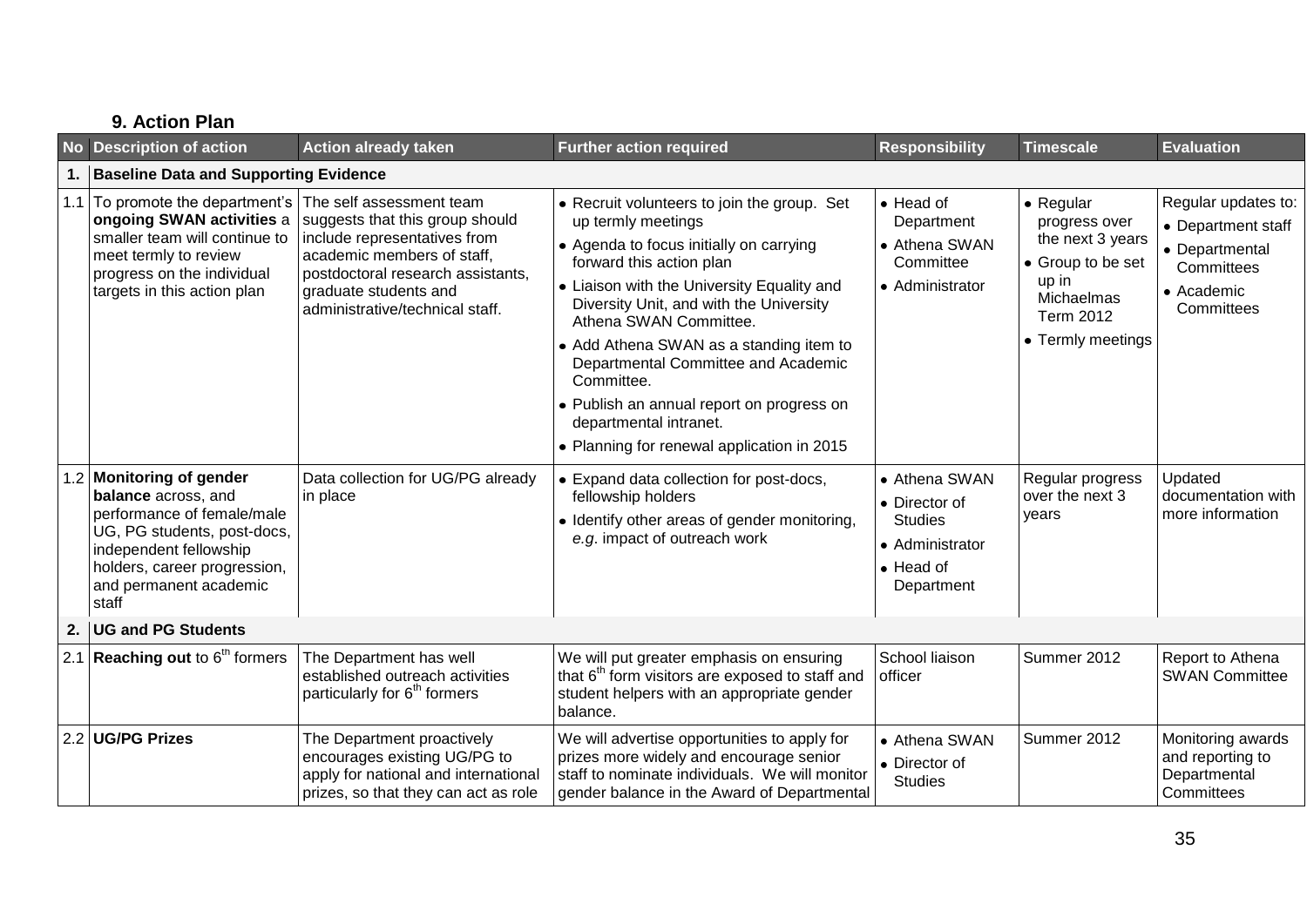|    |                                                                                                                                                                                                                    | models for aspiring applicants                                                                                                                                                                                                                                                    | prizes that are based on academic results                                                                                                                                                                                                                                                                                                                                                                                   | • Head of<br>Department                                                  |                                                                |                                                                                                       |
|----|--------------------------------------------------------------------------------------------------------------------------------------------------------------------------------------------------------------------|-----------------------------------------------------------------------------------------------------------------------------------------------------------------------------------------------------------------------------------------------------------------------------------|-----------------------------------------------------------------------------------------------------------------------------------------------------------------------------------------------------------------------------------------------------------------------------------------------------------------------------------------------------------------------------------------------------------------------------|--------------------------------------------------------------------------|----------------------------------------------------------------|-------------------------------------------------------------------------------------------------------|
| 3. |                                                                                                                                                                                                                    | Key Career Transition Points, Appointments and Promotions                                                                                                                                                                                                                         |                                                                                                                                                                                                                                                                                                                                                                                                                             |                                                                          |                                                                |                                                                                                       |
|    | 3.1 In future all recruitment<br>advertisements will<br>highlight the Department's<br>commitment to Athena<br>SWAN and the support we<br>give especially to female<br>applicants during the<br>recruitment process | Head of Department frequently has<br>informal discussions with potential<br>applicants for academic posts,<br>emphasising the university's stated<br>objective to increase the<br>representation of women, black and<br>minority ethnic candidates in<br>academic posts in Oxford | For all recruitment:<br>• Display of the Athena SWAN logo on our<br>departmental website and within job<br>descriptions<br>• Evaluation of documentation to make all<br>job descriptions more attractive to women<br>• Ensure that recruitment and interview<br>timing allows for any family commitments<br>(both for the interviewees and selection<br>panel<br>• Brief members of department on these new<br>requirements | • Administrator<br>• Chairs of<br>Recruitment<br>panels                  | Implement from<br><b>June 2012</b><br>onwards                  | • Updated<br>recruitment<br>documentation<br>• Improved<br>information<br>available for<br>candidates |
|    | 3.2 New members of staff                                                                                                                                                                                           | We currently welcome new<br>members of academic staff with<br>prominent announcements on our<br>webpage                                                                                                                                                                           | • We plan in future to expand this with<br>emails to everyone in the department<br>giving details of new staff (academic and<br>research) with their location and contact<br>details<br>• We will also review any other measures<br>which we can implement to improve the<br>initial experience of members of staff when<br>they arrive in the department                                                                   | • Athena SWAN<br>Committee<br>• Head of<br>Department<br>• Administrator | Implement as<br>soon as possible,<br>certainly by July<br>2012 | $\bullet$ Emails<br>welcoming new<br>members of staff<br>• More website<br>information<br>available   |
|    | 3.3 Induction and Training                                                                                                                                                                                         | We have identified the need to<br>integrate training opportunities for<br>research staff into the department,<br>ensuring that postdoctoral research<br>assistants in particular are aware of<br>what is available                                                                | We plan to work with Alison Trinder at<br>division level to integrate and tailor training<br>opportunities to our department. We are<br>especially keen to encourage younger female<br>staff (Fellows, Lecturers and support staff)<br>onto the Springboard Course, AdFeminam<br>scheme, and OxFEST                                                                                                                         | Athena SWAN<br>Committee                                                 | Start the process<br>in June 2012                              | • Regular updates<br>on training<br>• Sessions run in<br>the department<br>for Materials staff        |
|    | 3.4 Promotion and career<br>development processes                                                                                                                                                                  | Academic promotion exercises take<br>place every 2-3 years. The                                                                                                                                                                                                                   | We will actively encourage females to make<br>applications. It will be an ongoing activity in                                                                                                                                                                                                                                                                                                                               | • Head of                                                                | We will implement<br>this by the end of                        | Report to<br>Departmental                                                                             |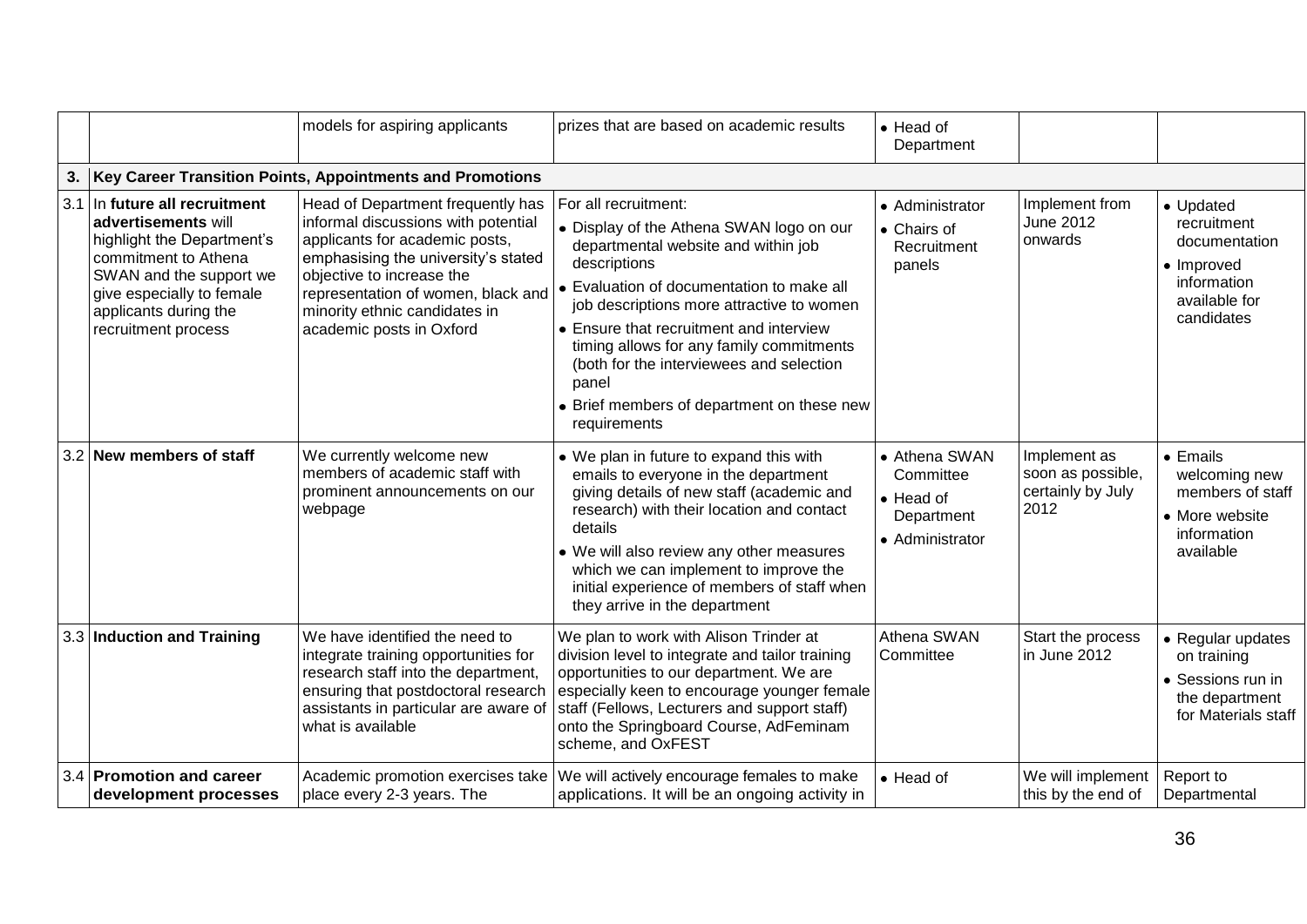|     | for academic staff                                                                                   | department, is aware that females<br>are often less likely to apply for<br>such promotions                                                                                                                                                        | order to help candidates with potential to<br>prepare and where helpful improve weaker<br>parts of their CV                                                                                                                                                                                                                                                                                                                                               | Department<br>• Administrator<br>• Mentors                                                 | May 2012                                                                                                                       | Committee                                                                                                           |
|-----|------------------------------------------------------------------------------------------------------|---------------------------------------------------------------------------------------------------------------------------------------------------------------------------------------------------------------------------------------------------|-----------------------------------------------------------------------------------------------------------------------------------------------------------------------------------------------------------------------------------------------------------------------------------------------------------------------------------------------------------------------------------------------------------------------------------------------------------|--------------------------------------------------------------------------------------------|--------------------------------------------------------------------------------------------------------------------------------|---------------------------------------------------------------------------------------------------------------------|
| 4.  | <b>Career Advice and Support</b>                                                                     |                                                                                                                                                                                                                                                   |                                                                                                                                                                                                                                                                                                                                                                                                                                                           |                                                                                            |                                                                                                                                |                                                                                                                     |
|     | 4.1 Networking for research<br>staff                                                                 | We have previously provided<br>monthly coffee sessions for<br>postdoctoral researchers to<br>encourage networking across the<br>various research groups and areas,<br>but these were poorly supported                                             | In future we will invite all post-doctoral<br>researchers to join one of our twice-weekly<br>'senior staff' coffee sessions. This should<br>encourage general discussions and<br>networking not only with other post-docs, but<br>also with academic members of staff and<br>members of the Admin team                                                                                                                                                    | $\bullet$ Head of<br>Department<br>• Administrator                                         | We will implement<br>this by the end of<br>May 2012                                                                            | Review of<br>attendance at the<br>coffee sessions at<br>end 2012 to decide<br>if this is an effective<br>initiative |
|     | 4.2 We will introduce a system<br>of mentors for independent<br>fellowship holders and post-<br>docs | Currently Fellows are encouraged<br>to meet regularly with both the<br>Head of Department and other<br>members of academic staff.<br>Fellowship holders feel, however,<br>that they would benefit from a more<br>transparent system for mentoring | We will consult more widely with Fellowship<br>holders and academic staff with a view to<br>establishing a mentoring system that suits<br>their needs                                                                                                                                                                                                                                                                                                     | • Head of<br>Department<br>• Athena SWAN<br>Committee                                      | Consultation to<br>start in May, with a<br>view to<br>implementing the<br>system by January<br>2013 (to allow for<br>training) | Mentors identified                                                                                                  |
| 4.3 | Mid term reviews for<br>postdoctoral research staff                                                  | Postdoctoral research assistants<br>currently have an induction with the<br>Administrator, their supervisor and<br>various other senior members of<br>the department (such as the Head<br>of $ T\rangle$                                          | Induction with the Administrator covers<br>aspects of the department and the post-doc's<br>research on which they need to be briefed at<br>the start of their contract. We would like to<br>introduce mid-term reviews for all post-docs<br>(especially those on fixed term contracts) to<br>give more information at this stage on career<br>opportunities and also to discuss progress<br>with their project and any other career<br>development plans. | • Administrator<br>• Supervisors                                                           | Implementation of<br>this scheme<br>should start in<br>August 2012                                                             | Regular diary<br>meetings with post-<br>docs                                                                        |
| 4.5 | Internal review of<br>independent fellowship<br>applications                                         | The Department encourages and<br>supports postdoctoral researchers<br>to apply for independent<br>fellowships. Informal reviewing of<br>applications and advice is generally<br>provided by the Head of<br>Department and other senior            | • We will establish a formal contact point for<br>post-doctoral researchers who wish to<br>apply for independent fellowships/funding.<br>• Advice as to whom to contact within the<br>Department can be sought from<br>Administrator or during the Mid Term                                                                                                                                                                                               | $\bullet$ Head of<br>Department<br>• Administrator<br>• Research<br>Opportunities<br>Group | Implementation of<br>this scheme<br>should start in<br>August 2012                                                             | Regular diary<br>meetings with post-<br>docs                                                                        |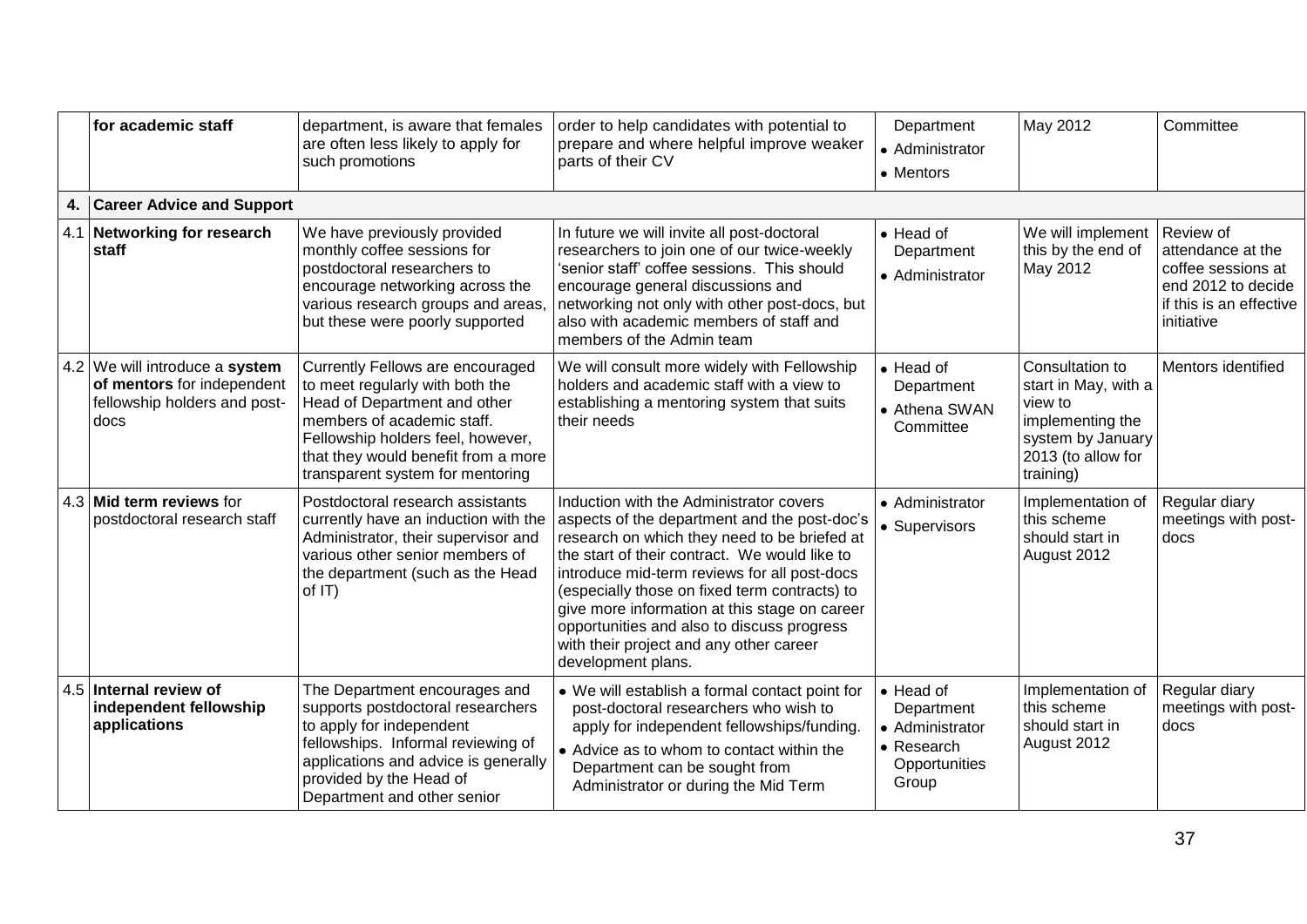|    |                                                                                                                                                                                          | academics                                                                                                                                                                                                                                                                                                                                                                                                   | Review                                                                                                                                                                                                                                                                                                                                                          |                                                                                                 |                                                                                              |                                                                              |
|----|------------------------------------------------------------------------------------------------------------------------------------------------------------------------------------------|-------------------------------------------------------------------------------------------------------------------------------------------------------------------------------------------------------------------------------------------------------------------------------------------------------------------------------------------------------------------------------------------------------------|-----------------------------------------------------------------------------------------------------------------------------------------------------------------------------------------------------------------------------------------------------------------------------------------------------------------------------------------------------------------|-------------------------------------------------------------------------------------------------|----------------------------------------------------------------------------------------------|------------------------------------------------------------------------------|
|    | 4.6 Networking of<br><b>UG/PG/Postdocs with</b><br>Industry/Academia                                                                                                                     | The Department offers<br>opportunities for undergraduate<br>and research students and<br>postdoctoral research assistants to<br>meet with Oxford alumni (often<br>female) from industrial partners<br>visiting the department to give<br>prizes and careers talks and at the<br>annual careers evening run by our<br>Director of Studies with the help of<br>our Alumni Committee (which is<br>32% female). | We will make these opportunities more<br>visible by:<br>• Further encouraging individuals to attend<br>• Continue to send out information by email<br>• Adding events to the calendar of the<br>Department webpage                                                                                                                                              | Athena SWAN<br>Committee<br><b>Director of Studies</b><br>Deputy<br>Administrator<br>(Academic) | January 2013                                                                                 | Circulation of<br>information<br>Update of website                           |
| 5. |                                                                                                                                                                                          | <b>Culture, Communications and Departmental Organization</b>                                                                                                                                                                                                                                                                                                                                                |                                                                                                                                                                                                                                                                                                                                                                 |                                                                                                 |                                                                                              |                                                                              |
|    | 5.1 We will set up a<br>departmental website page<br>giving general information to<br>staff as well as details of<br>flexible leave options,<br>maternity leave, nursery<br>places, etc. | Members of staff are already<br>benefitting from these options, but<br>feedback from the consultation<br>exercise suggests that they are not<br>currently publicised sufficiently well<br>across the whole department                                                                                                                                                                                       | • Information to be set up on special (easily<br>accessed) page on the website<br>• Consult on which issues are important to<br>members of the department<br>• Investigating the possibility of introducing<br>current members of staff who have<br>benefitted from flexibility and/or maternity<br>leave to advise those contemplating taking<br>these options | Administrator                                                                                   | Consultation to<br>start in June,<br>website to be<br>implemented by<br>October 2012         | Regular updates                                                              |
|    | 5.2 To support the more<br>informative Materials website<br>we will also put together a<br>Factsheet on support for<br>parents and giving details<br>of flexible working                 | The department already supports<br>requests for flexible working,<br>maternity leave, etc, but this<br>support is not sufficiently well<br>known in the department                                                                                                                                                                                                                                          | The Athena SWAN Committee will work with<br>the Administrator to draft a factsheet which<br>will be given to all existing and new members<br>of staff                                                                                                                                                                                                           | • Athena SWAN<br>Committee<br>• Administrator                                                   | Factsheet to be<br>drafted and<br>agreed ready for<br>circulation in early<br>September 2012 | Production of the<br>factsheet, which will<br>incorporate regular<br>updates |
|    | 5.3 We wish to ensure that all<br>members of staff are<br>aware that they are eligible<br>to take maternity and<br>paternity leave                                                       | Currently the department approves<br>all applications for maternity and<br>paternity leave - and will continue<br>to do so                                                                                                                                                                                                                                                                                  | • In future where funding agencies do not<br>pay for paternity leave the department will<br>fund the cost<br>• We will include information about this both<br>on our new website and also within the                                                                                                                                                            | Administrator                                                                                   | June/October<br>2012                                                                         | Information<br>included on website<br>and in factsheet                       |

38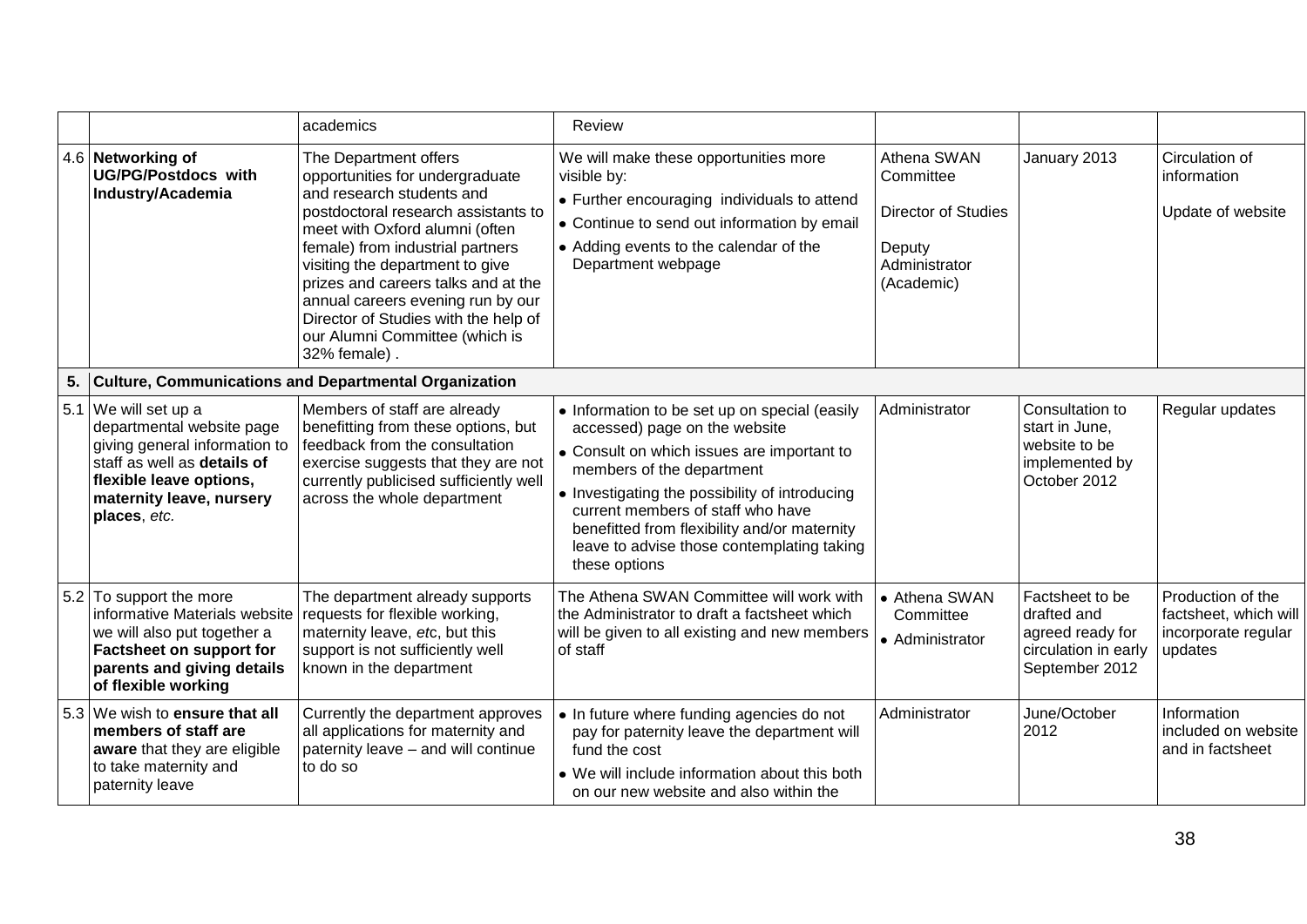|     |                                                                                                                       |                                                                                                                                                                                                                                             | factsheet mentioned above                                                                                                                                                                                                                                                                                                                                                                                     |                                                                                                                 |                                                                                              |                                                                                                                                                           |
|-----|-----------------------------------------------------------------------------------------------------------------------|---------------------------------------------------------------------------------------------------------------------------------------------------------------------------------------------------------------------------------------------|---------------------------------------------------------------------------------------------------------------------------------------------------------------------------------------------------------------------------------------------------------------------------------------------------------------------------------------------------------------------------------------------------------------|-----------------------------------------------------------------------------------------------------------------|----------------------------------------------------------------------------------------------|-----------------------------------------------------------------------------------------------------------------------------------------------------------|
|     | 5.4 Sponsored University<br><b>Nursery Place</b>                                                                      | The department has purchased a<br>sponsored place on the waiting list<br>with the University Nursery                                                                                                                                        | • We will ensure that this is advertised both<br>on the website and within the factsheet and<br>establish a process for awarding this to the<br>most deserving case if there is more than<br>one application to use it<br>• We will also advertise this option<br>immediately in case there is already a<br>potential user who does not know it exists                                                        | • Athena SWAN<br>Committee<br>• Administrator                                                                   | May 2012                                                                                     | The availability of<br>the place will be<br>advertised                                                                                                    |
|     | 5.5 Introduction of a formal<br>scheme for reduced<br>teaching commitments on<br>return from maternity leave          | The department supports academic<br>staff returning from maternity leave<br>currently with an informal scheme<br>to support an initially reduced<br>teaching load                                                                           | The department plans to implement a <i>formal</i><br>scheme to support mothers returning from<br>maternity leave by providing cover so that<br>they may have a reduced teaching load for a<br>full year after their return                                                                                                                                                                                    | • Head of<br>Department<br>• Director of<br><b>Studies</b>                                                      | January 2013 (to<br>allow for approval<br>within the relevant<br>departmental<br>committees) | • A formal scheme<br>to support<br>mothers in<br>reduced teaching<br>commitments<br>initially<br>• Details included<br>on website and<br>within factsheet |
| 5.6 | <b>Departmental Committees</b><br>to avoid clashing with<br>school half term and<br>holiday dates where<br>possible   | One suggestion which was<br>discussed as part of our self-<br>assessment was to ensure that in<br>future the department should<br>(where possible) avoid timetabling<br>departmental committee meetings<br>during school half term holidays | • We will in future identify these dates and<br>check that regular departmental committee<br>meetings do not fall in these holiday<br>periods if at all possible, moving them<br>when necessary<br>• The dates will be added to the<br>departmental website calendar so that they<br>can be checked against meeting dates and<br>committees informed that they should<br>avoid these times for their meetings | • Administrator<br>$\bullet$ relevant<br>Committee<br>Secretary<br>$\bullet$ Head of<br>Department<br>Secretary | September 2012                                                                               | Relevant committee<br>dates will be<br>changed when<br>necessary                                                                                          |
|     | 5.7 Outstanding Role Models.<br>To ensure that portraits and<br>photographs of 'outstanding<br>scientists' around the | Preliminary discussion at Athena<br><b>SWAN Committee Meeting</b>                                                                                                                                                                           | We will arrange for photographs of<br>groundbreaking female researchers to be<br>displayed in the department. These will<br>include:                                                                                                                                                                                                                                                                          | Athena SWAN<br>Committee                                                                                        | Summer 2012                                                                                  | Webpage updates,<br>photographs and<br>images in<br>department,                                                                                           |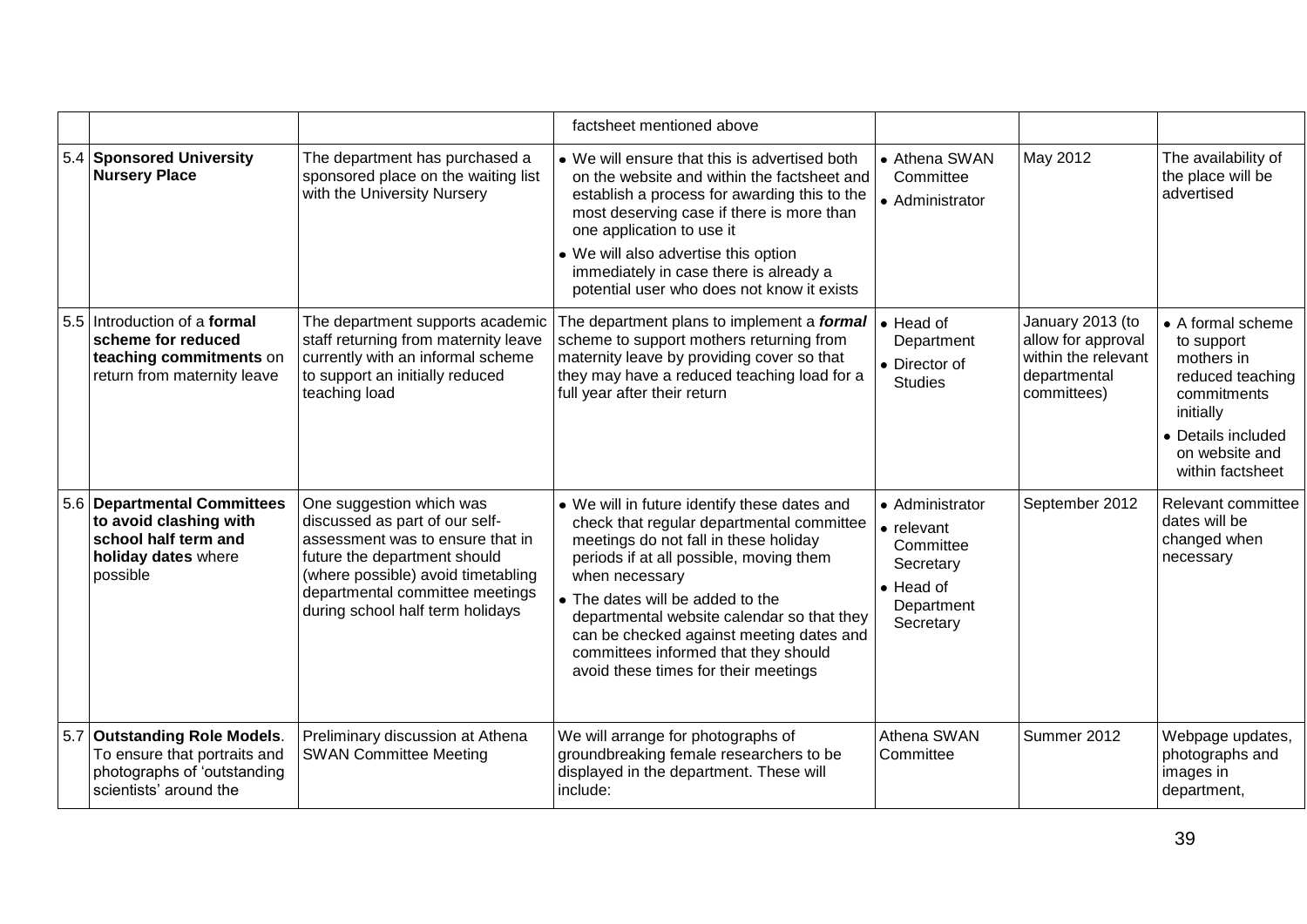| department do not show a<br>significant male bias |                                                                                                                                                                                                                                  | • 'The First Generation of Female<br>Professors' (Petford-Long, Grobert)<br>• Student, Post-docs, and Senior Research<br>Fellows who were awarded prizes                                          |             |                                                                                 | student handbook |
|---------------------------------------------------|----------------------------------------------------------------------------------------------------------------------------------------------------------------------------------------------------------------------------------|---------------------------------------------------------------------------------------------------------------------------------------------------------------------------------------------------|-------------|---------------------------------------------------------------------------------|------------------|
|                                                   |                                                                                                                                                                                                                                  | • The undergraduate student recruitment<br>brochure and pamphlet are currently being<br>updated and we will ensure that there is a<br>representative spread of male and female<br>images included |             |                                                                                 |                  |
| 5.8 Introducing new staff to<br>the Department    | We welcome new academic staff<br>prominently on our departmental<br>web page. The department<br>announces the arrival of new<br>administrative, technical and<br>secretarial staff by e-mail to all<br>members of the department | A new initiative we intend to introduce in<br>2012 is to email details of new staff<br>(academic and research), with their room and<br>phone numbers, to all members of the<br>department.        | Spring 2012 | $\bullet$ Head of<br>Department<br>$\bullet$ Head of<br>Department<br>Secretary | Email updates    |
| 6. Career breaks/flexible working                 |                                                                                                                                                                                                                                  |                                                                                                                                                                                                   |             |                                                                                 |                  |
| 6.1 Flexible working                              | Several members of the<br>Department have already benefited<br>from the Departments flexible<br>working / career break policies                                                                                                  | See Action 5.1                                                                                                                                                                                    |             |                                                                                 |                  |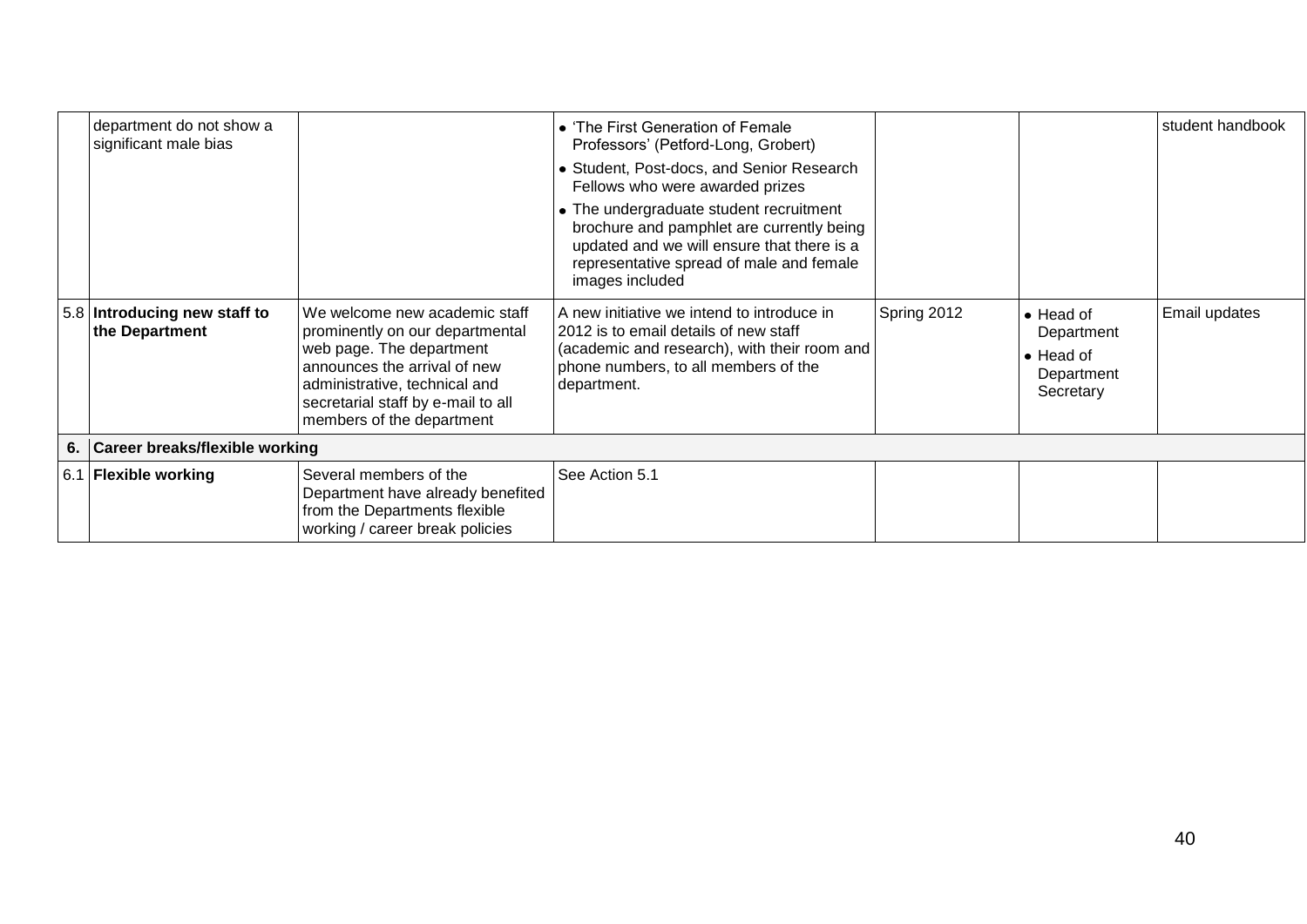## **For Silver Department awards only**

### **10.Case study: impacting on individuals – maximum 1000 words**

Describe how the department's SWAN activities have benefitted two individuals working in the department. One of these case studies should be a member of the self assessment team, the other someone else in the department. More information on case studies is available in the guidance.

**We have deliberately chosen case histories that reflect the application of our Athena SWAN activities to female staff with [1] an 'academic' trajectory and [2] a technical support post. These support posts are important in setting the ethos of the department as a female-friendly environment to work as well as supporting departmental aspirations to undertake world-class research.**

#### **Case history 1:**

**Dr Susannah Speller** completed her DPhil in the Materials Department in 2000. She is married to a local teacher who works full time. She took 2 periods of maternity leave (July 2004 - Feb 2005 and April – October 2006) supported initially by an EPSRC research grant held by Professor Grovenor. The department enthusiastically supported her successful application for a Royal Academy of Engineering Fellowship in 2005, and then agreed with Dr Speller and the RAE a working pattern that suited her changing family responsibilities as they developed and as the children got older. So she worked 50% FTE from October 2005 and then 60% from June 2008 to the present, with the fellowship end date extended accordingly (with the full support and encouragement of the RAE). Dr Speller has been able to develop her CV so she is now able to compete for substantive academic posts.

#### **Case history 2:**

**Sanna Pippo-Henderson** started in her post as the Chemicals and Materials Laboratory Support Technician in December 2008. She took maternity leave for a year from March 2010 and requested that when she returned she should work part time for 3 days a week. The department considered this request, but felt that the post was so important to fulfilling our safety responsibilities and providing support to the experimental groups that we could not consider it to be held at less than 100% FTE. However we felt that this would be a good opportunity to move to a job share arrangement, if we could find a suitable candidate. In September 2011 **Maria Thompson** joined the team and the two provide an excellent service to the department, especially as we have arranged for them to overlap for half a day each Wednesday. Sanna is now on her second period of maternity leave, and while we have recruited a replacement to cover this period, we will look forward to her returning to the